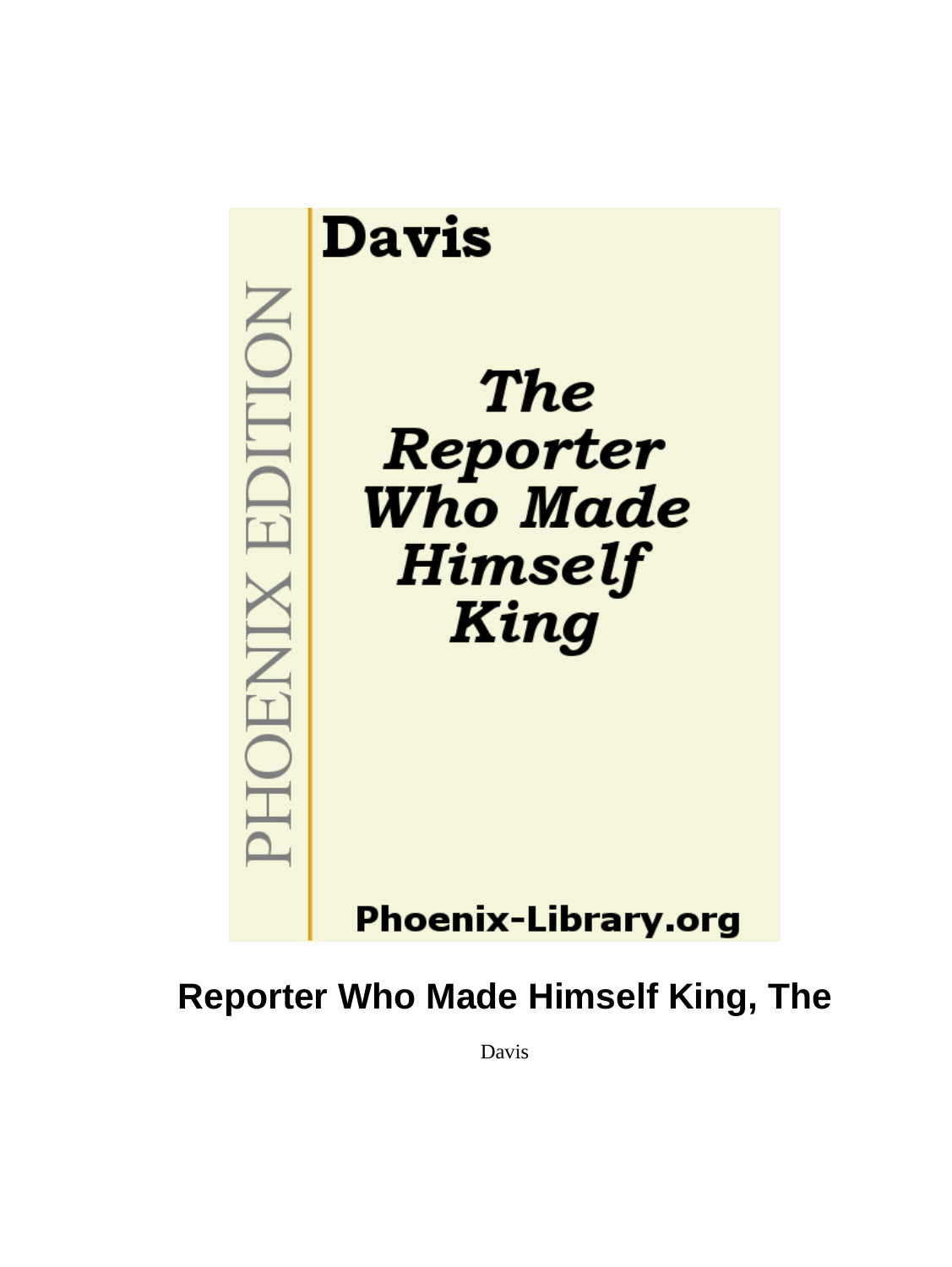[About Phoenix−Edition](#page-38-0) **[Copyright](#page-39-0)**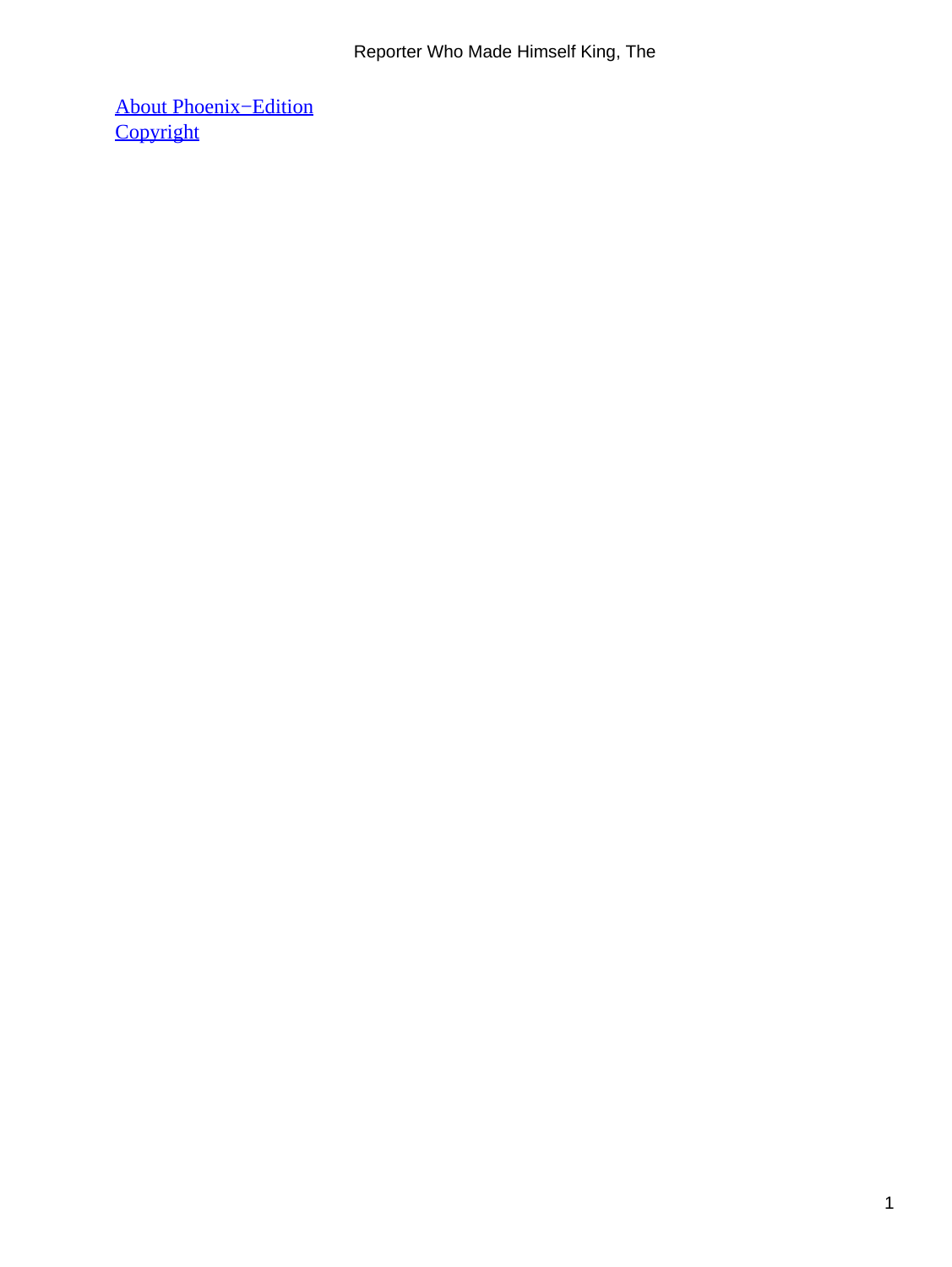## *T*HE **REPORTER WHO MADE HIMSELF KING**

 The Old Time Journalist will tell you that the best reporter is the one who works his way up. He holds that the only way to start is as a printer's devil or as an office boy, to learn in time to set type, to graduate from a compositor into a stenographer, and as a stenographer take down speeches at public meetings, and so finally grow into a real reporter, with a fire badge on your left suspender, and a speaking acquaintance with all the greatest men in the city, not even excepting Police Captains.

 That is the old time journalist's idea of it. That is the way he was trained, and that is why at the age of sixty he is still a reporter. If you train up a youth in this way, he will go into reporting with too full a knowledge of the newspaper business, with no illusions concerning it, and with no ignorant enthusiasms, but with a keen and justifiable impression that he is not paid enough for what he does. And he will only do what he is paid to do.

 Now, you cannot pay a good reporter for what he does, because he does not work for pay. He works for his paper. He gives his time, his health, his brains, his sleeping hours, and his eating hours, and sometimes his life, to get news for it. He thinks the sun rises only that men may have light by which to read it. But if he has been in a newspaper office from his youth up, he finds out before he becomes a reporter that this is not so, and loses his real value. He should come right out of the University where he has been doing «campus notes» for the college weekly, and be pitchforked out into city work without knowing whether the Battery is at Harlem or Hunter's Point, and with the idea that he is a Moulder of Public Opinion and that the Power of the Press is greater than the Power of Money, and that the few lines he writes are of more value in the Editor's eyes than is the column of advertising on the last page, which they are not.

 After three years – it is sometimes longer, sometimes not so long – he finds out that he has given his nerves and his youth and his enthusiasm in exchange for a general fund of miscellaneous knowledge, the opportunity of personal encounter with all the greatest and most remarkable men and events that have risen in those three years, and a great fund of resource and patience. He will find that he has crowded the experiences of the lifetime of the ordinary young business man, doctor, or lawyer, or man about town, into three short years; that he has learned to think and to act quickly, to be patient and unmoved when everyone else has lost his head, actually or figuratively speaking; to write as fast as another man can talk, and to be able to talk with authority on matters of which other men do not venture even to think until they have read what he has written with a copy−boy at his elbow on the night previous.

 It is necessary for you to know this, that you may understand what manner of man young Albert Gordon was.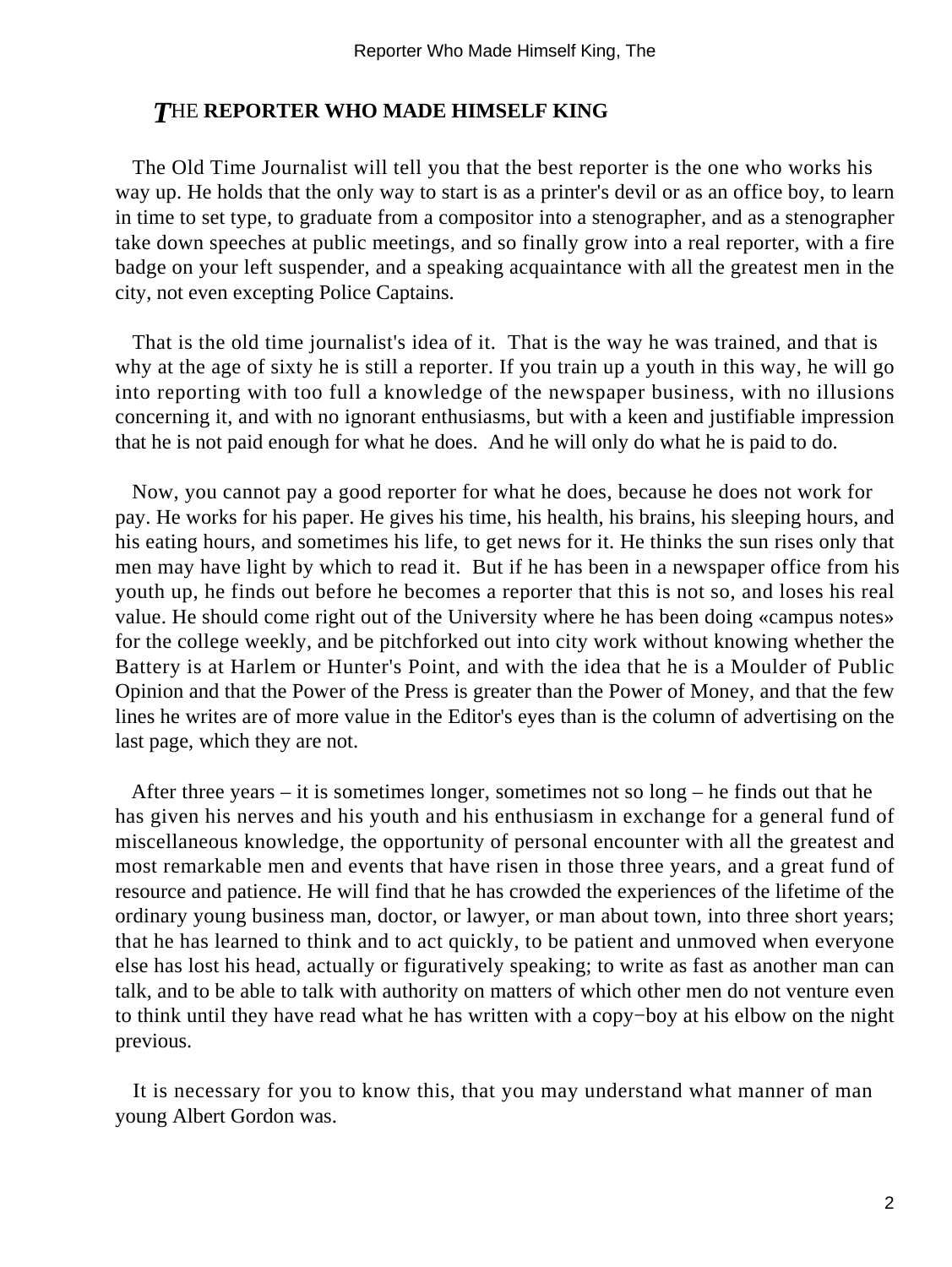Young Gordon had been a reporter just three years. He had left Yale when his last living relative died, and had taken the morning train for New York, where they had promised him reportorial work on one of the innumerable Greatest New York Dailies. He arrived at the office at noon, and was sent back over the same road on which he had just come, to Spuyten Duyvil, where a train had been wrecked and everybody of consequence to suburban New York killed. One of the old reporters hurried him to the office again with his «copy,» and after he had delivered that, he was sent to the Tombs to talk French to a man in Murderers' Row, who could not talk anything else, but who had shown some international skill in the use of a jimmy. And at eight, he covered a flower−show in Madison Square Garden; and at eleven was sent over the Brooklyn Bridge in a cab to watch a fire and make guesses at the losses to the insurance companies.

 He went to bed at one, and dreamed of shattered locomotives, human beings lying still with blankets over them, rows of cells, and banks of beautiful flowers nodding their heads to the tunes of the brass band in the gallery. He decided when he awoke the next morning that he had entered upon a picturesque and exciting career, and as one day followed another, he became more and more convinced of it, and more and more devoted to it. He was twenty then, and he was now twenty−three, and in that time had become a great reporter, and had been to Presidential conventions in Chicago, revolutions in Hayti, Indian outbreaks on the Plains, and midnight meetings of moonlighters in Tennessee, and had seen what work earthquakes, floods, fire, and fever could do in great cities, and had contradicted the President, and borrowed matches from burglars. And now he thought he would like to rest and breathe a bit, and not to work again unless as a war correspondent. The only obstacle to his becoming a great war correspondent lay in the fact that there was no war, and a war correspondent without a war is about as absurd an individual as a general without an army. He read the papers every morning on the elevated trains for war clouds; but though there were many war clouds, they always drifted apart, and peace smiled again. This was very disappointing to young Gordon, and he became more and more keenly discouraged.

 And then as war work was out of the question, he decided to write his novel. It was to be a novel of New York life, and he wanted a quiet place in which to work on it. He was already making inquiries among the suburban residents of his acquaintance for just such a quiet spot, when he received an offer to go to the Island of Opeki in the North Pacific Ocean, as secretary to the American consul at that place. The gentleman who had been appointed by the President to act as consul at Opeki was Captain Leonard T. Travis, a veteran of the Civil War, who had contracted a severe attack of rheumatism while camping out at night in the dew, and who on account of this souvenir of his efforts to save the Union had allowed the Union he had saved to support him in one office or another ever since. He had met young Gordon at a dinner, and had had the presumption to ask him to serve as his secretary, and Gordon, much to his surprise, had accepted his offer. The idea of a quiet life in the tropics with new and beautiful surroundings, and with nothing to do and plenty of time in which to do it, and to write his novel besides, seemed to Albert to be just what he wanted; and though he did not know nor care much for his superior officer, he agreed to go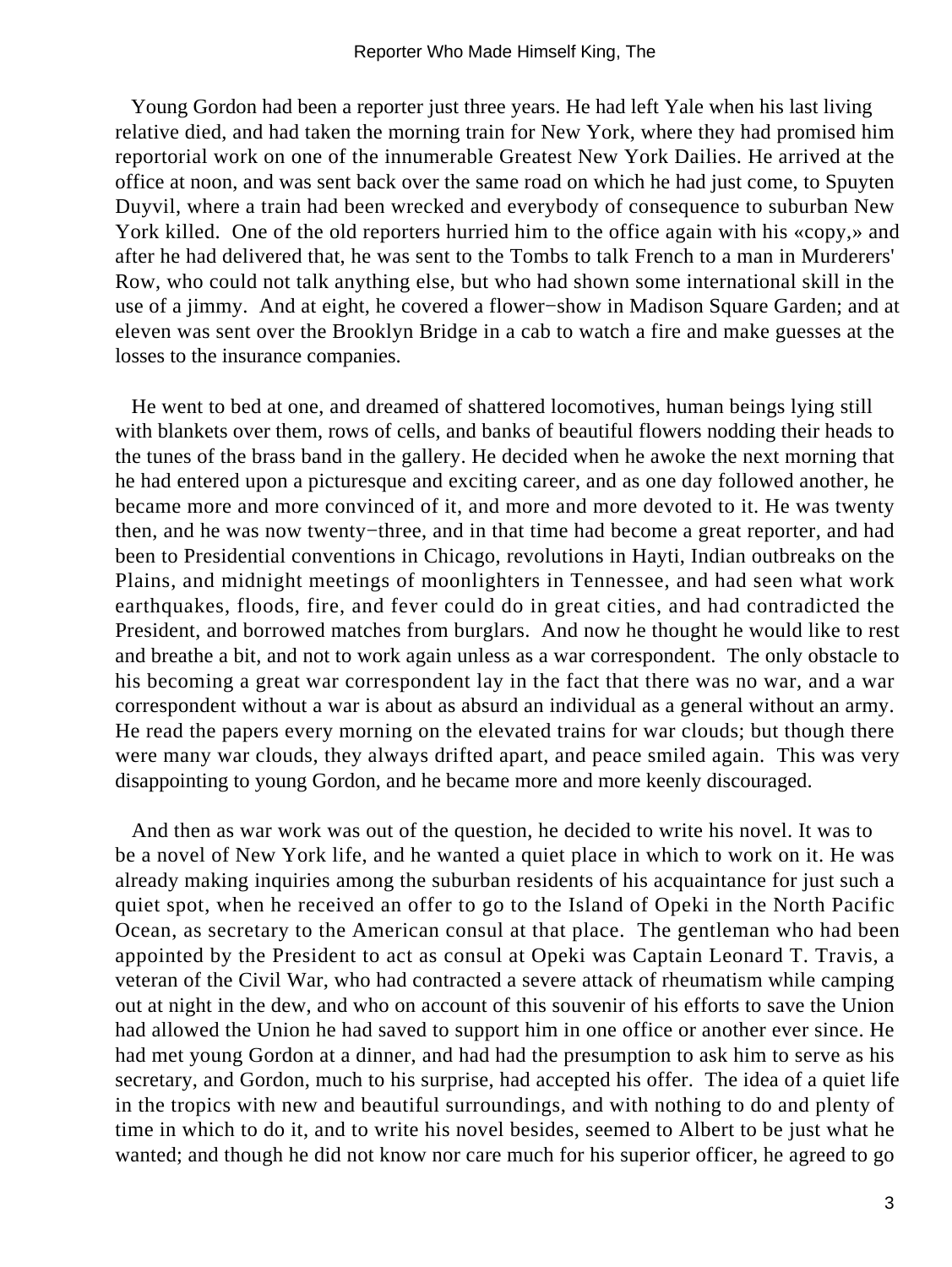with him promptly, and proceeded to say good−by to his friends and to make his preparations. Captain Travis was so delighted with getting such a clever young gentleman for his secretary, that he referred to him to his friends as «my attache of legation;» nor did he lessen that gentleman's dignity by telling anyone that the attache's salary was to be five hundred dollars a year. His own salary was only fifteen hundred dollars; and though his brother−in−law, Senator Rainsford, tried his best to get the amount raised, he was unsuccessful. The consulship to Opeki was instituted early in the '50's, to get rid of and reward a third or fourth cousin of the President's, whose services during the campaign were important, but whose after−presence was embarrassing. He had been created consul to Opeki as being more distant and unaccessible than any other known spot, and had lived and died there; and so little was known of the island, and so difficult was communication with it, that no one knew he was dead, until Captain Travis, in his hungry haste for office, had uprooted the sad fact. Captain Travis, as well as Albert, had a secondary reason for wishing to visit Opeki. His physician had told him to go to some warm climate for his rheumatism, and in accepting the consulship his object was rather to follow out his doctor's orders at his country's expense, than to serve his country at the expense of his rheumatism.

 Albert could learn but very little of Opeki; nothing, indeed, but that it was situated about one hundred miles from the Island of Octavia, which island, in turn, was simply described as a coaling−station three hundred miles distant from the coast of California. Steamers from San Francisco to Yokohama stopped every third week at Octavia, and that was all that either Captain Travis or his secretary could learn of their new home. This was so very little, that Albert stipulated to stay only as long as he liked it, and to return to the States within a few months if he found such a change of plan desirable.

 As he was going to what was an almost undiscovered country, he thought it would be advisable to furnish himself with a supply of articles with which he might trade with the native Opekians, and for this purpose he purchased a large quantity of brass rods, because he had read that Stanley did so, and added to these, brass curtain−chains, and about two hundred leaden medals similar to those sold by street pedlers during the Constitutional Centennial celebration in New York City.

 He also collected even more beautiful but less exensive decorations for Christmas−trees, at a wholsesale house on Park Row. These he hoped to exchange for furs or feathers or weapons, or for whatever other curious and valuable trophies the Island of Opeki boasted. He already pictured his rooms on his return hung fantastically with crossed spears and boomerangs, feather head−dresses, and ugly idols.

 His friends told him that he was doing a very foolish thing, and argued that once out of the newspaper world, it would be hard to regain his place in it. But he thought the novel that he would write while lost to the world at Opeki would serve to make up for his temporary absence from it, and he expressly and impressively stipulated that the editor should wire him if there was a war.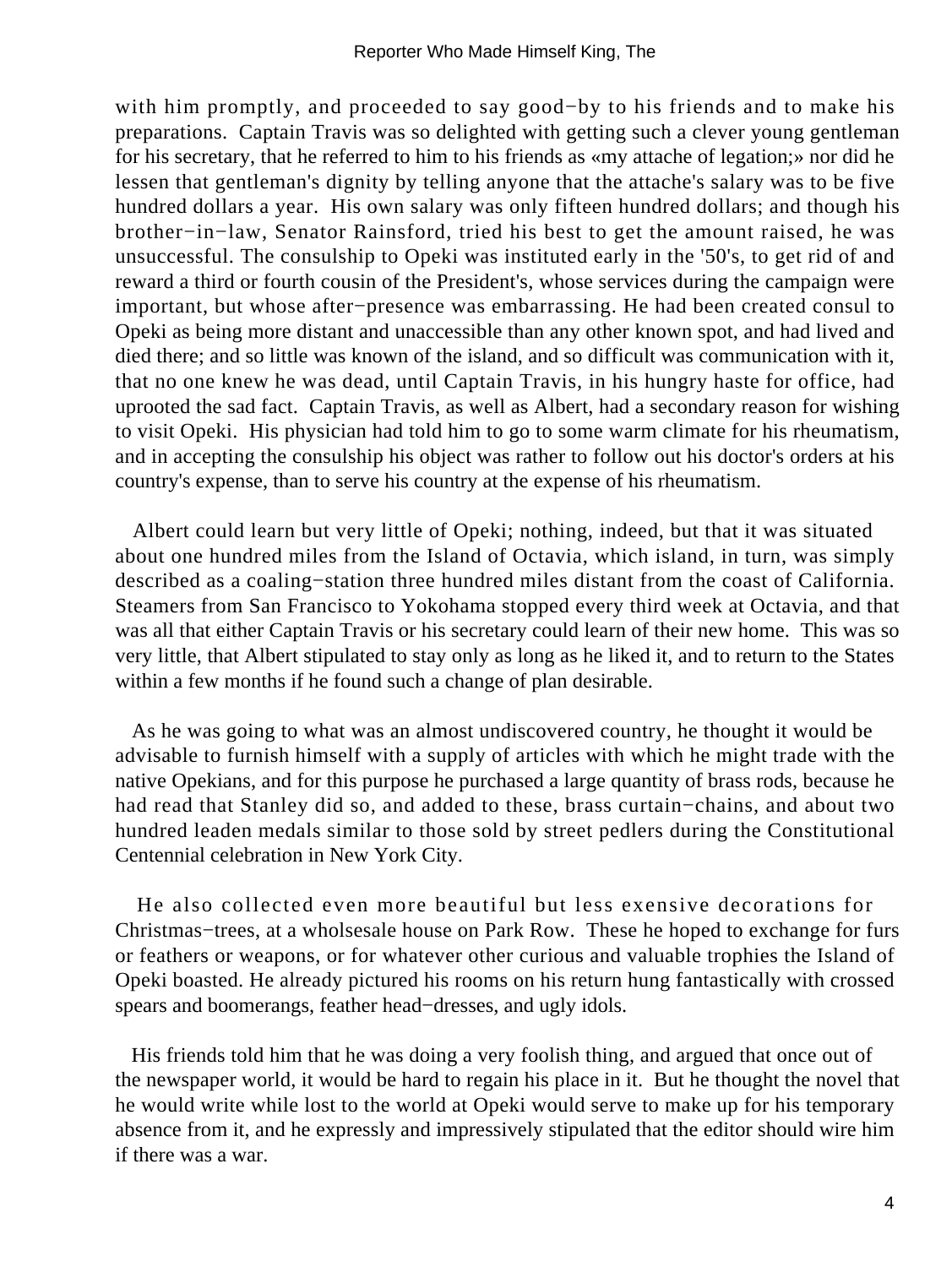Captain Travis and his secretary crossed the continent without adventure, and took passage from San Francisco on the first steamer that touched at Octavia. They reached that island in three days, and learned with some concern that there was no regular communication with Opeki, and that it would be necessary to charter a sailboat for the trip. Two fishermen agreed to take them and their trunks, and to get them to their destination within sixteen hours if the wind held good. It was a most unpleasant sail. The rain fell with calm, unrelentless persistence from what was apparently a clear sky; the wind tossed the waves as high as the mast and made Captain Travis ill; and as there was no deck to the big boat, they were forced to huddle up under pieces of canvas, and talked but little. Captain Travis complained of frequent twinges of rheumatism, and gazed forlornly over the gunwale at the empty waste of water.

 «If I've got to serve a term of imprisonment on a rock in the middle of the ocean for four years,» he said, «I might just as well have done something first to deserve it. This is a pretty way to treat a man who bled for his country. This is gratitude, this is.» Albert pulled heavily on his pipe, and wiped the rain and spray from his face and smiled.

 «Oh, it won't be so bad when we get there,» he said; «they say these Southern people are always hospitable, and the whites will be glad to see anyone from the States.»

 «There will be a round of diplomatic dinners,» said the consul, with an attempt at cheerfulness. «I have brought two uniforms to wear at them.»

 It was seven o'clock in the evening when the rain ceased, and one of the black, half−naked fishermen nodded and pointed at a little low line on the horizon.

 «Opeki,» he said. The line grew in length until it proved to be an island with great mountains rising to the clouds, and, as they drew nearer and nearer, showed a level coast running back to the foot of the mountains and covered with a forest of palms. They next made out a village of thatched huts around a grassy square, and at some distance from the village a wooden structure with a tin roof.

 «I wonder where the town is,» asked the consul, with a nervous glance at the fishermen. One of them told him that what he saw was the town.

«That?» gasped the consul. «Is that where all the people on the island live?»

 The fisherman nodded; but the other added that there were other natives further back in the mountains, but that they were bad men who fought and ate each other. The consul and his attache of legation gazed at the mountains with unspoken misgivings. They were quite near now, and could see an immense crowd of men and women, all of them black, and clad but in the simplest garments, waiting to receive them. They seemed greatly excited and ran in and out of the huts, and up and down the beach, as wildly as so many black ants. But in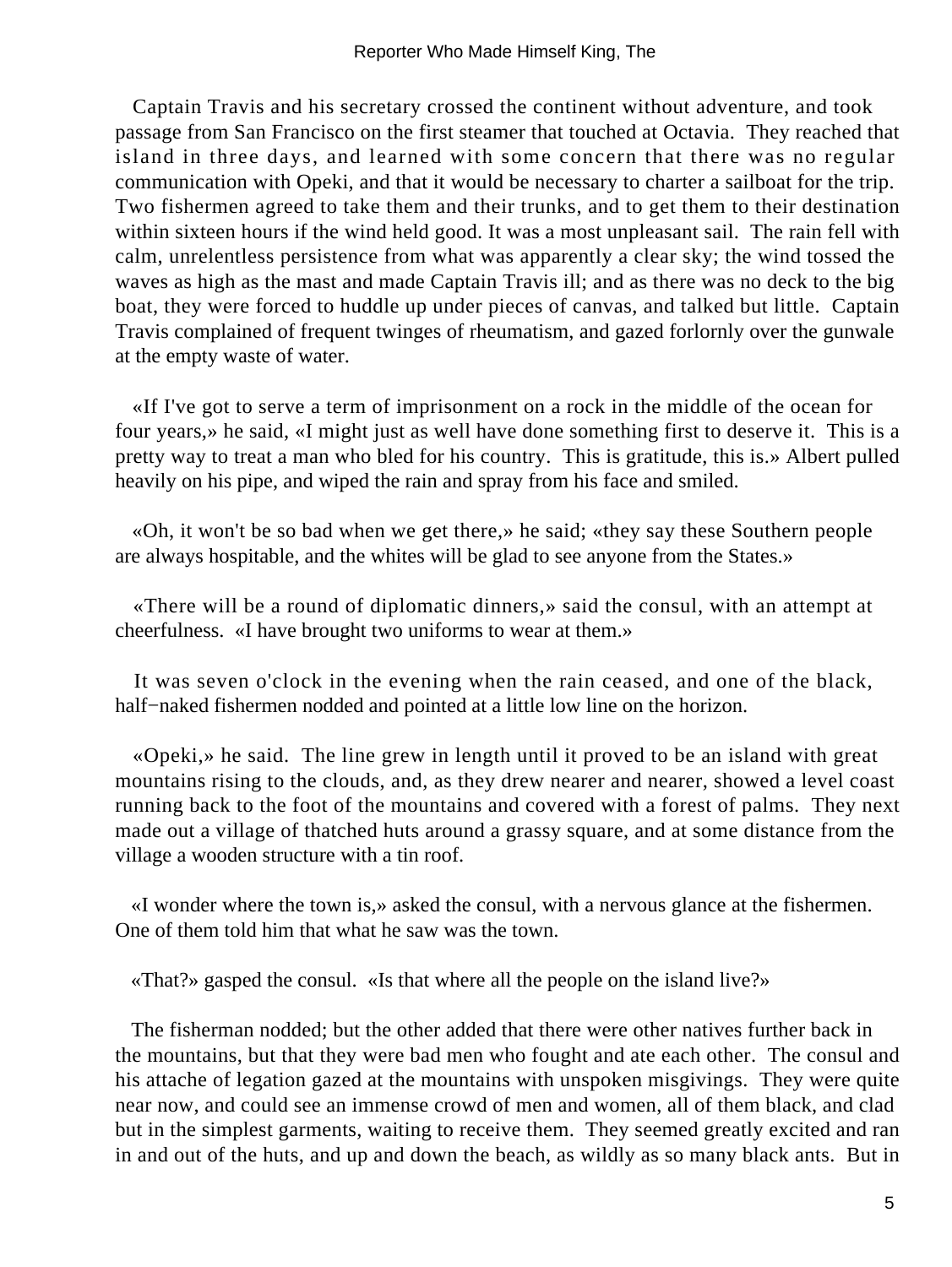the front of the group they distinguished three men who they could see were white, though they were clothed, like the others, simply in a shirt and a short pair of trousers. Two of these three suddenly sprang away on a run and disappeared among the palm−trees; but the third one, when he recognized the American flag in the halyards, threw his straw hat in the water and began turning handsprings over the sand.

«That young gentleman, at least,» said Albert, gravely, «seems pleased to see us.»

 A dozen of the natives sprang into the water and came wading and swimming toward them, grinning and shouting and swinging their arms.

 «I don't think it's quite safe, do you?» said the consul, looking out wildly to the open sea. «You see, they don't know who I am.»

 A great black giant threw one arm over the gunwale and shouted something that sounded as if it were spelt Owah, Owah, as the boat carried him through the surf.

 «How do you do?» said Gordon, doubtfully. The boat shook the giant off under the wave and beached itself so suddenly that the American consul was thrown forward to his knees. Gordon did not wait to pick him up, but jumped out and shook hands with the young man who had turned handsprings, while the natives gathered about them in a circle and chatted and laughed in delighted excitement.

 «I'm awfully glad to see you,» said the young man, eagerly. «My name's Stedman. I'm from New Haven, Connecticut. Where are you from?»

 «New York,» said Albert. «This,» he added, pointing solemnly to Captain Travis, who was still on his knees in the boat, «is the American consul to Opeki.» The American consul to Opeki gave a wild look at Mr. Stedman of New Haven and at the natives.

«See here, young man,» he gasped, «is this all there is of Opeki?»

 «The American consul?» said young Stedman, with a gasp of amazement, and looking from Albert to Captain Travis. «Why, I never supposed they would send another here; the last one died about fifteen years ago, and there hasn't been one since. I've been living in the consul's office with the Bradleys, but I'll move out, of course. I'm sure I'm awfully glad to see you. It'll make it so much more pleasant for me.»

 «Yes,» said Captain Travis, bitterly, as he lifted his rheumatic leg over the boat; «that's why we came.»

 Mr. Stedman did not notice this. He was too much pleased to be anything but hospitable. «You are soaking wet, aren't you?» he said; «and hungry, I guess. You come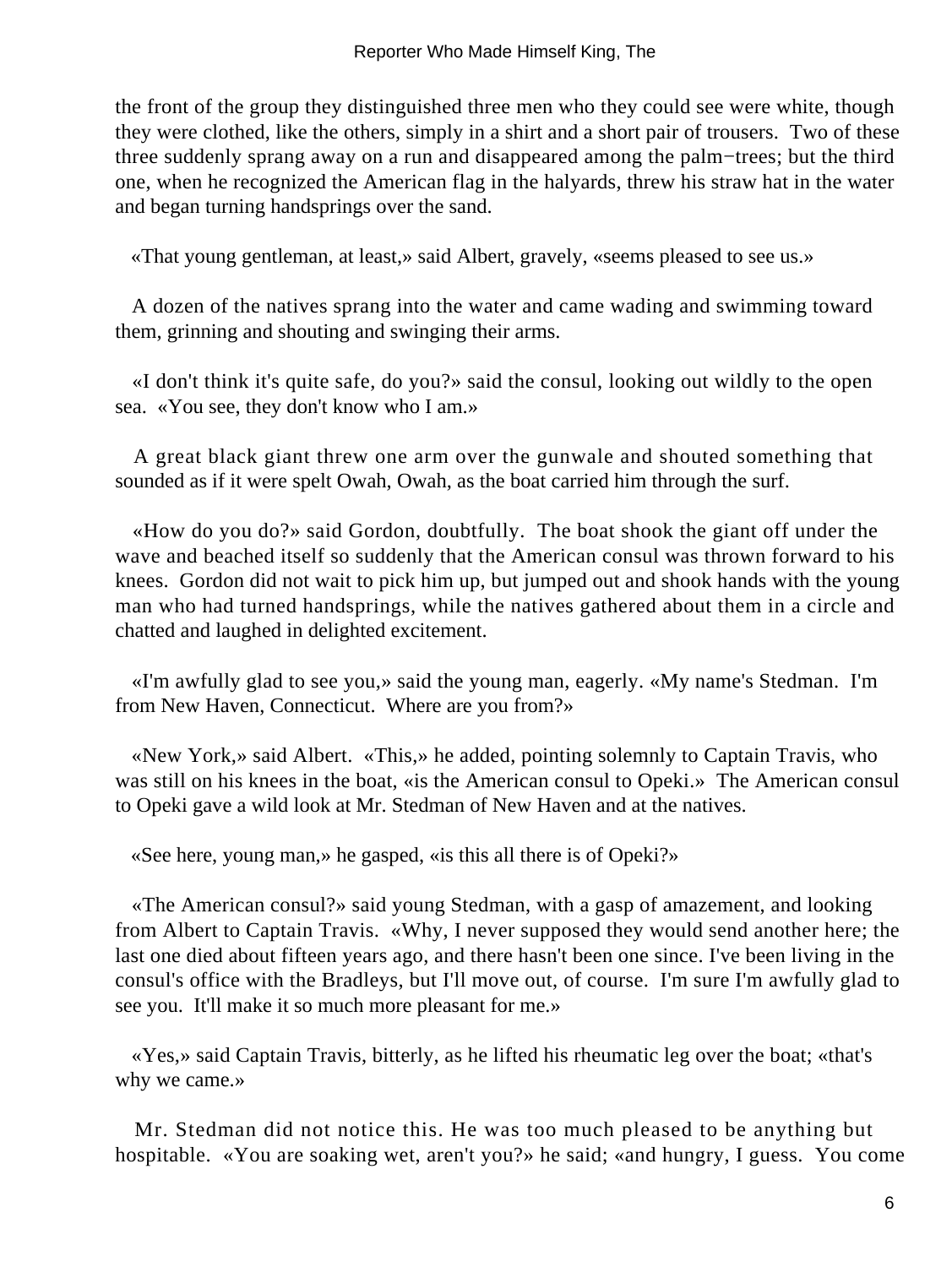right over to the consul's office and get on some other things.»

 He turned to the natives and gave some rapid orders in their language, and some of them jumped into the boat at this, and began to lift out the trunks, and others ran off toward a large, stout old native, who was sitting gravely on a log, smoking, with the rain beating unnoticed on his gray hair.

 «They've gone to tell the King,» said Stedman; «but you'd better get something to eat first, and then I'll be happy to present you properly.»

«The King,» said Captain Travis, with some awe; «is there a king?»

 «I never saw a king,» Gordon remarked, «and I'm sure I never expected to see one sitting on a log in the rain.»

 «He's a very good king,» said Stedman, confidentially; «and though you mightn't think it to look at him, he's a terrible stickler for etiquette and form. After supper he'll give you an audience; and if you have any tobacco, you had better give him some as a present, and you'd better say it's from the President: he doesn't like to take presents from common people, he's so proud. The only reason he borrows mine is because he thinks I'm the President's son.»

 «What makes him think that?» demanded the consul, with some shortness. Young Mr. Stedman looked nervously at the consul and at Albert, and said that he guessed someone must have told him.

 The consul's office was divided into four rooms with an open court in the middle, filled with palms, and watered somewhat unnecessarily by a fountain.

 «I made that,» said Stedman, in a modest, offhand way. «I made it out of hollow bamboo reeds connected with a spring. And now I'm making one for the King. He saw this and had a lot of bamboo sticks put up all over the town, without any underground connections, and couldn't make out why the water wouldn't spurt out of them. And because mine spurts, he thinks I'm a magician.»

«I suppose,» grumbled the consul, «someone told him that too.»

«I suppose so,» said Mr. Stedman, uneasily.

 There was a veranda around the consul's office, and inside the walls were hung with skins, and pictures from illustrated papers, and there was a good deal of bamboo furniture, and four broad, cool−looking beds. The place was as clean as a kitchen. «I made the furniture,» said Stedman, «and the Bradleys keep the place in order.»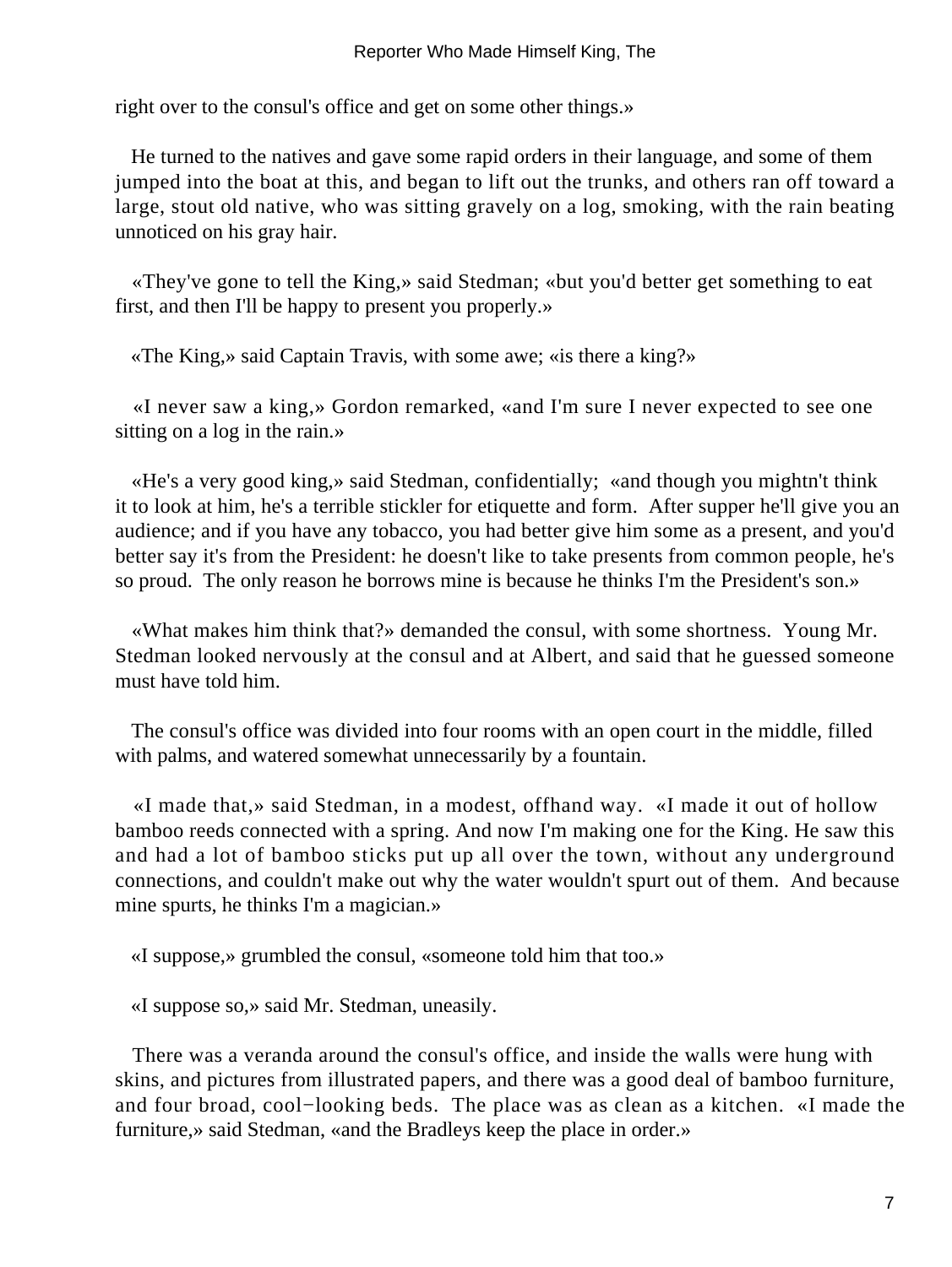«Who are the Bradleys?» asked Albert.

 «The Bradleys are those two men you saw with me,» said Stedman; «they deserted from a British man−of−war that stopped here for coal, and they act as my servants. One is Bradley, Sr., and the other Bradley, Jr.»

«Then vessels do stop here occasionally?» the consul said, with a pleased smile.

 «Well, not often,» said Stedman. «Not so very often; about once a year. The Nelson thought this was Octavia, and put off again as soon as she found out her mistake, but the Bradleys took to the bush, and the boat's crew couldn't find them. When they saw your flag, they thought you might mean to send them back, so they ran off to hide again; they'll be back, though, when they get hungry.»

 The supper young Stedman spread for his guests, as he still treated them, was very refreshing and very good. There was cold fish and pigeon−pie, and a hot omelet filled with mushrooms and olives and tomatoes and onions all sliced up together, and strong black coffee. After supper, Stedman went off to see the King, and came back in a little while to say that his Majesty would give them an audience the next day after breakfast. «It is too dark now,» Stedman explained; «and it's raining so that they can't make the street−lamps burn. Did you happen to notice our lamps? I invented them; but they don't work very well yet. I've got the right idea, though, and I'll soon have the town illuminated all over, whether it rains or not.»

 The consul had been very silent and indifferent, during supper, to all around him. Now he looked up with some show of interest.

«How much longer is it going to rain, do you think?» he asked.

 «Oh, I don't know,» said Stedman, critically. «Not more than two months, I should say.» The consul rubbed his rheumatic leg and sighed, but said nothing.

 The Bradleys returned about ten o'clock, and came in very sheepishly. The consul had gone off to pay the boatmen who had brought them, and Albert in his absence assured the sailors that there was not the least danger of their being sent away. Then he turned into one of the beds, and Stedman took one in another room, leaving the room he had occupied heretofore for the consul. As he was saying good−night, Albert suggested that he had not yet told them how he came to be on a deserted island; but Stedman only laughed and said that that was a long story, and that he would tell him all about it in the morning. So Albert went off to bed without waiting for the consul to return, and fell asleep, wondering at the strangeness of his new life, and assuring himself that if the rain only kept up, he would have his novel finished in a month.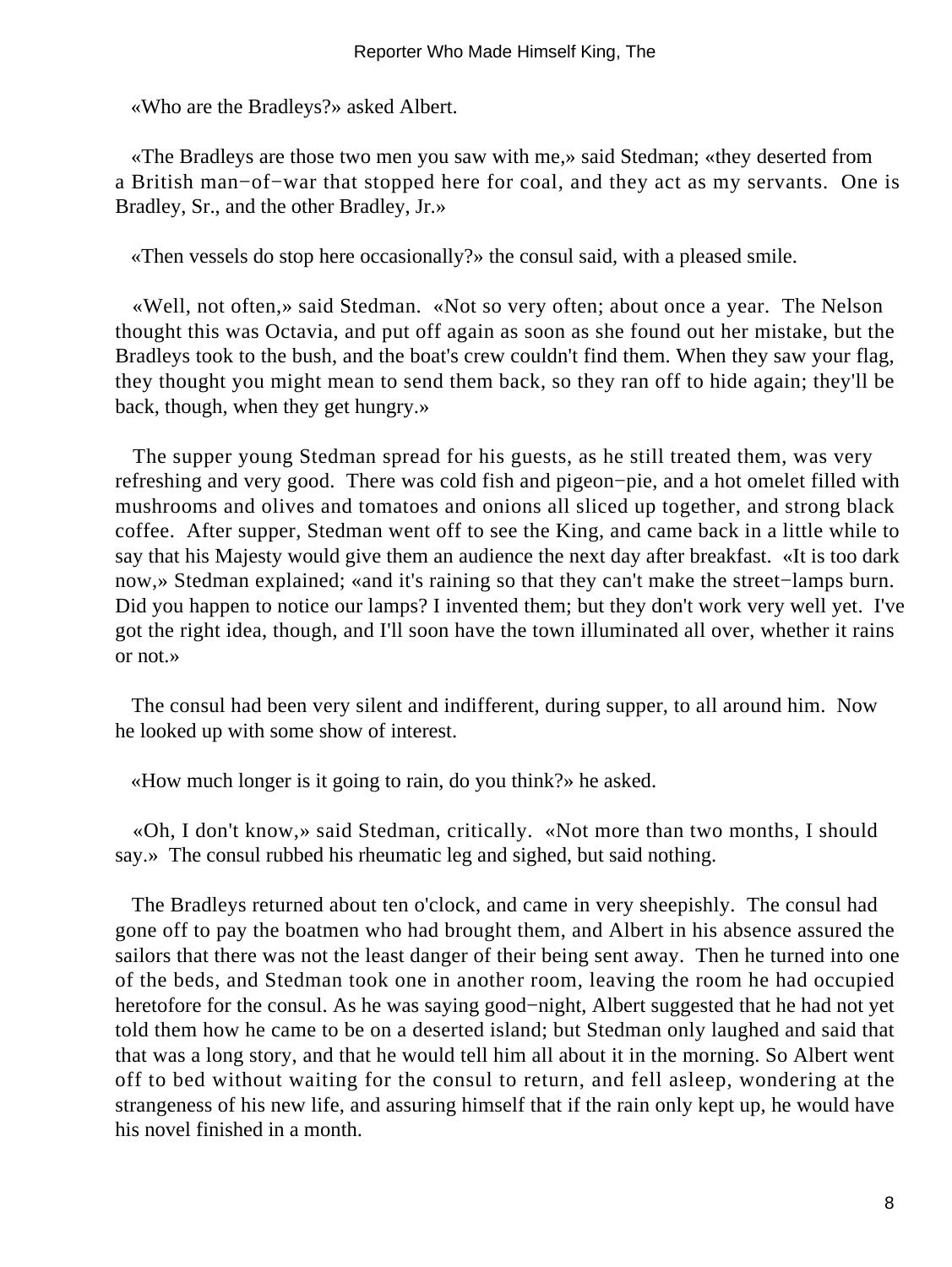The sun was shining brightly when he awoke, and the palm–trees outside were nodding gracefully in a warm breeze. From the court came the odor of strange flowers, and from the window he could see the ocean brilliantly blue, and with the sun coloring the spray that beat against the coral reefs on the shore.

 «Well, the consul can't complain of this,» he said, with a laugh of satisfaction; and pulling on a bath−robe, he stepped into the next room to awaken Captain Travis. But the room was quite empty, and the bed undisturbed. The consul's trunk remained just where it had been placed near the door, and on it lay a large sheet of foolscap, with writing on it, and addressed at the top to Albert Gordon. The handwriting was the consul's. Albert picked it up and read it with much anxiety. It began abruptly –

 "The fishermen who brought us to this forsaken spot tell me that it rains here six months in the year, and that this is the first month. I came here to serve my country, for which I fought and bled, but I did not come here to die of rheumatism and pneumonia. I can serve my country better by staying alive; and whether it rains or not, I don't like it. I have been grossly deceived, and I am going back. Indeed, by the time you get this, I will be on my return trip, as I intend leaving with the men who brought us here as soon as they can get the sail up. My cousin, Senator Rainsford, can fix it all right with the President, and can have me recalled in proper form after I get back. But of course it would not do for me to leave my post with no one to take my place, and no one could be more ably fitted to do so than yourself; so I feel no compunctions at leaving you behind. I hereby, therefore, accordingly appoint you my substitute with full power to act, to collect all fees, sign all papers, and attend to all matters pertaining to your office as American consul, and I trust you will worthily uphold the name of that country and government which it has always been my pleasure and duty to serve.

"Your sincere friend and superior officer,

## "LEONARD T. TRAVIS.

 "P. S. I did not care to disturb you by moving my trunk, so I left it, and you can make what use you please of whatever it contains, as I shall not want tropical garments where I am going. What you will need most, I think, is a waterproof and umbrella.

 «P. S. Look out for that young man Stedman. He is too inventive. I hope you will like your high office; but as for myself, I am satisfied with little old New York. Opeki is just a bit too far from civilization to suit me.»

 Albert held the letter before him and read it over again before he moved. Then he jumped to the window. The boat was gone, and there was not a sign of it on the horizon.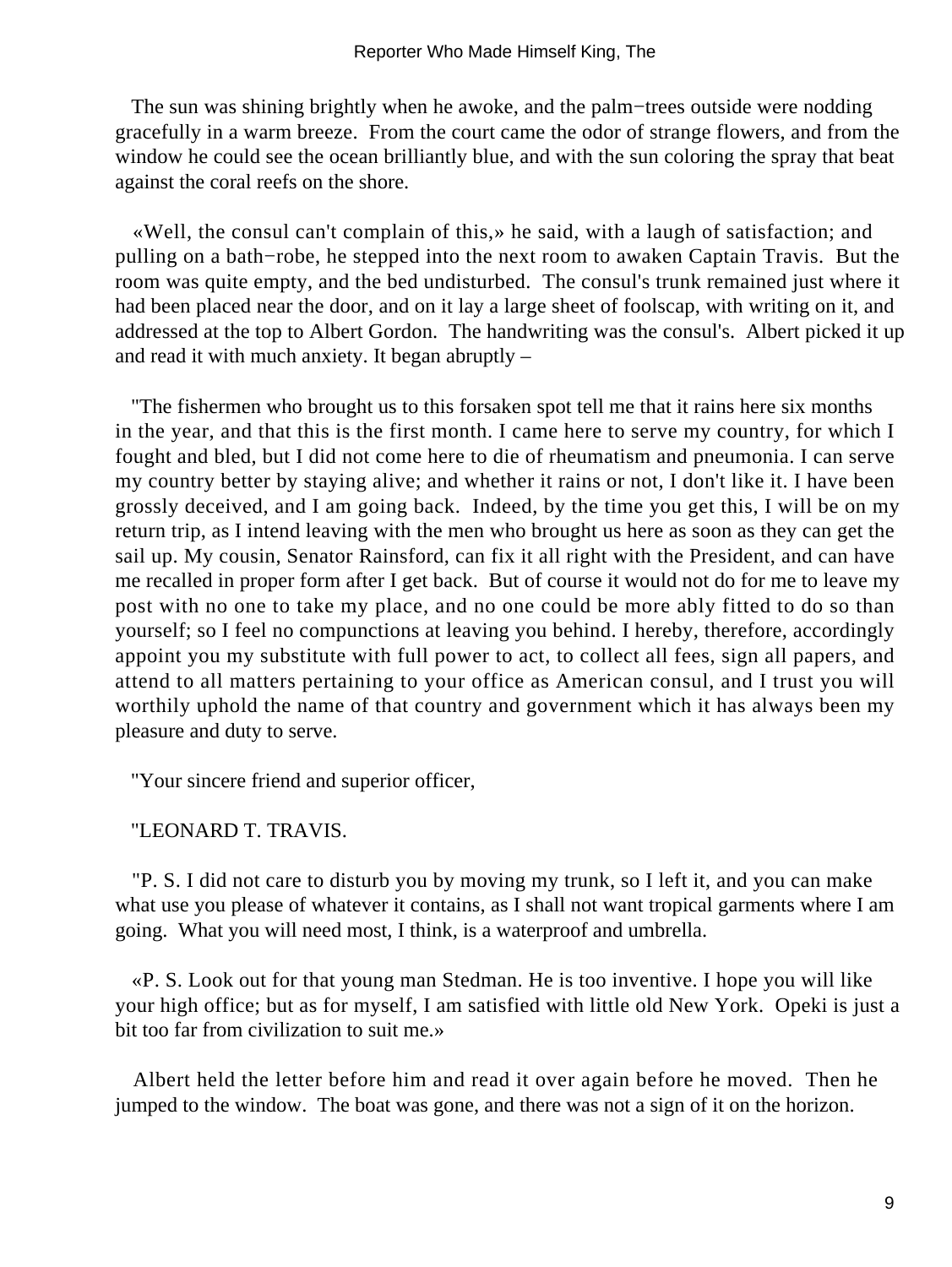«The miserable old hypocrite!» he cried, half angry and half laughing. «If he thinks I am going to stay here alone he is very greatly mistaken. And yet, why not?» he asked. He stopped soliloquizing and looked around him, thinking rapidly. As he stood there, Stedman came in from the other room, fresh and smiling from his morning's bath.

«Good−morning,» he said, «where's the consul?»

 «The consul,» said Albert, gravely, "is before you. In me you see the American consul to Opeki.

 «Captain Travis,» Albert explained, «has returned to the United States. I suppose he feels that he can best serve his country by remaining on the spot. In case of another war, now, for instance, he would be there to save it again.»

 «And what are you going to do?» asked Stedman, anxiously. «You will not run away too, will you?»

 Albert said that he intended to remain where he was and perform his consular duties, to appoint him his secretary, and to elevate the United States in the opinion of the Opekians above all other nations.

 «They may not think much of the United States in England,» he said; «but we are going to teach the people of Opeki that America is first on the map and that there is no second.»

 «I'm sure it's very good of you to make me your secretary,» said Stedman, with some pride. «I hope I won't make any mistakes. What are the duties of a consul's secretary?»

 «That,» said Albert, «I do not know. But you are rather good at inventing, so you can invent a few. That should be your first duty and you should attend to it at once. I will have trouble enough finding work for myself. Your salary is five hundred dollars a year; and now,» he continued, briskly, «we want to prepare for this reception. We can tell the King that Travis was just a guard of honor for the trip, and that I have sent him back to tell the President of my safe arrival. That will keep the President from getting anxious. There is nothing,» continued Albert, «like a uniform to impress people who live in the tropics, and Travis, it so happens, has two in his trunk. He intended to wear them on State occasions, and as I inherit the trunk and all that is in it, I intend to wear one of the uniforms, and you can have the other. But I have first choice, because I am consul.»

 Captain Travis's consular outfit consisted of one full dress and one undress United States uniform. Albert put on the dress−coat over a pair of white flannel trousers, and looked remarkably brave and handsome. Stedman, who was only eighteen and quite thin, did not appear so well, until Albert suggested his padding out his chest and shoulders with towels. This made him rather warm, but helped his general appearance.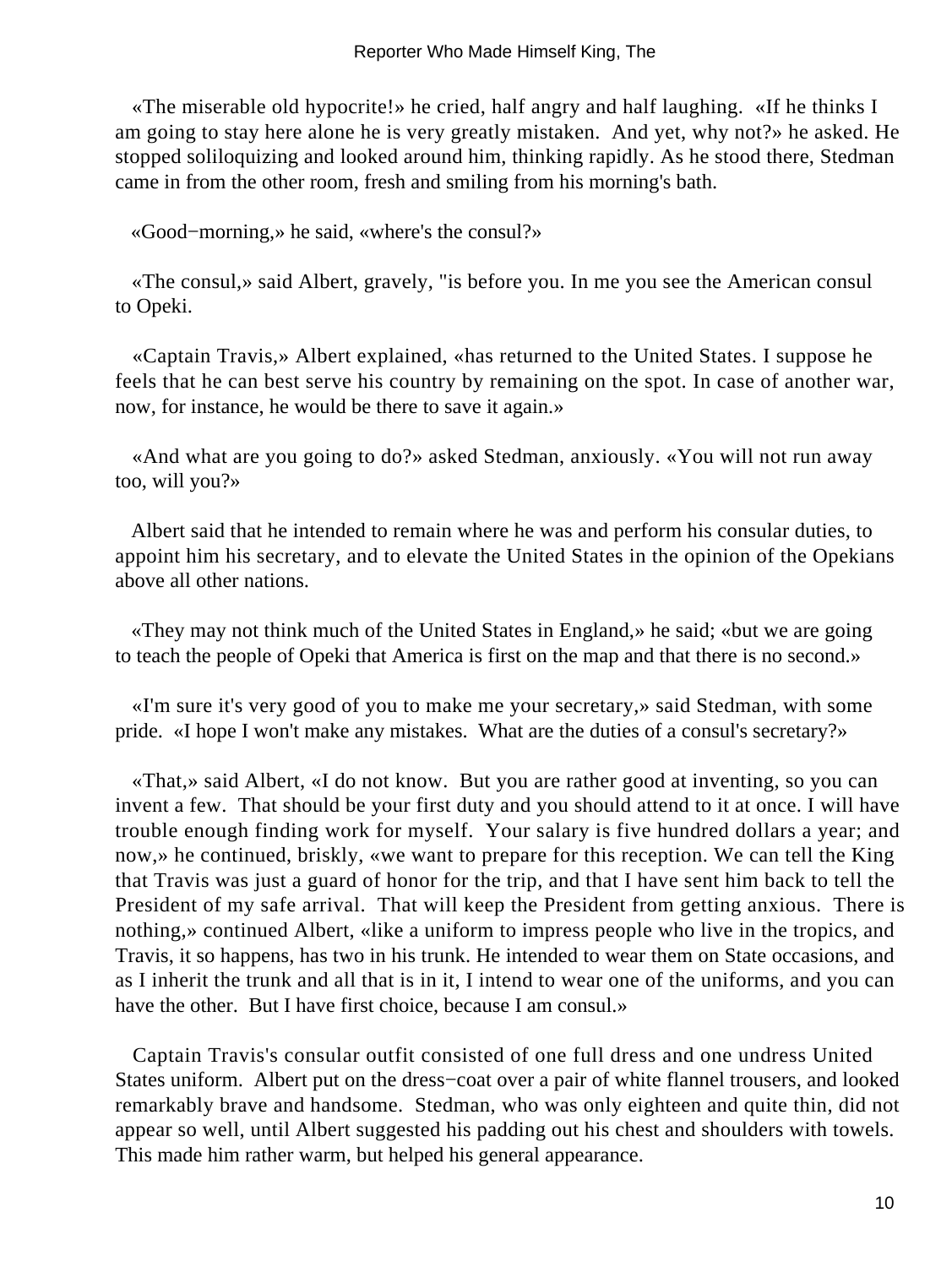«The two Bradleys must dress up, too,» said Albert. «I think they ought to act as a guard of honor, don't you? The only things I have are blazers and jerseys; but it doesn't much matter what they wear, as long as they dress alike.»

 He accordingly called in the two Bradleys, and gave them each a pair of the captain's rejected white duck trousers, and a blue jersey apiece, with a big white Y on it.

 «The students of Yale gave me that,» he said to the younger Bradley, «in which to play football, and a great man gave me the other. His name is Walter Camp; and if you rip or soil that jersey, I'll send you back to England in irons; so be careful.»

 Stedman gazed at his companions in their different costumes, doubtfully. «It reminds me,» he said, «of private theatricals. Of the time our church choir played `Pinafore.'»

 «Yes,» assented Albert; «but I don't think we look quite gay enough. I tell you what we need, – medals. You never saw a diplomat without a lot of decorations and medals.»

 «Well, I can fix that,» Stedman said. «I've got a trunkful. I used to be the fastest bicycle−rider in Connecticut, and I've got all my prizes with me.»

Albert said doubtfully that that wasn't exactly the sort of medal he meant.

 «Perhaps not,» returned Stedman, as he began fumbling in his trunk; «but the King won't know the difference. He couldn't tell a cross of the Legion of Honor from a medal for the tug of war.»

 So the bicycle medals, of which Stedman seemed to have an innumerable quantity, were strung in profusion over Albert's uniform, and in a lesser quantity over Stedman's; while a handful of leaden ones, those sold on the streets for the Constitutional Centennial, with which Albert had provided himself, were wrapped up in a red silk handkerchief for presentation to the King; with them Albert placed a number of brass rods and brass chains, much to Stedman's delighted approval.

 «That is a very good idea,» he said. «Democratic simplicity is the right thing at home, of course; but when you go abroad and mix with crowned heads, you want to show them that you know what's what.»

 «Well,» said Albert, gravely, «I sincerely hope this crowned head don't know what's what. If he reads `Connecticut Agricultural State Fair. One mile bicycle race. First Prize,' on this badge, when we are trying to make him believe it's a war medal, it may hurt his feelings.»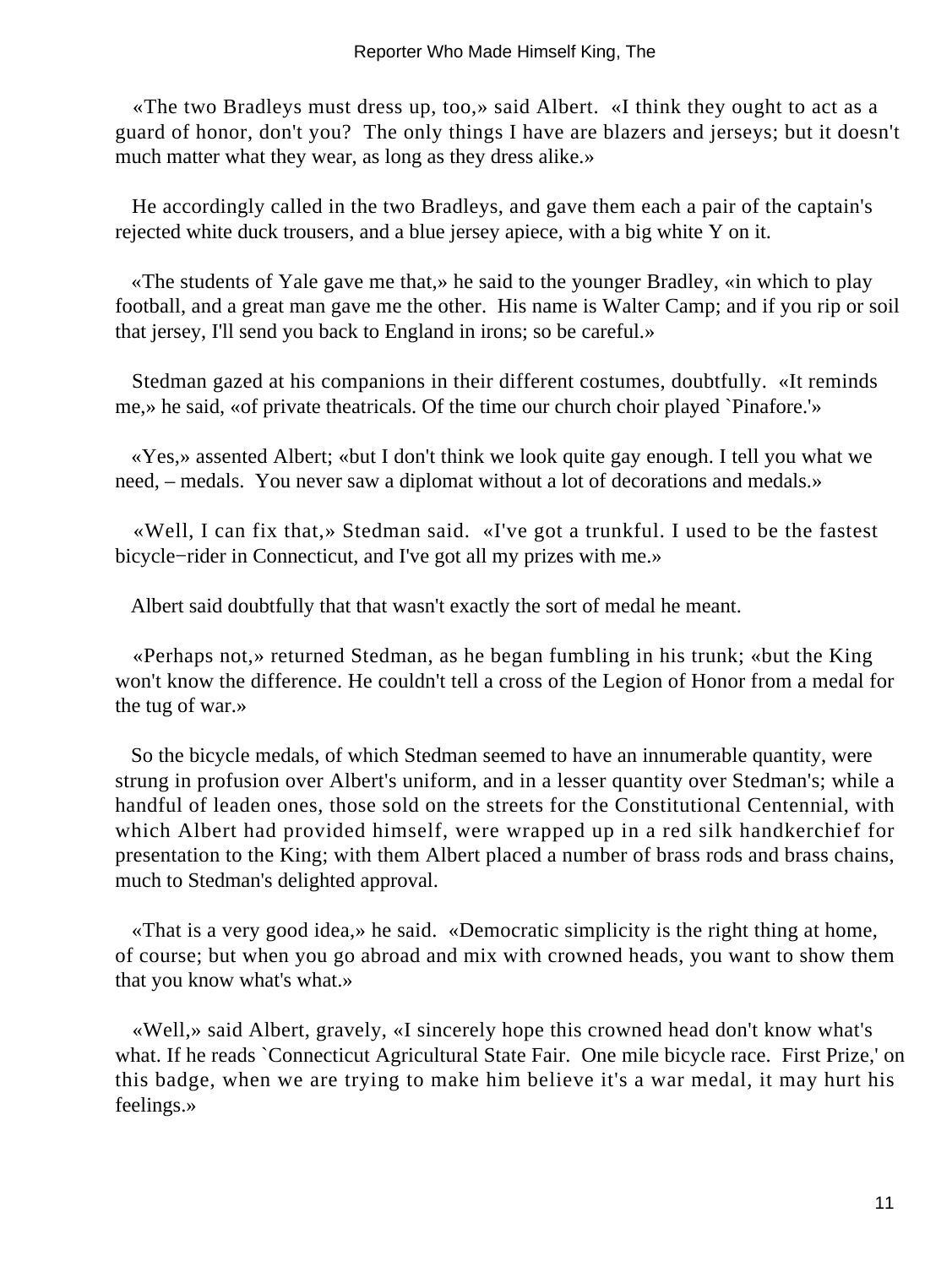Bradley, Jr., went ahead to announce the approach of the American embassy, which he did with so much manner that the King deferred the audience a half−hour, in order that he might better prepare to receive his visitors. When the audience did take place, it attracted the entire population to the green spot in front of the King's palace, and their delight and excitement over the appearance of the visitors was sincere and hearty. The King was too polite to appear much surprised, but he showed his delight over his presents as simply and openly as a child. Thrice he insisted on embracing Albert, and kissing him three times on the forehead, which, Stedman assured him in a side−whisper, was a great honor; an honor which was not extended to the secretary, although he was given a necklace of animals' claws instead, with which he was better satisfied.

 After this reception, the embassy marched back to the consul's office, surrounded by an immense number of the natives, some of whom ran ahead and looked back at them, and crowded so close that the two Bradleys had to poke at those nearest with their guns. The crowd remained outside the office even after the procession of four had disappeared, and cheered. This suggested to Gordon that this would be a good time to make a speech, which he accordingly did, Stedman translating it, sentence by sentence. At the conclusion of this effort, Albert distributed a number of brass rings among the married men present, which they placed on whichever finger fitted best, and departed delighted.

 Albert had wished to give the rings to the married women, but Stedman pointed out to him that it would be much cheaper to give them to the married men; for while one woman could only have one husband, one man could have at least six wives.

 «And now, Stedman,» said Albert, after the mob had gone, «tell me what you are doing on this island.»

 «It's a very simple story,» Stedman said. «I am the representative, or agent, or operator, for the Yokohama Cable Company. The Yokohama Cable Company is a company organized in San Francisco, for the purpose of laying a cable to Yokohama. It is a stock company; and though it started out very well, the stock has fallen very low. Between ourselves, it is not worth over three or four cents. When the officers of the company found out that no one would buy their stock, and that no one believed in them or their scheme, they laid a cable to Octavia, and extended it on to this island. Then they said they had run out of ready money, and would wait until they got more before laying their cable any farther. I do not think they ever will lay it any farther, but that is none of my business. My business is to answer cable messages from San Francisco, so that the people who visit the home office can see that at least a part of the cable is working. That sometimes impresses them, and they buy stock. There is another chap over in Octavia, who relays all my messages and all my replies to those messages that come to me through him from San Francisco. They never send a message unless they have brought someone to the office whom they want to impress, and who, they think, has money to invest in the Y.C.C. stock, and so we never go near the wire, except at three o'clock every afternoon. And then generally only to say `How are you?' or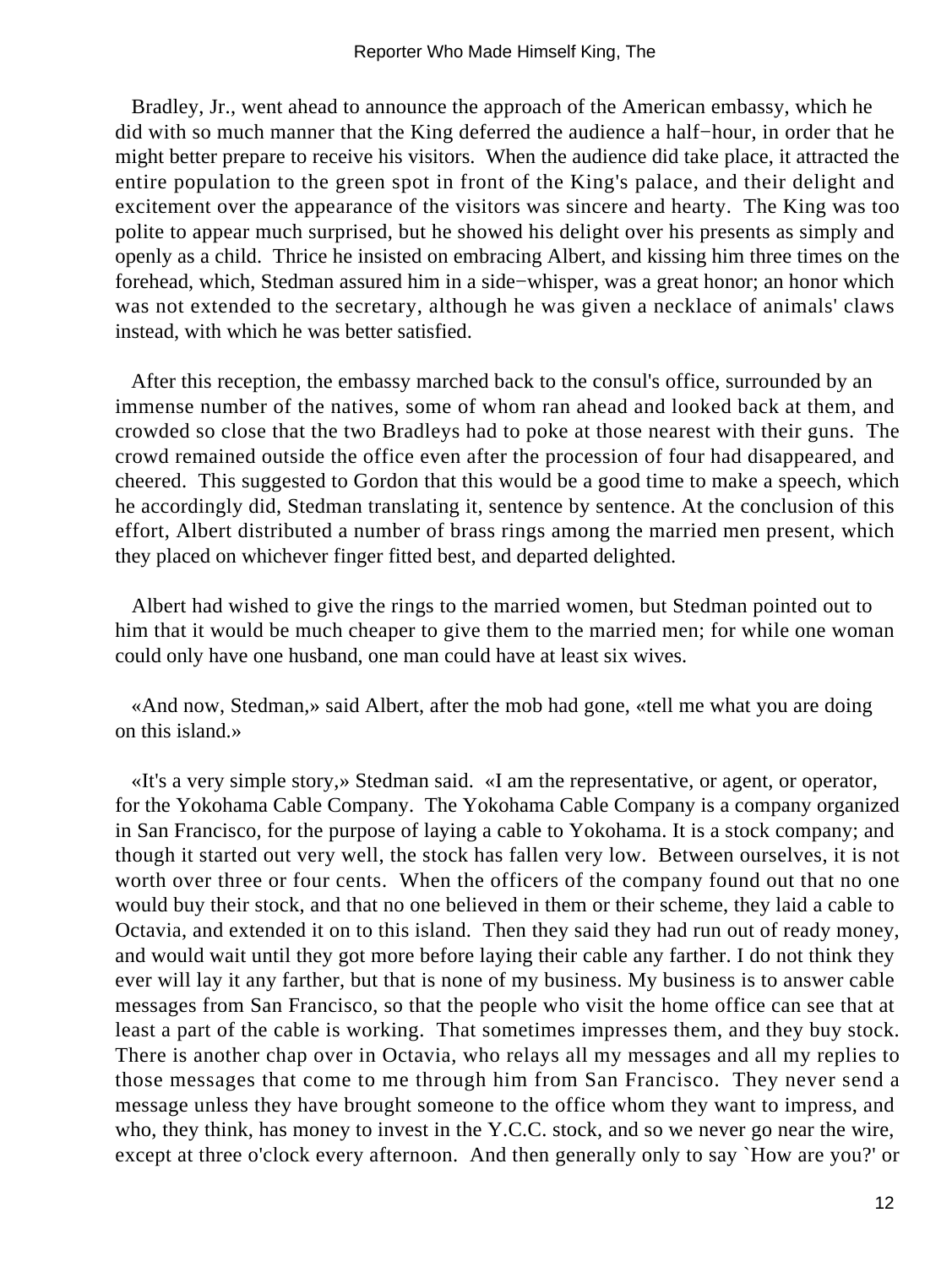`It's raining,' or something like that. I've been saying `It's raining,' now for the last three months, but to−day I will say that the new consul has arrived. That will be a pleasant surprise for the chap in Octavia, for he must be tired hearing about the weather. He generally answers, `Here too,' or `So you said,' or something like that. I don't know what he says to the home office. He's brighter than I am, and that's why they put him between the two ends. He can see that the messages are transmitted more fully and more correctly, in a way to please possible subscribers.»

«Sort of copy editor,» suggested Albert.

«Yes, something of that sort, I fancy,» said Stedman.

 They walked down to the little shed on the shore, where the Y.C.C. office was placed, at three that day, and Albert watched Stedman send off his message with much interest. The «chap at Octavia,» on being informed that the American consul had arrived at Opeki, inquired, somewhat disrespectfully, «Is it a life sentence?»

«What does he mean by that?» asked Albert.

 «I suppose,» said his secretary, doubtfully, «that he thinks it a sort of a punishment to be sent to Opeki. I hope you won't grow to think so.»

 «Opeki is all very well,» said Gordon, «or it will be when we get things going our way.»

 As they walked back to the office, Albert noticed a brass cannon, perched on a rock at the entrance to the harbor. This had been put there by the last consul, but it had not been fired for many years. Albert immediately ordered the two Bradleys to get it in order, and to rig up a flag−pole beside it, for one of his American flags, which they were to salute every night when they lowered it at sundown.

 «And when we are not using it,» he said, «the King can borrow it to celebrate with, if he doesn't impose on us too often. The royal salute ought to be twenty−one guns, I think; but that would use up too much powder, so he will have to content himself with two.»

 «Did you notice,» asked Stedman, that night, as they sat on the veranda of the consul's house, in the moonlight, «how the people bowed to us as we passed?»

«Yes,» Albert said he had noticed it. «Why?»

 «Well, they never saluted me,» replied Stedman. «That sign of respect is due to the show we made at the reception.»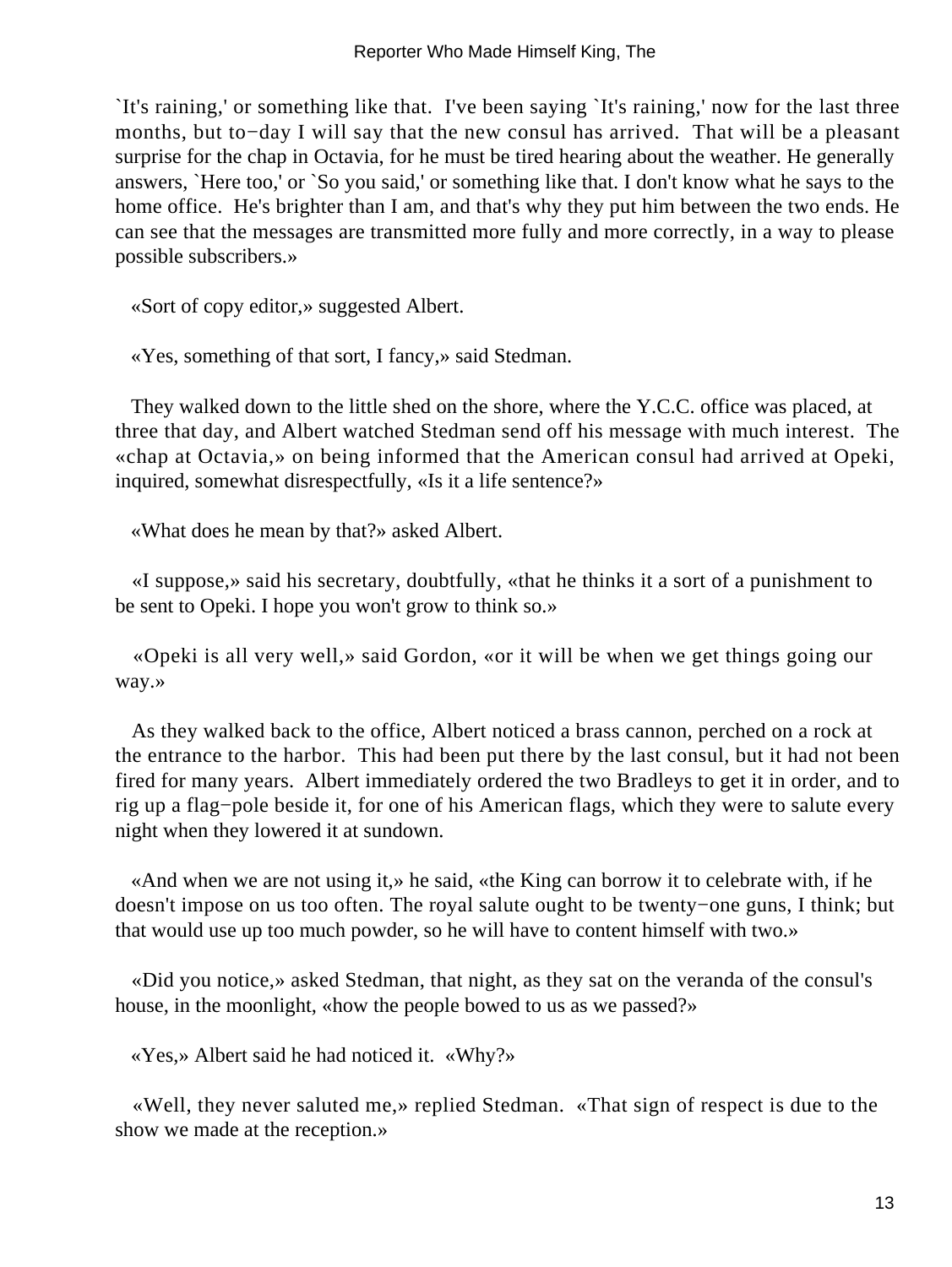«It is due to us, in any event,» said the consul, severely. «I tell you, my secretary, that we, as the representatives of the United States Government, must be properly honored on this island. We must become a power. And we must do so without getting into trouble with the King. We must make them honor him, too, and then as we push him up, we will push ourselves up at the same time.»

 «They don't think much of consuls in Opeki,» said Stedman, doubtfully. «You see the last one was a pretty poor sort. He brought the office into disrepute, and it wasn't really until I came and told them what a fine country the United States was, that they had any opinion of it at all. Now we must change all that.»

 «That is just what we will do,» said Albert. «We will transform Opeki into a powerful and beautiful city. We will make these people work. They must put up a palace for the King, and lay out streets, and build wharves, and drain the town properly, and light it. I haven't seen this patent lighting apparatus of yours, but you had better get to work at it at once, and I'll persuade the King to appoint you commissioner of highways and gas, with authority to make his people toil. And I,» he cried, in free enthusiasm, «will organize a navy and a standing army. Only,» he added, with a relapse of interest, «there isn't anybody to fight.»

 «There isn't?» said Stedman, grimly, with a scornful smile. «You just go hunt up old Messenwah and the Hillmen with your standing army once and you'll get all the fighting you want.»

«The Hillmen?» said Albert.

 «The Hillmen are the natives that live up there in the hills,» Stedman said, nodding his head toward the three high mountains at the other end of the island, that stood out blackly against the purple, moonlit sky. «There are nearly as many of them as there are Opekians, and they hunt and fight for a living and for the pleasure of it. They have an old rascal named Messenwah for a king, and they come down here about once every three months, and tear things up.»

Albert sprang to his feet.

 «Oh, they do, do they?» he said, staring up at the mountain−tops. «They come down here and tear up things, do they? Well, I think we'll stop that, I think we'll stop that! I don't care how many there are. I'll get the two Bradleys to tell me all they know about drilling, to−morrow morning, and we'll drill these Opekians, and have sham battles, and attacks, and repulses, until I make a lot of wild, howling Zulus out of them. And when the Hillmen come down to pay their quarterly visit, they'll go back again on a run. At least some of them will,» he added, ferociously. «Some of them will stay right here.»

«Dear me, dear me!» said Stedman, with awe; you are a born fighter, aren't you?"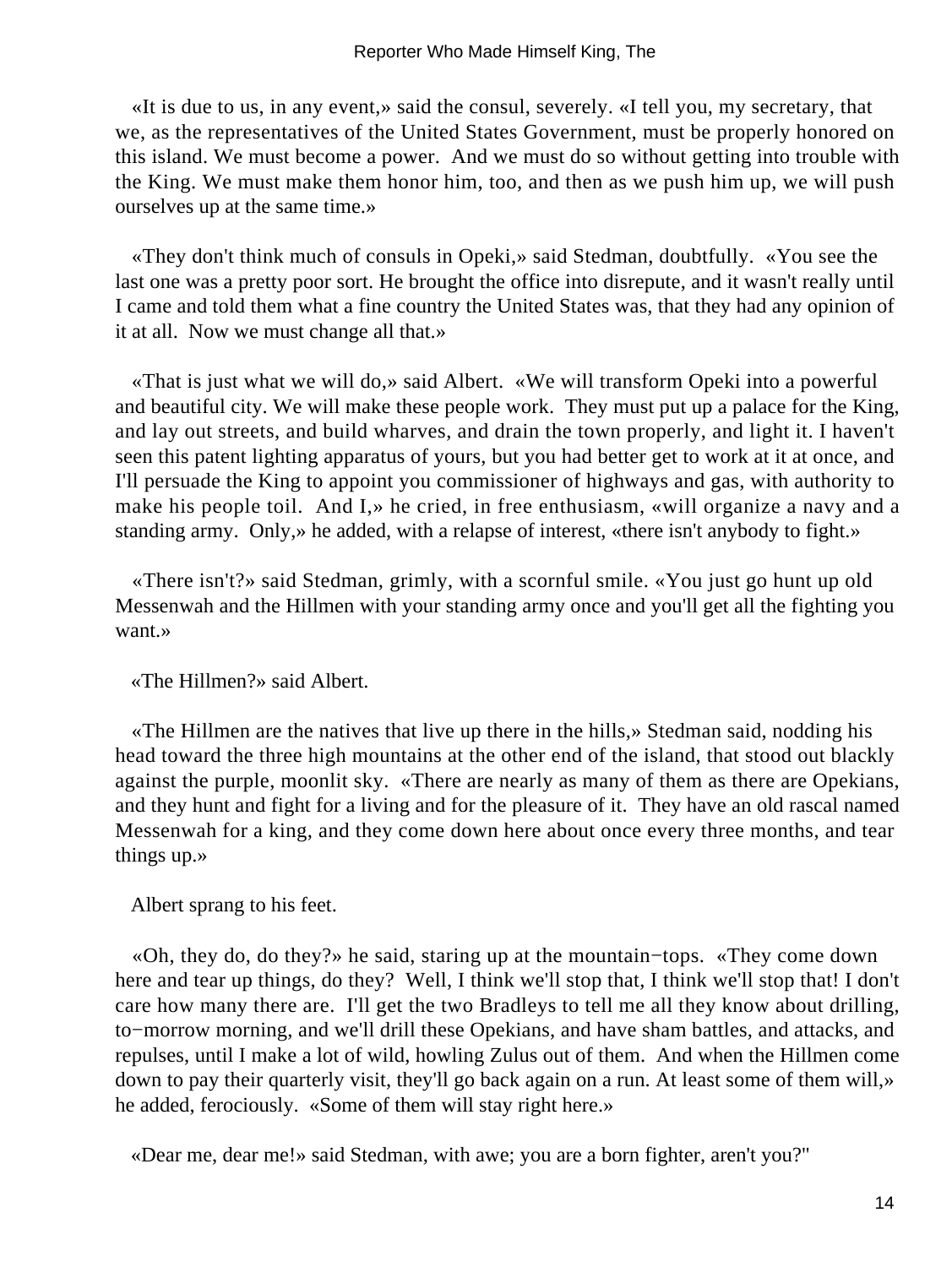«Well, you wait and see,» said Gordon; maybe I am. I haven't studied tactics of war and the history of battles, so that I might be a great war−correspondent, without learning something. And there is only one king on this island, and that is old Ollypybus himself. And I'll go over and have a talk with him about it to−morrow."

 Young Stedman walked up and down the length of the veranda, in and out of the moonlight, with his hands in his pockets, and his head on his chest. «You have me all stirred up, Gordon,» he said; «you seem so confident and bold, and you're not so much older than I am, either.»

«My training has been different; that's all,» said the reporter.

 «Yes,» Stedman said, bitterly. «I have been sitting in an office ever since I left school, sending news over a wire or a cable, and you have been out in the world, gathering it.»

 «And now,» said Gordon, smiling, and putting his arm around the other boy's shoulders, «we are going to make news ourselves.»

 «There is one thing I want to say to you before you turn in,» said Stedman. «Before you suggest all these improvements on Ollypybus, you must remember that he has ruled absolutely here for twenty years, and that he does not think much of consuls. He has only seen your predecessor and yourself. He likes you because you appeared with such dignity, and because of the presents; but if I were you, I wouldn't suggest these improvements as coming from yourself.»

«I don't understand,» said Gordon; «who could they come from?»

 «Well,» said Stedman, «if you will allow me to advise – and you see I know these people pretty well – I would have all these suggestions come from the President direct.»

 «The President!» exclaimed Gordon; «but how? What does the President know or care about Opeki? and it would take so long – oh, I see, the cable. Is that what you have been doing?» he asked.

 «Well, only once,» said Stedman, guiltily; «that was when he wanted to turn me out of the consul's office, and I had a cable that very afternoon, from the President, ordering me to stay where I was. Ollypybus doesn't understand the cable, of course, but he knows that it sends messages; and sometimes I pretend to send messages for him to the President; but he began asking me to tell the President to come and pay him a visit, and I had to stop it.»

 «I'm glad you told me,» said Gordon. «The President shall begin to cable to−morrow. He will need an extra appropriation from Congress to pay for his private cablegrams alone.»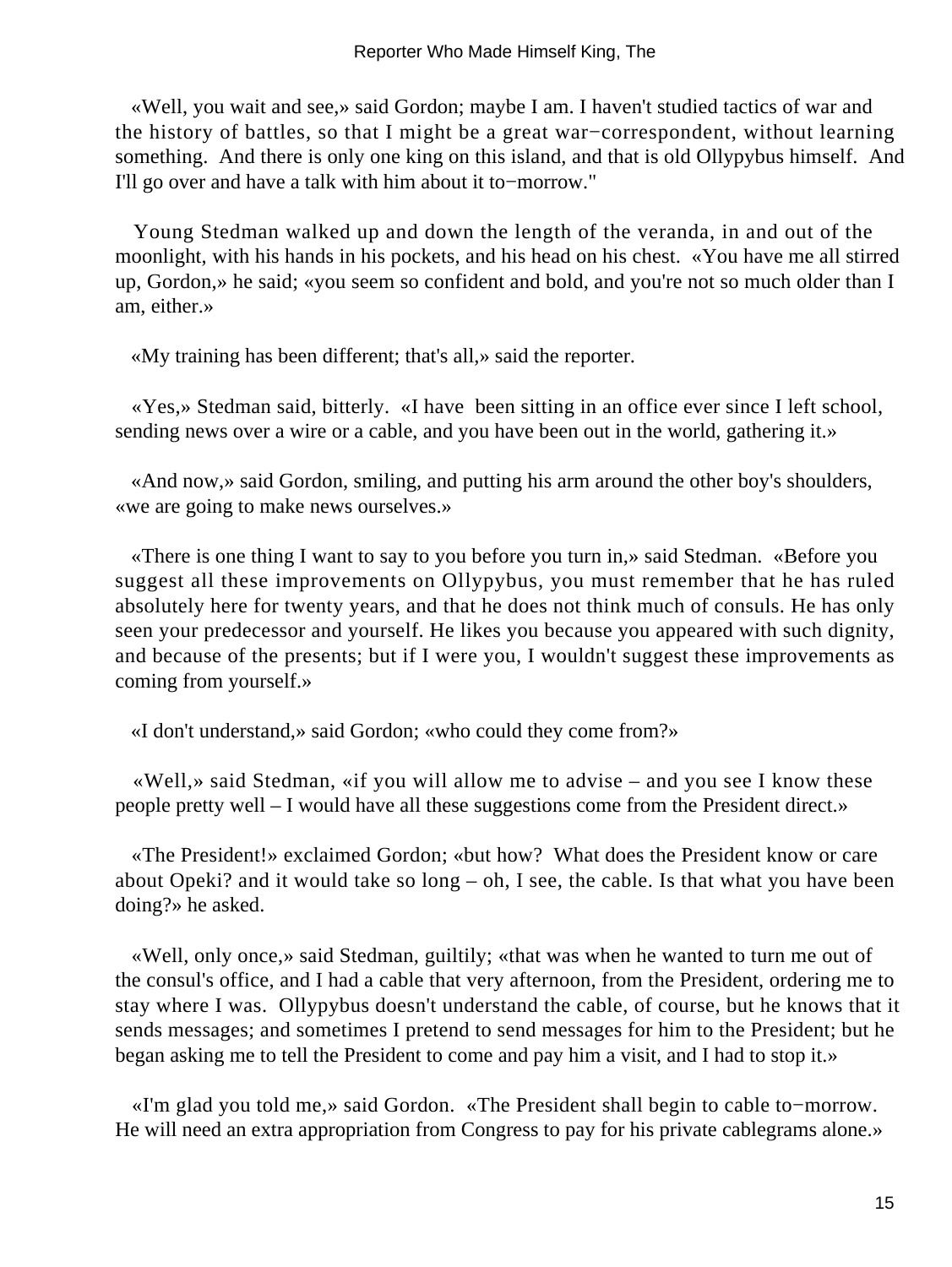«And there's another thing,» said Stedman. «In all your plans, you've arranged for the people's improvement, but not for their amusement; and they are a peaceful, jolly, simple sort of people, and we must please them.»

«Have they no games or amusements of their own?» asked Gordon.

«Well, not what we would call games.»

 «Very well, then, I'll teach them base−ball. Foot−ball would be too warm. But that plaza in front of the King's bungalow, where his palace is going to be, is just the place for a diamond. On the whole, though,» added the consul, after a moment's reflection, «you'd better attend to that yourself. I don't think it becomes my dignity as American consul to take off my coat and give lessons to young Opekians in sliding to bases; do you? No; I think you'd better do that. The Bradleys will help you, and you had better begin to−morrow. You have been wanting to know what a secretary of legation's duties are, and now you know. It's to organize base−ball nines. And after you get yours ready,» he added, as he turned into his room for the night, «I'll train one that will sweep yours off the face of the island. For **THIS** American consul can pitch three curves.»

 The best laid plans of men go far astray, sometimes, and the great and beautiful city that was to rise on the coast of Opeki was not built in a day. Nor was it ever built. For before the Bradleys could mark out the foul−lines for the base−ball field on the plaza, or teach their standing army the goose step, or lay bamboo pipes for the water−mains, or clear away the cactus for the extension of the King's palace, the Hillmen paid Opeki their quarterly visit.

 Albert had called on the King the next morning, with Stedman as his interpreter, as he had said he would, and, with maps and sketches, had shown his Majesty what he proposed to do toward improving Opeki and ennobling her king, and when the King saw Albert's free−hand sketches of wharves with tall ships lying at anchor, and rows of Opekian warriors with the Bradleys at their head, and the design for his new palace, and a royal sedan chair, he believed that these things were already his, and not still only on paper, and he appointed Albert his Minister of War, Stedman his Minister of Home Affairs, and selected two of his wisest and oldest subjects to serve them as joint advisers. His enthusiasm was even greater than Gordon's, because he did not appreciate the difficulties. He thought Gordon a semi−god, a worker of miracles, and urged the putting up of a monument to him at once in the public plaza, to which Albert objected, on the ground that it would be too suggestive of an idol; and to which Stedman also objected, but for the less unselfish reason that it would «be in the way of the pitcher's box.»

 They were feverishly discussing all these great changes, and Stedman was translating as rapidly as he could translate, the speeches of four different men – for the two counsellors had been called in – all of whom wanted to speak at once when there came from outside a great shout, and the screams of women, and the clashing of iron, and the pattering footsteps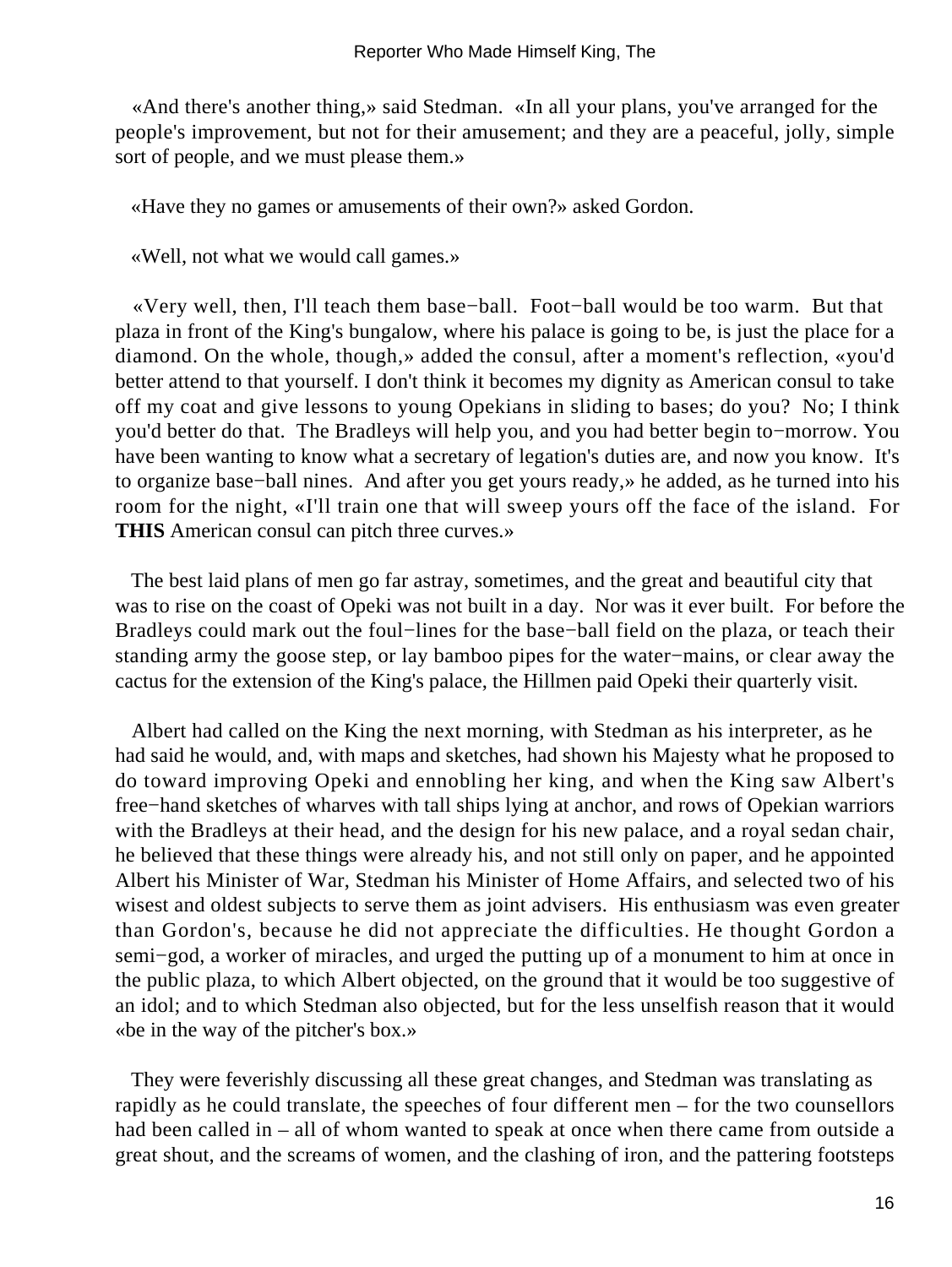of men running.

 As they looked at one another in startled surprise, a native ran into the room, followed by Bradley, Jr., and threw himself down before the King. While he talked, beating his hands and bowing before Ollypybus, Bradley, Jr., pulled his forelock to the consul, and told how this man lived on the far outskirts of the village; how he had been captured while out hunting, by a number of the Hillmen; and how he had escaped to tell the people that their old enemies were on the war−path again, and rapidly approaching the village.

 Outside, the women were gathering in the plaza, with the children about them, and the men were running from hut to hut, warning their fellows, and arming themselves with spears and swords, and the native bows and arrows.

 «They might have waited until we had that army trained,» said Gordon,in a tone of the keenest displeasure. «Tell me, quick, what do they generally do when they come?»

 «Steal all the cattle and goats, and a woman or two, and set fire to the huts in the outskirts,» replied Stedman.

 «Well, we must stop them,» said Gordon, jumping up. «We must take out a flag of truce and treat with them. They must be kept off until I have my army in working order. It is most inconvenient. If they had only waited two months, now, or six weeks even, we could have done something; but now we must make peace. Tell the King we are going out to fix things with them, and tell him to keep off his warriors until he learns whether we succeed or fail.»

 «But, Gordon!» gasped Stedman. «Albert! You don't understand. Why, man, this isn't a street−fight or a cane− rush. They'll stick you full of spears, dance on your body, and eat you, maybe. A flag of truce! – you're talking nonsense. What do they know of a flag of truce?»

 «You're talking nonsense, too,» said Albert, «and you're talking to your superior officer. If you are not with me in this, go back to your cable, and tell the man in Octavia that it's a warm day, and that the sun is shining; but if you've any spirit in you – and I think you have – run to the office and get my Winchester rifles, and the two shotguns, and my revolvers, and my uniform, and a lot of brass things for presents, and run all the way there and back. And make time. Play you're riding a bicycle at the Agricultural Fair.»

 Stedman did not hear this last, for he was already off and away, pushing through the crowd, and calling on Bradley, Sr., to follow him. Bradley, Jr., looked at Gordon with eyes that snapped, like a dog that is waiting for his master to throw a stone.

 «I can fire a Winchester, sir,» he said. «Old Tom can't. He's no good at long range 'cept with a big gun, sir. Don't give him the Winchester. Give it to me, please, sir.»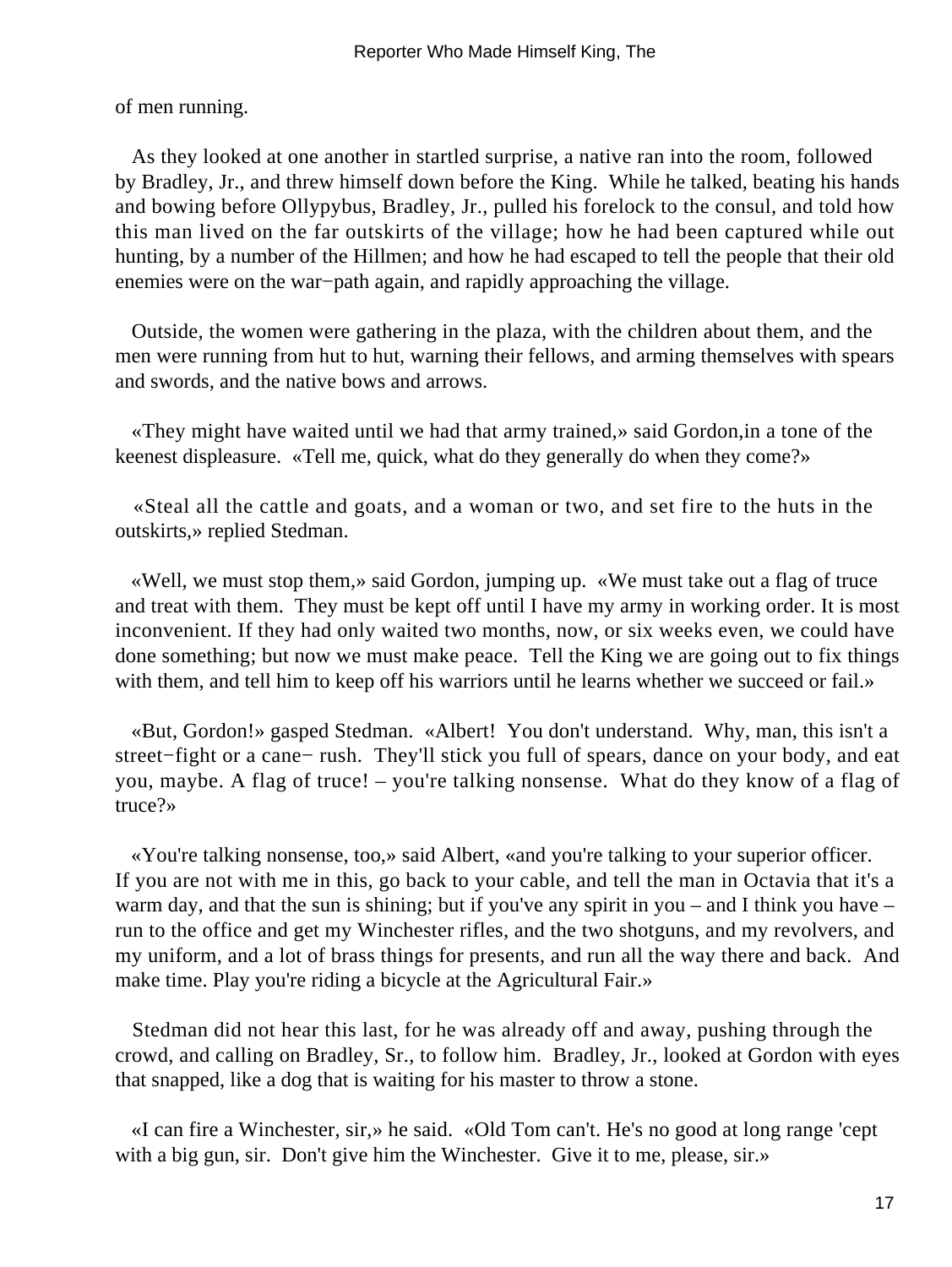Albert met Stedman in the plaza, and pulled off his blazer, and put on Captain Travis's – now his – uniform coat, and his white pith helmet.

 «Now, Jack,» he said, «get up there and tell these people that we are going out to make peace with these Hillmen, or bring them back prisoners of war. Tell them we are the preservers of their homes and wives and children; and you, Bradley, take these presents, and young Bradley, keep close to me, and carry this rifle.»

 Stedman's speech was hot and wild enough to suit a critical and feverish audience before a barricade in Paris. And when he was through, Gordon and Bradley punctuated his oration by firing off the two Winchester rifles in the air, at which the people jumped and fell on their knees, and prayed to their several gods. The fighting men of the village followed the four white men to the outskirts, and took up their stand there as Stedman told them to do, and the four walked on over the roughly hewn road, to meet the enemy.

 Gordon walked with Bradley, Jr., in advance. Stedman and old Tom Bradley followed close behind, with the two shot−guns, and the presents in a basket.

«Are these Hillmen used to guns?» asked Gordon. Stedman said no, they were not.

 «This shot−gun of mine is the only one on the island,» he explained, «and we never came near enough them before to do anything with it. It only carries a hundred yards. The Opekians never make any show of resistance. They are quite content if the Hillmen satisfy themselves with the outlying huts, as long as they leave them and the town alone; so they seldom come to close quarters.»

 The four men walked on for half an hour or so in silence, peering eagerly on every side; but it was not until they had left the woods and marched out into the level stretch of grassy country that they came upon the enemy. The Hillmen were about forty in number, and were as savage and ugly−looking giants as any in a picture−book. They had captured a dozen cows and goats, and were driving them on before them, as they advanced farther upon the village. When they saw the four men, they gave a mixed chorus of cries and yells, and some of them stopped, and others ran forward, shaking their spears, and shooting their broad arrows into the ground before them. A tall, gray−bearded, muscular old man, with a skirt of feathers about him, and necklaces of bones and animals' claws around his bare chest, ran in front of them, and seemed to be trying to make them approach more slowly.

«Is that Messenwah?» asked Gordon.

 «Yes,» said Stedman; «he is trying to keep them back. I don't believe he ever saw a white man before.»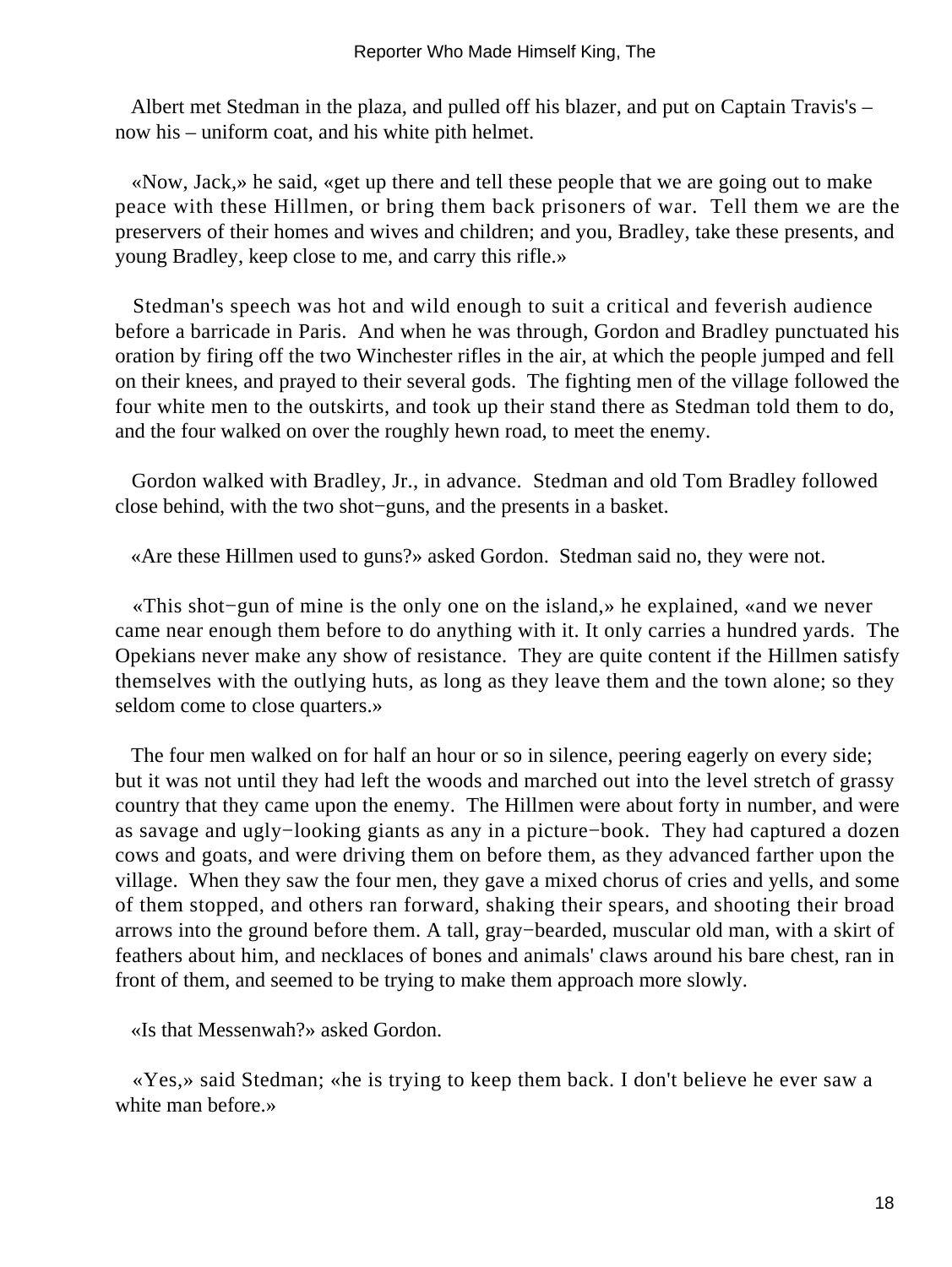«Stedman,» said Albert, speaking quickly, «give your gun to Bradley, and go forward with your arms in the air, and waving your handkerchief, and tell them in their language that the King is coming. If they go at you, Bradley and I will kill a goat or two, to show them what we can do with the rifles; and if that don't stop them, we will shoot at their legs; and if that don't stop them – I guess you'd better come back, and we'll all run.»

 Stedman looked at Albert, and Albert looked at Stedman, and neither of them winced or flinched.

«Is this another of my secretary's duties?» asked the younger boy.

 «Yes,» said the consul; «but a resignation is always in order. You needn't go if you don't like it. You see, you know the language and I don't, but I know how to shoot, and you don't.»

 «That's perfectly satisfactory,» said Stedman, handing his gun to old Bradley. «I only wanted to know why I was to be sacrificed instead of one of the Bradleys. It's because I know the language. Bradley, Sr., you see the evil results of a higher education. Wish me luck, please,» he said, «and for goodness' sake,» he added impressively, «don't waste much time shooting goats.»

 The Hillmen had stopped about two hundred yards off, and were drawn up in two lines, shouting, and dancing, and hurling taunting remarks at their few adversaries. The stolen cattle were bunched together back of the King. As Stedman walked steadily forward with his handkerchief fluttering, and howling out something in their own tongue, they stopped and listened. As he advanced, his three companions followed him at about fifty yards in the rear. He was one hundred and fifty yards from the Hillmen before they made out what he said, and then one of the young braves, resenting it as an insult to his chief, shot an arrow at him. Stedman dodged the arrow and stood his ground without even taking a step backward, only turning slightly to put his hands to his mouth, and to shout something which sounded to his companions like, «About time to begin on the goats.» But the instant the young man had fired, King Messenwah swung his club and knocked him down, and none of the others moved. Then Messenwah advanced before his men to meet Stedman, and on Stedman's opening and shutting his hands to show that he was unarmed, the King threw down his club and spears, and came forward as empty−handed as himself.

 «Ah,» gasped Bradley, Jr., with his finger trembling on his lever, «let me take a shot at him now.» Gordon struck the man's gun up, and walked forward in all the glory of his gold and blue uniform; for both he and Stedman saw now that Messenwah was more impressed by their appearance, and in the fact that they were white men, than with any threats of immediate war. So when he saluted Gordon haughtily, that young man gave him a haughty nod in return, and bade Stedman tell the King that he would permit him to sit down. The King did not quite appear to like this, but he sat down, nevertheless, and nodded his head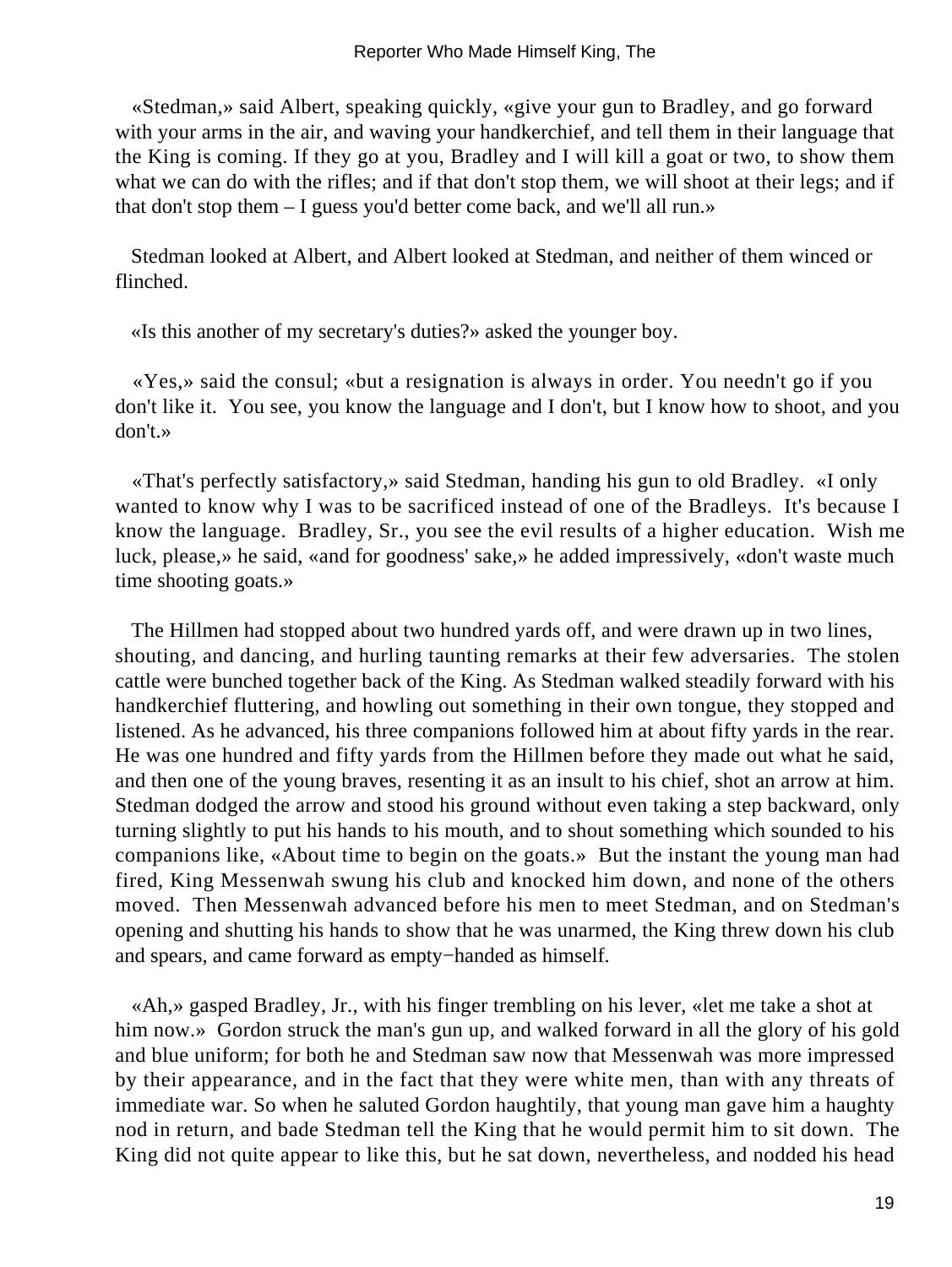gravely.

 «Now tell him,» said Gordon, «that I come from the ruler of the greatest nation on earth, and that I recognize Ollypybus as the only King of this island, and that I come to this little three−penny King with either peace and presents, or bullets and war.»

«Have I got to tell him he's a little three−penny King?» said Stedman, plaintively.

« No; you needn't give a literal translation; it can be as free as you please.»

«Thanks,» said the secretary, humbly.

 «And tell him,» continued Gordon, «that we will give presents to him and his warriors if he keeps away from Ollypybus, and agrees to keep away always. If he won't do that, try to get him to agree to stay away for three months at least, and by that time we can get word to San Francisco, and have a dozen muskets over here in two months; and when our time of probation is up, and he and his merry men come dancing down the hillside, we will blow them up as high as his mountains. But you needn't tell him that, either. And if he is proud and haughty, and would rather fight, ask him to restrain himself until we show what we can do with our weapons at two hundred yards.»

 Stedman seated himself in the long grass in front of the King, and with many revolving gestures of his arms, and much pointing at Gordon, and profound nods and bows, retold what Gordon had dictated. When he had finished, the King looked at the bundle of presents, and at the guns, of which Stedman had given a very wonderful account, but answered nothing.

 «I guess,» said Stedman, with a sigh, «that we will have to give him a little practical demonstration to help matters. I am sorry, but I think one of those goats has got to die. It's like vivisection. The lower order of animals have to suffer for the good of the higher.»

 «Oh,» said Bradley, Jr., cheerfully, «I'd just as soon shoot one of those niggers as one of the goats.»

 So Stedman bade the King tell his men to drive a goat toward them, and the King did so, and one of the men struck one of the goats with his spear, and it ran clumsily across the plain.

 «Take your time, Bradley,» said Gordon. «Aim low, and if you hit it, you can have it for supper.»

«And if you miss it,» said Stedman, gloomily, «Messenwah may have us for supper.»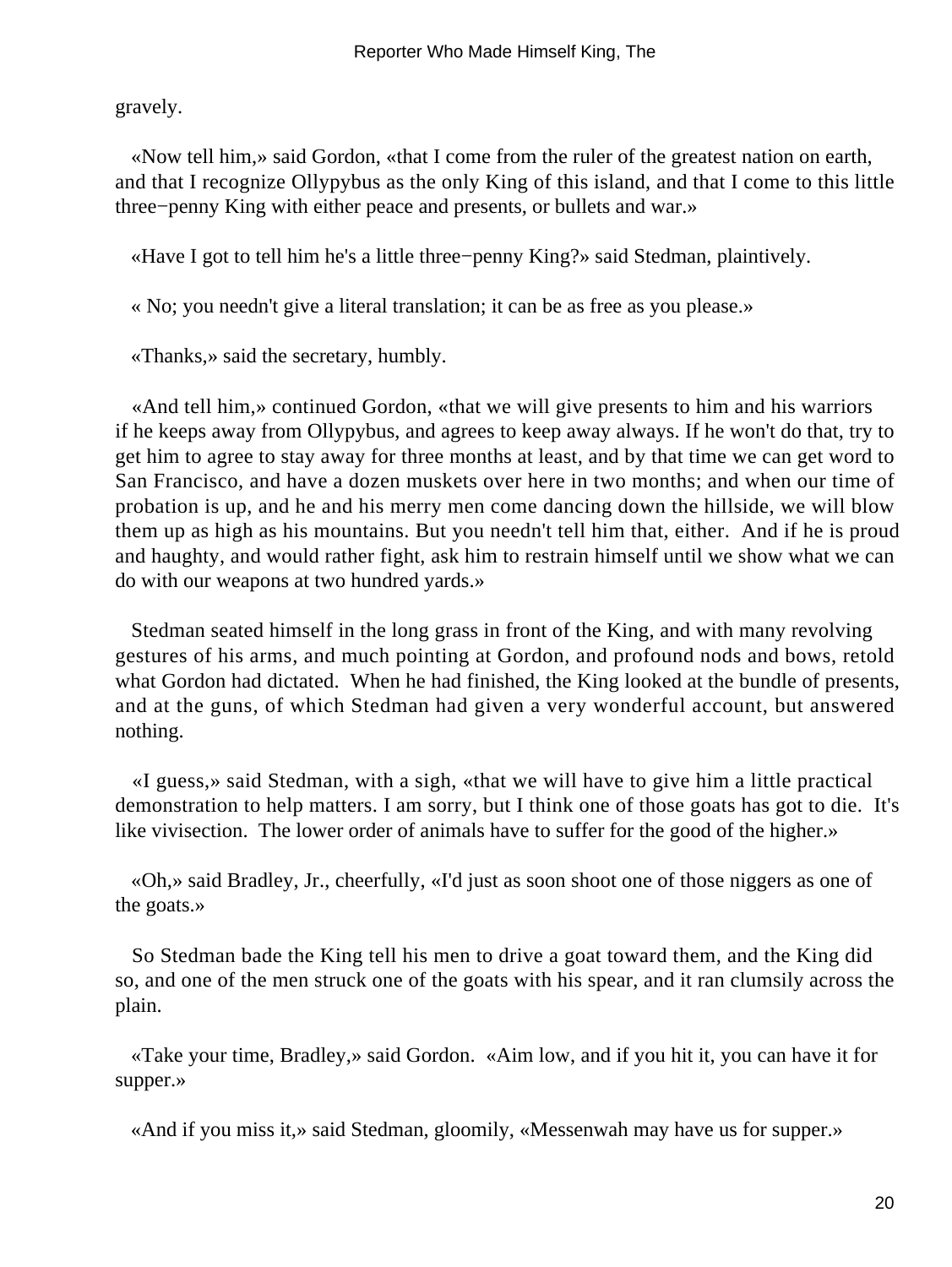The Hillmen had seated themselves a hundred yards off, while the leaders were debating, and they now rose curiously and watched Bradley, as he sank upon one knee, and covered the goat with his rifle. When it was about one hundred and fifty yards off he fired, and the goat fell over dead.

 And then all the Hillmen, with the King himself, broke away on a run, toward the dead animal, with much shouting. The King came back alone, leaving his people standing about and examining the goat. He was much excited, and talked and gesticulated violently.

```
«He says – » said Stedman; «he says – - »
 «What? yes, go on.» 
«He says – goodness me! – what do you think he says?»
```
 «Well, what does he say?» cried Gordon, in great excitement. «Don't keep it all to yourself.»

 «He says,» said Stedman, «that we are deceived; that he is no longer King of the Island of Opeki; that he is in great fear of us, and that he has got himself into no end of trouble. He says he sees that we are indeed mighty men, that to us he is as helpless as the wild boar before the javelin of the hunter.»

«Well, he's right,» said Gordon. «Go on.»

 «But that which we ask is no longer his to give. He has sold his kingship and his right to this island to another king, who came to him two days ago in a great canoe, and who made noises as we do – with guns, I suppose he means – and to whom he sold the island for a watch that he has in a bag around his neck. And that he signed a paper, and made marks on a piece of bark, to show that he gave up the island freely and forever.»

 «What does he mean?» said Gordon. «How can he give up the island? Ollypybus is the king of half of it, anyway, and he knows it.»

 «That's just it,» said Stedman. «That's what frightens him. He said he didn't care about Ollypybus, and didn't count him in when he made the treaty, because he is such a peaceful chap that he knew he could thrash him into doing anything he wanted him to do. And now that you have turned up and taken Ollypybus's part, he wishes he hadn't sold the island, and wishes to know if you are angry.»

 «Angry? of course I'm angry,» said Gordon, glaring as grimly at the frightened monarch as he thought was safe. «Who wouldn't be angry? Who do you think these people were who made a fool of him, Stedman? Ask him to let us see this watch.»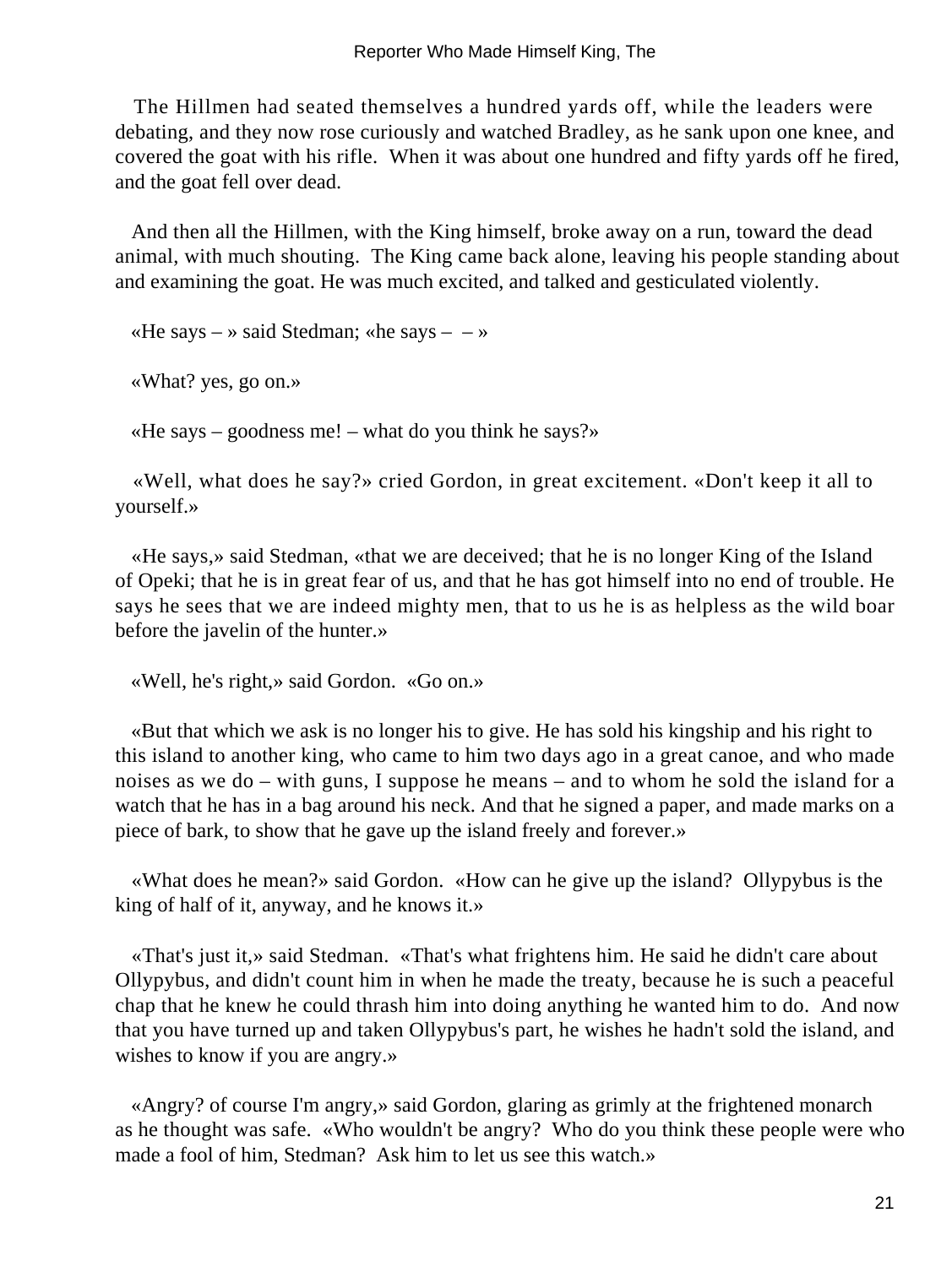Stedman did so, and the King fumbled among his necklaces until he had brought out a leather bag tied round his neck with a cord, and containing a plain stem−winding silver watch marked on the inside «Munich.»

 «That doesn't tell anything,» said Gordon. «But it's plain enough. Some foreign ship of war has settled on this place as a coaling−station, or has annexed it for colonization, and they've sent a boat ashore, and they've made a treaty with this old chap, and forced him to sell his birthright for a mess of porridge. Now, that's just like those monarchical pirates, imposing upon a poor old black.»

Old Bradley looked at him impudently.

 «Not at all,» said Gordon; «it's quite different with us; we don't want to rob him or Ollypybus, or to annex their land. All we want to do is to, improve it, and have the fun of running it for them and meddling in their affairs of state. Well, Stedman,» he said, «what shall we do?»

 Stedman said that the best and only thing to do was to threaten to take the watch away from Messenwah, but to give him a revolver instead, which would make a friend of him for life, and to keep him supplied with cartridges only as long as he behaved himself, and then to make him understand that, as Ollypybus had not given his consent to the loss of the island, Messenwah's agreement, or treaty, or whatever it was, did not stand, and that he had better come down the next day, early in the morning, and join in a general consultation. This was done, and Messenwah agreed willingly to their proposition, and was given his revolver and shown how to shoot it, while the other presents were distributed among the other men, who were as happy over them as girls with a full dance−card.

 «And now, to−morrow,» said Stedman, «understand, you are all to come down unarmed, and sign a treaty with great Ollypybus, in which he will agree to keep to one−half of the island if you keep to yours, and there must be no more wars or goat−stealing, or this gentleman on my right and I will come up and put holes in you just as the gentleman on the left did with the goat.»

 Messenwah and his warriors promised to come early, and saluted reverently as Gordon and his three companions walked up together very proudly and stiffly.

«Do you know how I feel?» said Gordon.

«How?» asked Stedman.

 «I feel as I used to do in the city, when the boys in the street were throwing snowballs, and I had to go by with a high hat on my head and pretend not to know they were behind me. I always felt a cold chill down my spinal column, and I could feel that snowball,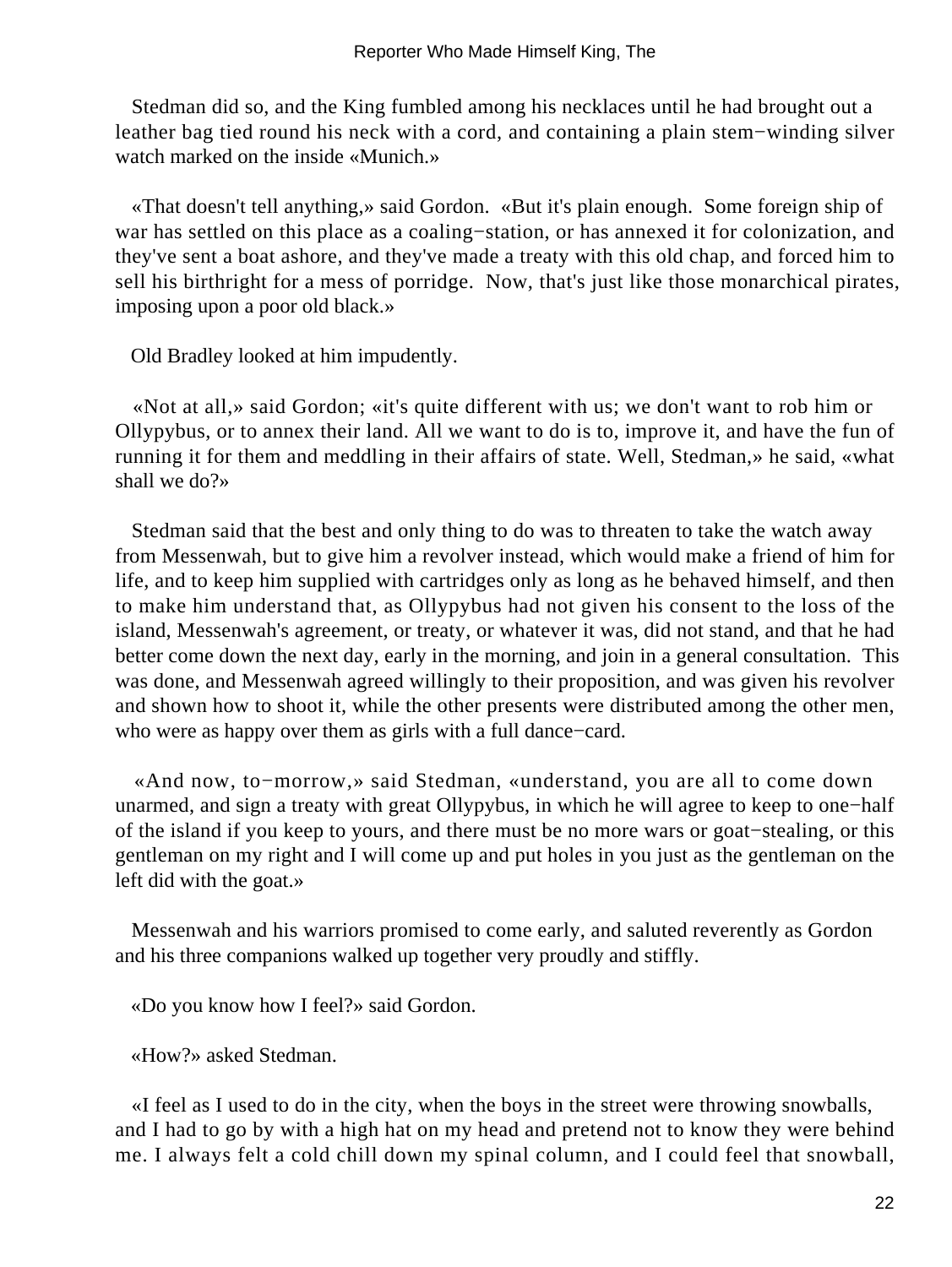whether it came or not, right in the small of my back. And I can feel one of those men pulling his bow now, and the arrow sticking out of my right shoulder.»

 «Oh, no, you can't,» said Stedman. «They are too much afraid of those rifles. But I do feel sorry for any of those warriors whom old man Messenwah doesn't like, now that he has that revolver. He isn't the sort to practise on goats.»

 There was great rejoicing when Stedman and Gordon told their story to the King, and the people learned that they were not to have their huts burned and their cattle stolen. The armed Opekians formed a guard around the ambassadors and escorted them to their homes with cheers and shouts, and the women ran at their side and tried to kiss Gordon's hand.

 «I'm sorry I can't speak the language, Stedman,» said Gordon, «or I would tell them what a brave man you are. You are too modest to do it yourself, even if I dictated something for you to say. As for me,» he said, pulling off his uniform, «I am thoroughly disgusted and disappointed. It never occurred to me until it was all over that this was my chance to be a war−correspondent. It wouldn't have been much of a war, but then I would have been the only one on the spot, and that counts for a great deal. Still, my time may come.»

 «We have a great deal on hand for to−morrow,» said Gordon that evening, «and we had better turn in early.»

 And so the people were still singing and rejoicing down in the village when the two conspirators for the peace of the country went to sleep for the night. It seemed to Gordon as though he had hardly turned his pillow twice to get the coolest side when someone touched him, and he saw, by the light of the dozen glow−worms in the tumbler by his bedside, a tall figure at its foot.

«It's me – Bradley,» said the figure.

 «Yes,» said Gordon, with the haste of a man to show that sleep has no hold on him; «exactly; what is it?»

 «There is a ship of war in the harbor,» Bradley answered in a whisper. «I heard her anchor chains rattle when she came to, and that woke me. I could hear that if I were dead. And then I made sure by her lights; she's a great boat, sir, and I can know she's a ship of war by the challenging when they change the watch. I thought you'd like to know, sir.»

 Gordon sat up and clutched his knees with his hands. «Yes, of course,» he said; «you are quite right. Still, I don't see what there is to do.»

 He did not wish to show too much youthful interest, but though fresh from civilization, he had learned how far from it he was, and he was curious to see this sign of it that had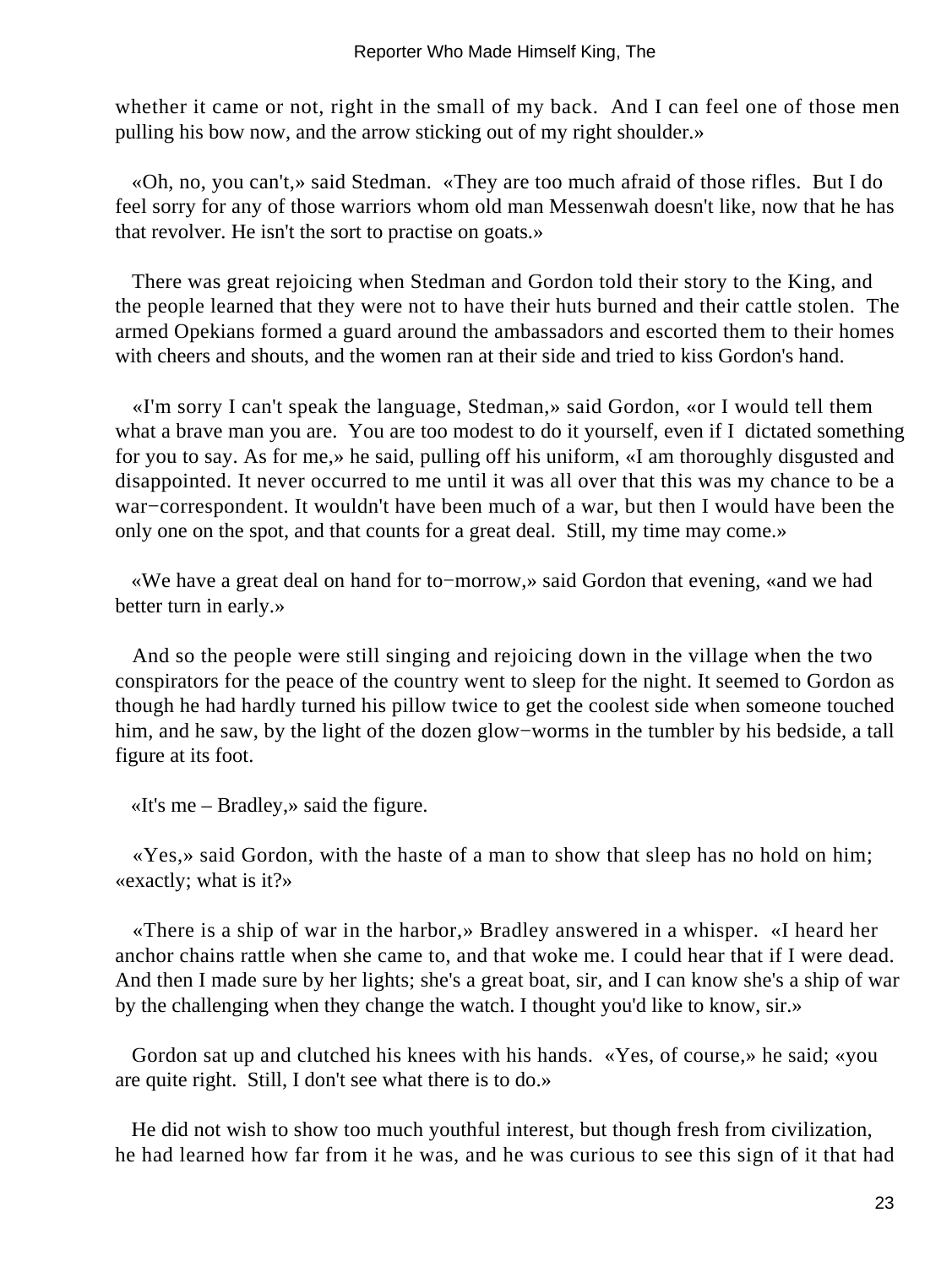come so much more quickly than he had anticipated.

«Wake Mr. Stedman, will you?» said he, «and we will go and take a look at her.»

 «You can see nothing but the lights,» said Bradley, as he left the room; «it's a black night, sir.»

 Stedman was not new from the sight of men and ships of war, and came in half dressed and eager.

«Do you suppose it's the big canoe Messenwah spoke of?» he said.

«I thought of that,» said Gordon.

 The three men fumbled their way down the road to the plaza, and saw, as soon as they turned into it, the great outlines and the brilliant lights of an immense vessel, still more immense in the darkness, and glowing like a strange monster of the sea, with just a suggestion here and there, where the lights spread, of her cabins and bridges. As they stood on the shore, shivering in the cool night−wind, they heard the bells strike over the water.

«It's two o'clock,» said Bradley, counting.

 «Well, we can do nothing, and they cannot mean to do much to−night,» Albert said. «We had better get some more sleep, and, Bradley, you keep watch and tell us as soon as day breaks.»

«Aye, aye, sir,» said the sailor.

 «If that's the man−of−war that made the treaty with Messenwah, and Messenwah turns up to−morrow, it looks as if our day would be pretty well filled up,» said Albert, as they felt their way back to the darkness.

«What do you intend to do?» asked his secretary, with a voice of some concern.

 «I don't know,» Albert answered gravely, from the blackness of the night. «It looks as if we were getting ahead just a little too fast, doesn't it? Well,» he added, as they reached the house, «let's try to keep in step with the procession, even if we can't be drum−majors and walk in front of it.» And with this cheering tone of confidence in their ears, the two diplomats went soundly asleep again.

 The light of the rising sun filled the room, and the parrots were chattering outside, when Bradley woke him again.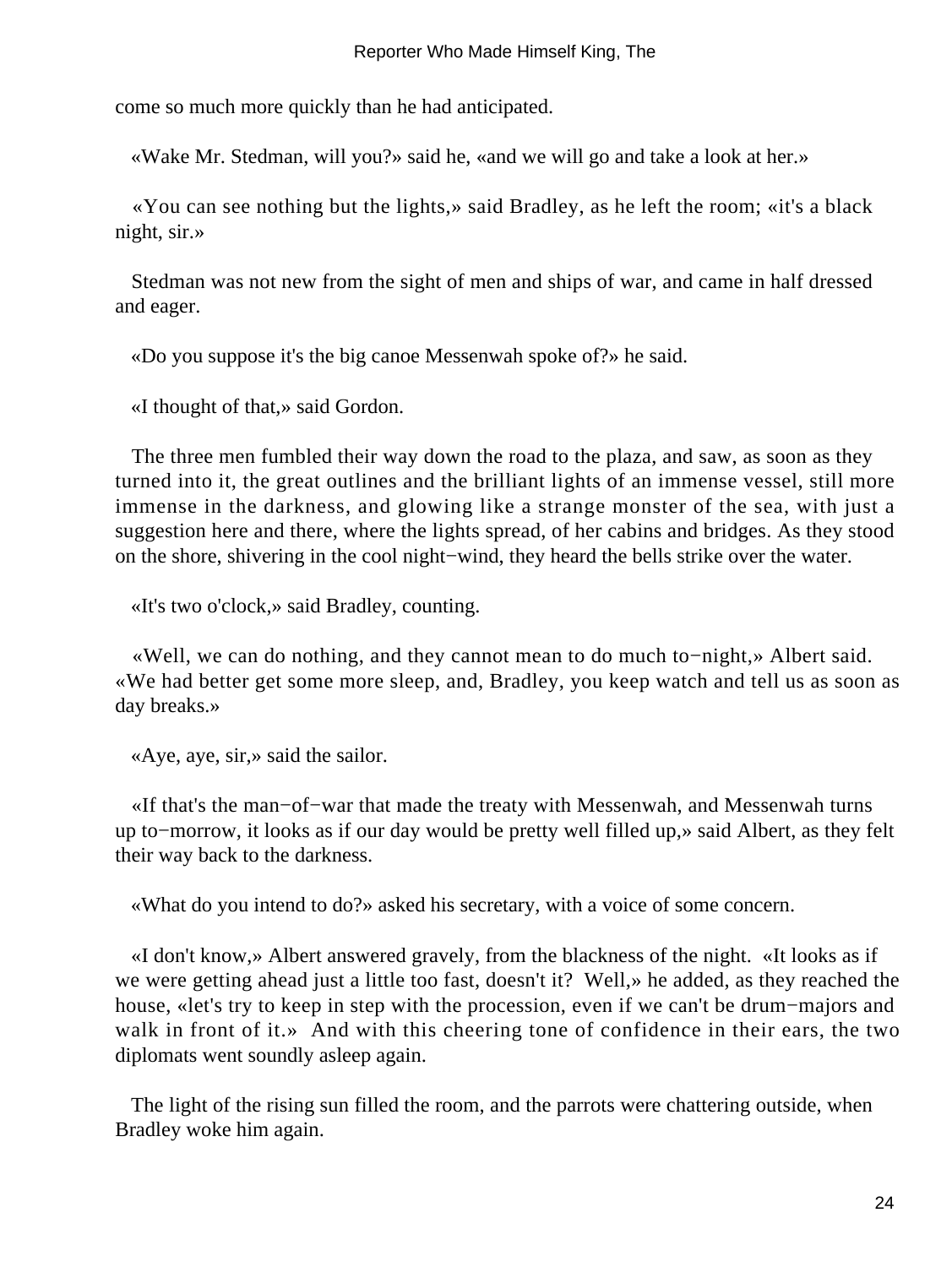«They are sending a boat ashore, sir,» he said, excitedly, and filled with the importance of the occasion. «She's a German man−of−war, and one of the new model. A beautiful boat, sir; for her lines were laid in Glasgow, and I can tell that, no matter what flag she flies. You had best be moving to meet them: the village isn't awake yet.»

 Albert took a cold bath and dressed leisurely; then he made Bradley, Jr., who had slept through it all, get up breakfast, and the two young men ate it and drank their coffee comfortably and with an air of confidence that deceived their servants, if it did not deceive themselves. But when they came down the path, smoking and swinging their sticks, and turned into the plaza, their composure left them like a mask, and they stopped where they stood. The plaza was enclosed by the natives gathered in whispering groups, and depressed by fear and wonder. On one side were crowded all the Messenwah warriors, unarmed, and as silent and disturbed as the Opekians. In the middle of the plaza some twenty sailors were busy rearing and bracing a tall flag−staff that they had shaped from a royal palm, and they did this as unconcernedly and as contemptuously, and with as much indifference to the strange groups on either side of them, as though they were working on a barren coast, with nothing but the startled sea−gulls about them. As Albert and Stedman came upon the scene, the flag−pole was in place, and the halyards hung from it with a little bundle of bunting at the end of one of them.

 «We must find the King at once,» said Gordon. He was terribly excited and angry. «It is easy enough to see what this means. They are going through the form of annexing this island to the other lands of the German Government. They are robbing old Ollypybus of what is his. They have not even given him a silver watch for it.»

 The King was in his bungalow, facing the plaza. Messenwah was with him, and an equal number of each of their councils. The common danger had made them lie down together in peace; but they gave a murmur of relief as Gordon strode into the room with no ceremony, and greeted them with a curt wave of the hand.

 «Now then, Stedman, be quick,» he said. «Explain to them what this means; tell them that I will protect them; that I am anxious to see that Ollypybus is not cheated; that we will do all we can for them.»

 Outside, on the shore, a second boat's crew had landed a group of officers and a file of marines. They walked in all the dignity of full dress across the plaza to the flag−pole, and formed in line on the three sides of it, with the marines facing the sea. The officers, from the captain with a prayer−book in his hand, to the youngest middy, were as indifferent to the frightened natives about them as the other men had been. The natives, awed and afraid, crouched back among their huts, the marines and the sailors kept their eyes front, and the German captain opened his prayer−book. The debate in the bungalow was over.

«If you only had your uniform, sir,» said Bradley, Sr., miserably.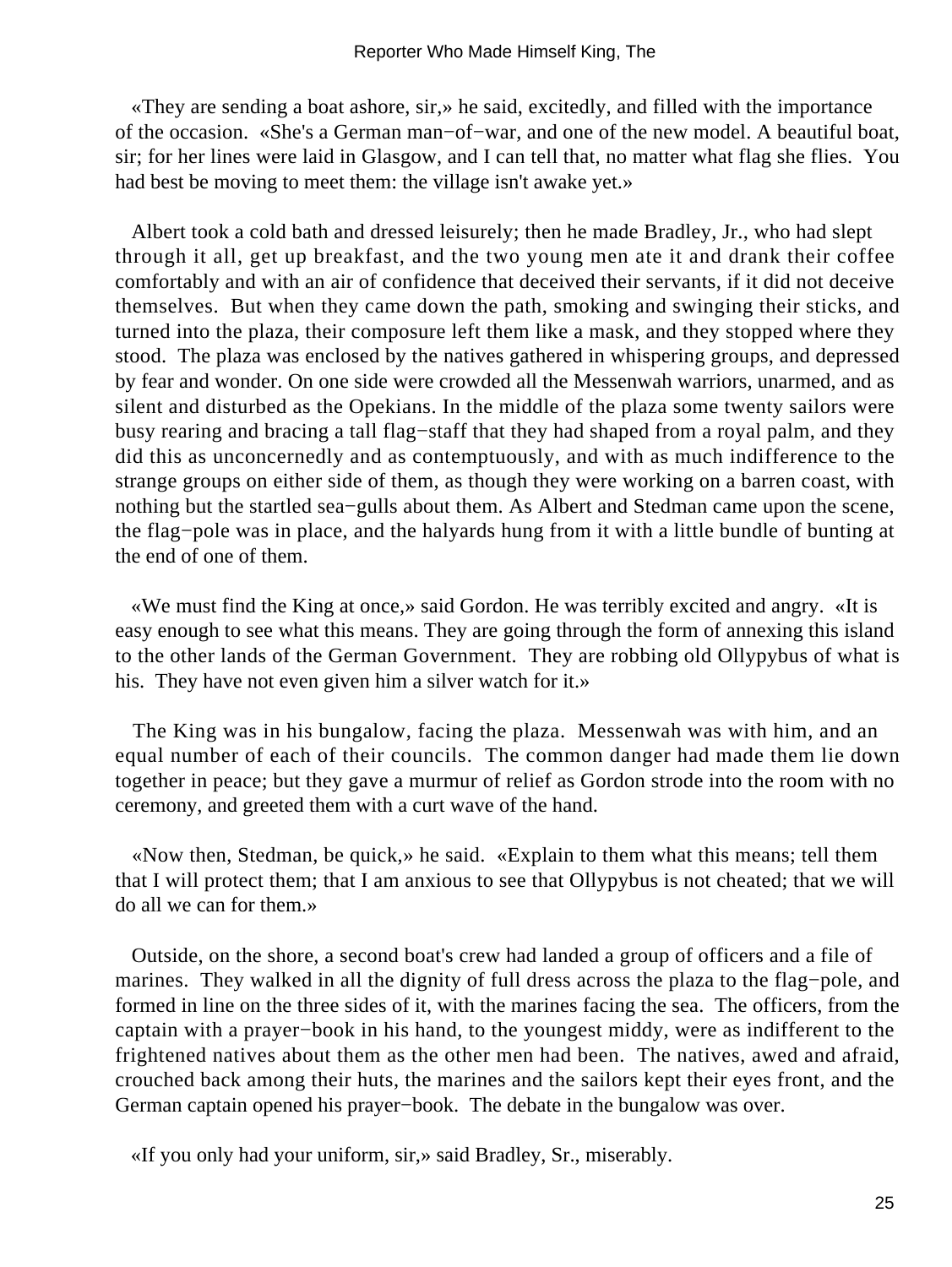«This is a little bit too serious for uniforms and bicycle medals,» said Gordon. «And these men are used to gold lace.»

 He pushed his way through the natives, and stepped confidently across the plaza. The youngest middy saw him coming, and nudged the one next him with his elbow, and he nudged the next, but none of the officers moved, because the captain had begun to read.

«One minute, please,» called Gordon.

 He stepped out into the hollow square formed by the marines, and raised his helmet to the captain.

 «Do you speak English or French?» Gordon said in French; «I do not understand German.»

 The captain lowered the book in his hands and gazed reflectively at Gordon through his spectacles, and made no reply.

 «If I understand this,» said the younger man, trying to be very impressive and polite, «you are laying claim to this land, in behalf of the German Government.»

 The captain continued to observe him thoughtfully, and then said, «That iss so,» and then asked, «Who are you?»

 «I represent the King of this island, Ollypybus, whose people you see around you. I also represent the United States Government, that does not tolerate a foreign power near her coast, since the days of President Monroe and before. The treaty you have made with Messenwah is an absurdity. There is only one king with whom to treat, and he  $- \rightarrow \infty$ 

 The captain turned to one of his officers and said something, and then, after giving another curious glance at Gordon, raised his book and continued reading, in a deep, unruffled monotone. The officer whispered an order, and two of the marines stepped out of line, and dropping the muzzles of their muskets, pushed Gordon back out of the enclosure, and left him there with his lips white, and trembling all over with indignation. He would have liked to have rushed back into the lines and broken the captain's spectacles over his sun−tanned nose and cheeks, but he was quite sure this would only result in his getting shot, or in his being made ridiculous before the natives, which was almost as bad; so he stood still for a moment, with his blood choking him, and then turned and walked back to where the King and Stedman were whispering together. Just as he turned, one of the men pulled the halyards, the ball of bunting ran up into the air, bobbed, twitched, and turned, and broke into the folds of the German flag. At the same moment the marines raised their muskets and fired a volley, and the officers saluted and the sailors cheered.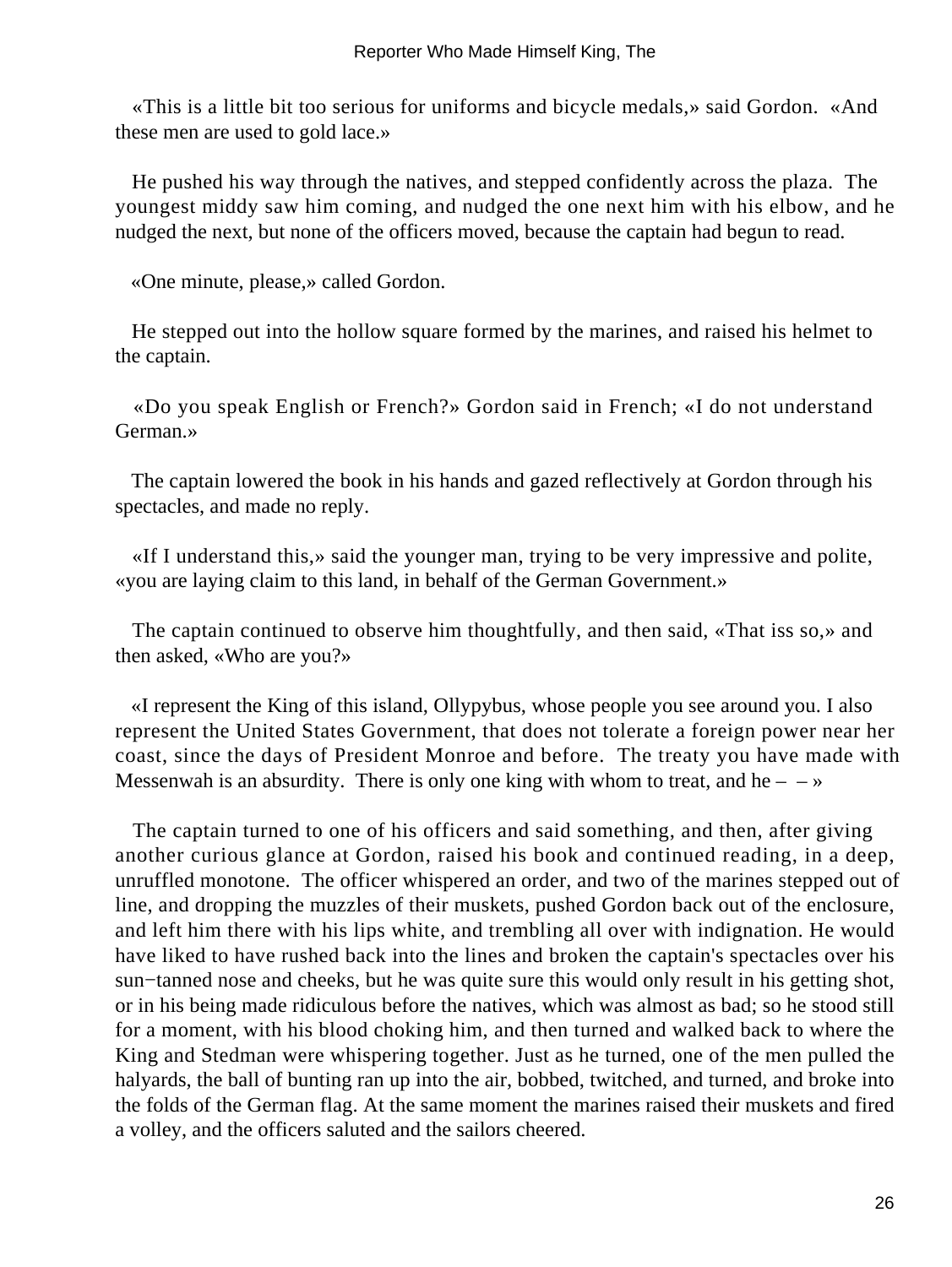«Do you see that?» cried Stedman, catching Gordon's humor, to Ollypybus; «that means that you are no longer king, that strange people are coming here to take your land, and to turn your people into servants, and to drive you back into the mountains. Are you going to submit? are you going to let that flag stay where it is?»

 Messenwah and Ollypybus gazed at one another with fearful, helpless eyes. «We are afraid,» Ollypybus cried; «we do not know what we should do.»

«What do they say?»

«They say they do not know what to do.»

 «I know what I'd do,» cried Gordon. «If I were not an American consul, I'd pull down their old flag, and put a hole in their boat and sink her.»

 «Well, I'd wait until they get under way before you do either of those things,» said Stedman, soothingly. «That captain seems to be a man of much determination of character.»

 «But I will pull it down,» cried Gordon. «I will resign, as Travis did. I am no longer consul. You can be consul if you want to. I promote you. I am going up a step higher. I mean to be king. Tell those two,» he ran on, excitedly, «that their only course and only hope is in me; that they must make me ruler of the island until this thing is over; that I will resign again as soon as it is settled, but that someone must act at once, and if they are afraid to, I am not, only they must give me authority to act for them. They must abdicate in my favor.»

«Are you in earnest?» gasped Stedman.

 «Don't I talk as if I were?» demanded Gordon, wiping the perspiration from his forehead.

«And can I be consul?» said Stedman, cheerfully.

«Of course. Tell them what I propose to do.»

Stedman turned and spoke rapidly to the two kings. The people gathered closer to hear.

 The two rival monarchs looked at one another in silence for a moment, and then both began to speak at once, their counsellors interrupting them and mumbling their guttural comments with anxious earnestness. It did not take them very long to see that, they were all of one mind, and then they both turned to Gordon and dropped on one knee, and placed his hands on their foreheads, and Stedman raised his cap.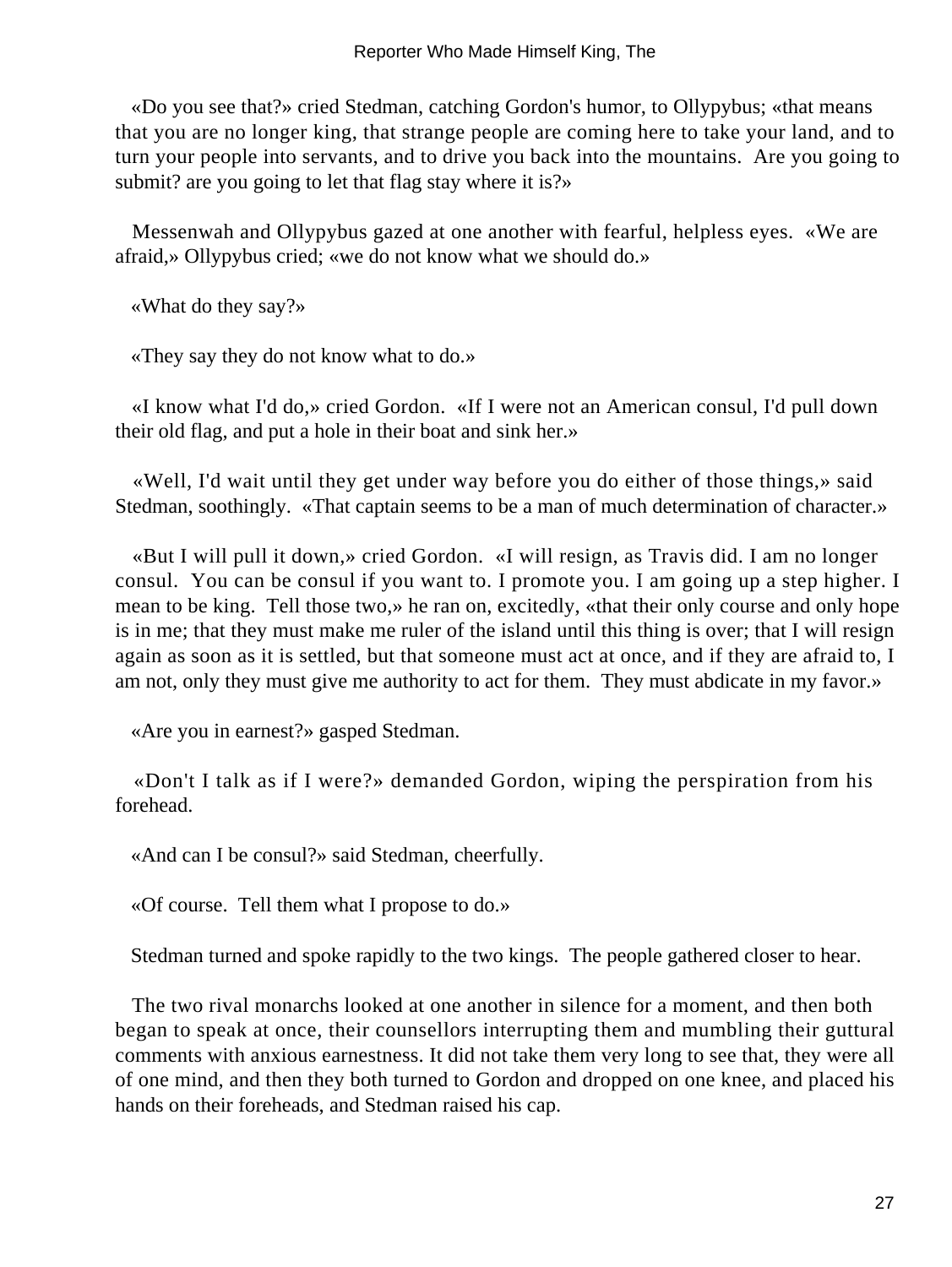«They agree,» he explained, for it was but pantomime to Albert. «They salute you as a ruler; they are calling you Tellaman, which means peacemaker. The Peacemaker, that is your title. I hope you will deserve it, but I think they might have chosen a more appropriate one.»

 «Then I'm really King?» demanded Albert, decidedly, «and I can do what I please? They give me full power. Quick, do they?»

 «Yes, but don't do it,» begged Stedman, «and just remember I am American consul now, and that is a much superior being to a crowned monarch; you said so yourself.»

 Albert did not reply to this, but ran across the plaza, followed by the two Bradleys. The boats had gone.

 «Hoist that flag beside the brass cannon,» he cried, «and stand ready to salute it when I drop this one.»

 Bradley, Jr., grasped the halyards of the flag, which he had forgotten to raise and salute in the morning in all the excitement of the arrival of the man−of−war. Bradley, Sr., stood by the brass cannon, blowing gently on his lighted fuse. The Peacemaker took the halyards of the German flag in his two hands, gave a quick, sharp tug, and down came the red, white, and black piece of bunting, and the next moment young Bradley sent the Stars and Stripes up in their place. As it rose, Bradley's brass cannon barked merrily like a little bull−dog, and the Peacemaker cheered.

 «Why don't you cheer, Stedman?» he shouted. «Tell those people to cheer for all they are worth. What sort of an American consul are you?»

 Stedman raised his arm half−heartedly to give the time, and opened his mouth; but his arm remained fixed and his mouth open, while his eyes stared at the retreating boat of the German man−of−war. In the stern sheets of this boat the stout German captain was struggling unsteadily to his feet; he raised his arm and waved it to someone on the great man−of−war, as though giving an order. The natives looked from Stedman to the boat, and even Gordon stopped in his cheering, and stood motionless, watching. They had not very long to wait. There was a puff of white smoke, and a flash, and then a loud report, and across the water came a great black ball skipping lightly through and over the waves, as easily as a flat stone thrown by a boy. It seemed to come very slowly. At least it came slowly enough for everyone to see that it was coming directly toward the brass cannon. The Bradleys certainly saw this, for they ran as fast as they could, and kept on running. The ball caught the cannon under its mouth and tossed it in the air, knocking the flagpole into a dozen pieces, and passing on through two of the palm−covered huts.

«Great Heavens, Gordon!» cried Stedman; «they are firing on us.»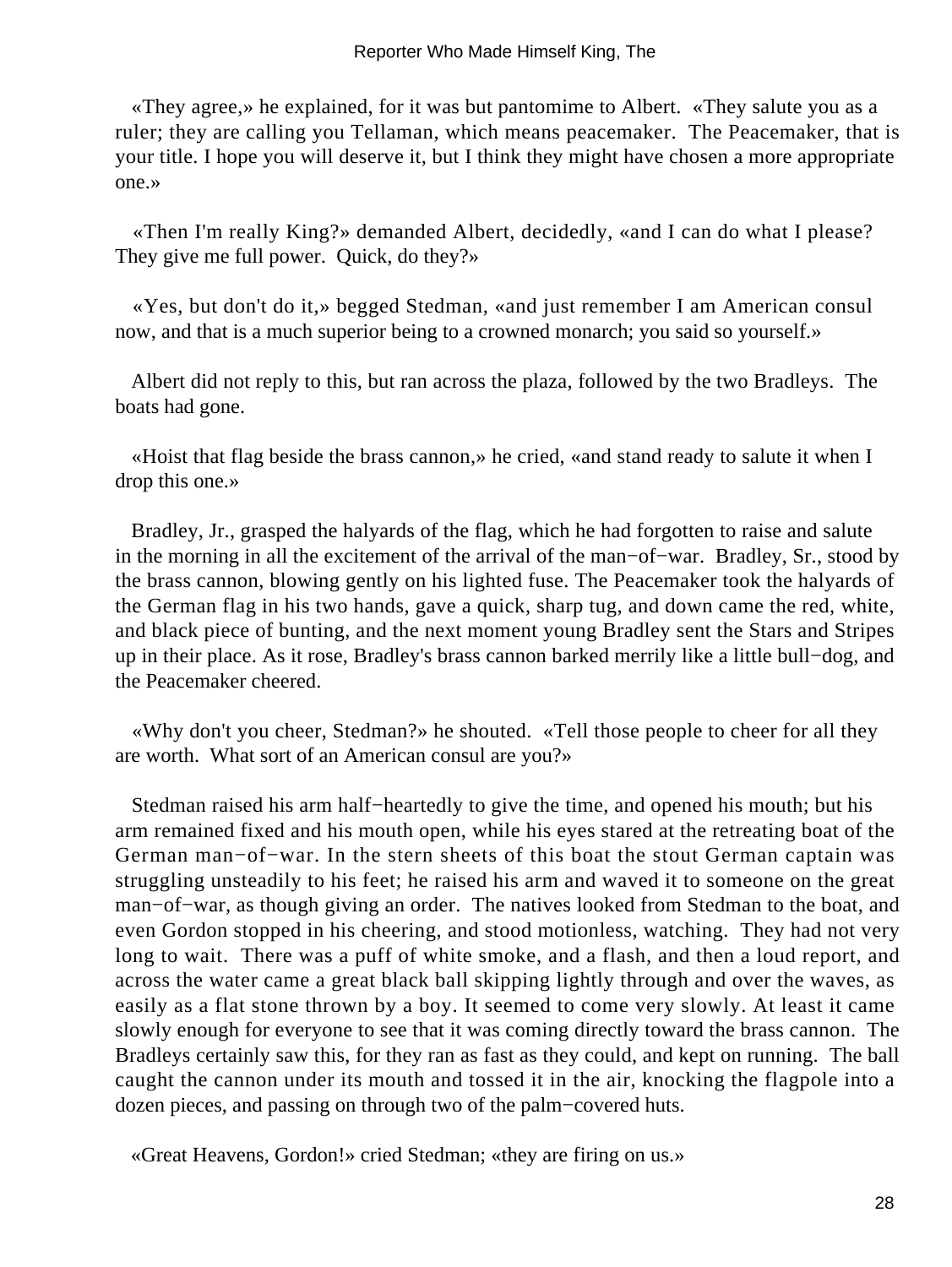But Gordon's face was radiant and wild.

 «Firing on US!» he cried. «On us! Don't you see? Don't you understand? What do WE amount to? They have fired on the American flag! Don't you see what that means? It means war. A great international war. And I am a war−correspondent at last!» He ran up to Stedman and seized him by the arm so tightly that it hurt.

 «By three o'clock,» he said, «they will know in the office what has happened. The country will know it to−morrow when the paper is on the street; people will read it all over the world. The Emperor will hear of it at breakfast; the President will cable for further particulars. He will get them. It is the chance of a lifetime, and we are on the spot!»

 Stedman did not hear this; he was watching the broadside of the ship to see another puff of white smoke, but there came no such sign. The two rowboats were raised, there was a cloud of black smoke from the funnel, a creaking of chains sounding faintly across the water, and the ship started at half−speed and moved out of the harbor. The Opekians and the Hillmen fell on their knees, or to dancing, as best suited their sense of relief, but Gordon shook his head.

 «They are only going to land the marines,» he said; «perhaps they are going to the spot they stopped at before, or to take up another position farther out at sea. They will land men and then shell the town, and the land forces will march here and co−operate with the vessel, and everybody will be taken prisoner or killed. We have the centre of the stage, and we are making history.»

 «I'd rather read it than make it,» said Stedman. «You've got us in a senseless, silly position, Gordon, and a mighty unpleasant one. And for no reason that I can see, except to make copy for your paper.»

 «Tell those people to get their things together,» said Gordon, «and march back out of danger into the woods. Tell Ollypybus I am going to fix things all right; I don't know just how yet, but I will, and now come after me as quickly as you can to the cable office. I've got to tell the paper all about it.»

 It was three o'clock before the «chap at Octavia» answered Stedman's signalling. Then Stedman delivered Gordon's message, and immediately shut off all connection, before the Octavia operator could question him. Gordon dictated his message in this way: –

"Begin with the date line, `Opeki, June 22.'

 «At seven o'clock this morning, the captain and officers of the German man−of−war Kaiser went through the ceremony of annexing this island in the name of the German Emperor, basing their right to do so on an agreement made with a leader of a wandering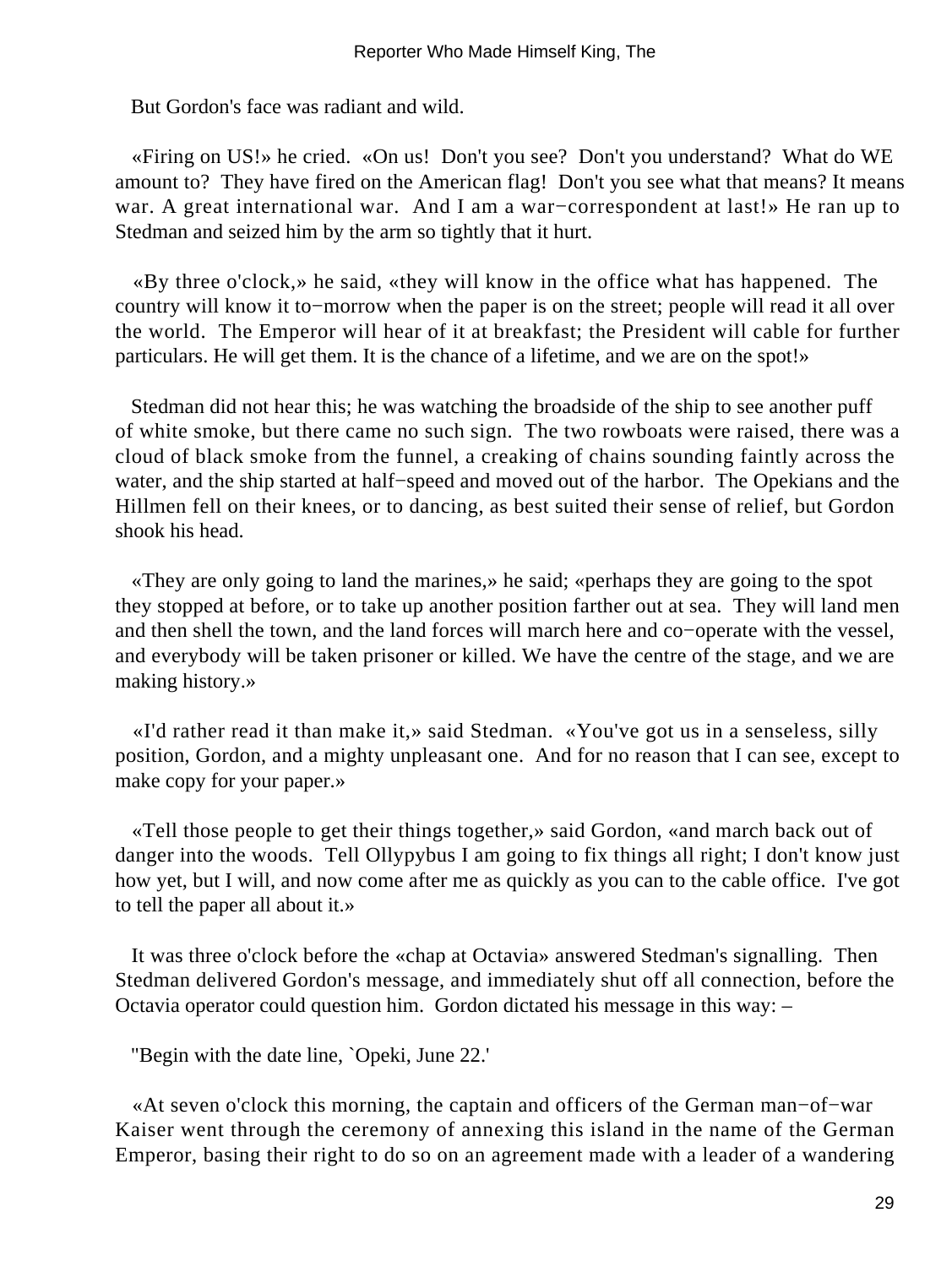tribe known as the Hillmen. King Ollypybus, the present monarch of Opeki, delegated his authority, as also did the leader of the Hillmen, to King Tellaman, or the Peacemaker, who tore down the German flag, and raised that of the United States in its place. At the same moment the flag was saluted by the battery. This salute, being mistaken for an attack on the Kaiser, was answered by that vessel. Her first shot took immediate effect, completely destroying the entire battery of the Opekians, cutting down the American flag, and destroying the houses of the people  $- - \infty$ 

«There was only one brass cannon and two huts,» expostulated Stedman.

 «Well, that was the whole battery, wasn't it?» asked Gordon, «and two huts is plural. I said houses of the people. I couldn't say two houses of the people. Just you send this as you get it. You are not an American consul at the present moment. You are an under−paid agent of a cable company, and you send my stuff as I write it. The American residents have taken refuge in the consulate – that's us,» explained Gordon, "and the English residents have sought refuge in the woods – that's the Bradleys. King Tellaman – that's me – declares his intention of fighting against the annexation. The forces of the Opekians are under the command of Captain Thomas Bradley – I guess I might as well make him a colonel – of Colonel Thomas Bradley, of the English army.

 «The American consul says – Now, what do you say, Stedman? Hurry up, please,» asked Gordon, «and say something good and strong.»

 «You get me all mixed up,» complained Stedman, plaintively. «Which am I now, a cable operator or the American consul?»

 «Consul, of course. Say something patriotic and about your determination to protect the interests of your government, and all that.» Gordon bit the end of his pencil impatiently, and waited.

 «I won't do anything of the sort, Gordon,» said Stedman; «you are getting me into an awful lot of trouble, and yourself too. I won't say a word.»

 «The American consul,» read Gordon, as his pencil wriggled across the paper, «refuses to say anything for publication until he has communicated with the authorities at Washington, but from all I can learn he sympathizes entirely with Tellaman. Your correspondent has just returned from an audience with King Tellaman, who asks him to inform the American people that the Monroe doctrine will be sustained as long as he rules this island. I guess that's enough to begin with,» said Gordon. «Now send that off quick, and then get away from the instrument before the man in Octavia begins to ask questions. I am going out to precipitate matters.»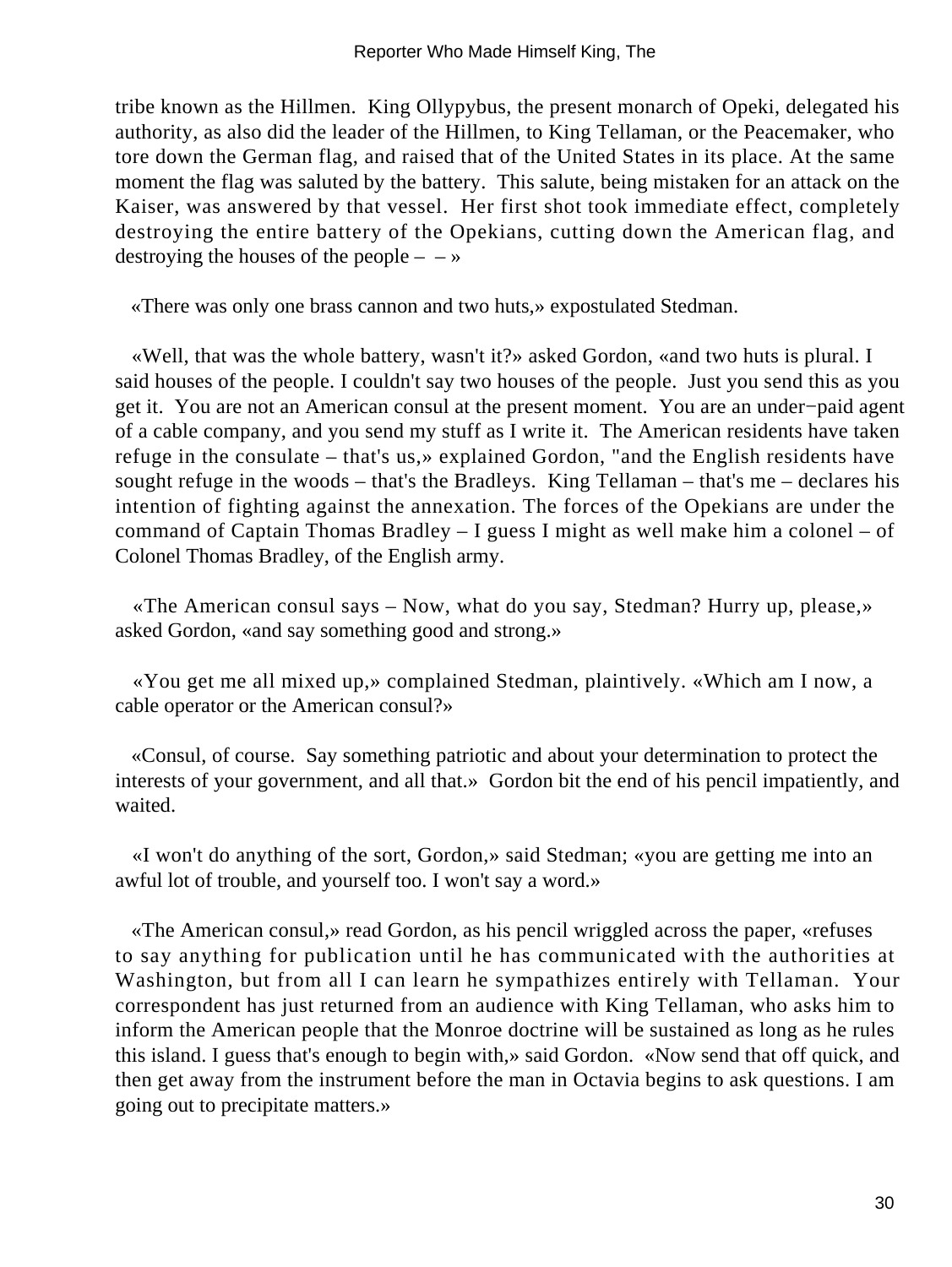Gordon found the two kings sitting dejectedly side by side, and gazing grimly upon the disorder of the village, from which the people were taking their leave as quickly as they could get their few belongings piled upon the ox−carts. Gordon walked among them, helping them in every way he could, and tasting, in their subservience and gratitude, the sweets of sovereignty. When Stedman had locked up the cable office and rejoined him, he bade him tell Messenwah to send three of his youngest men and fastest runners back to the hills to watch for the German vessel and see where she was attempting to land her marines.

 «This is a tremendous chance for descriptive writing, Stedman,» said Gordon, enthusiastically; «all this confusion and excitement, and the people leaving their homes, and all that. It's like the people getting out of Brussels before Waterloo, and then the scene at the foot of the mountains, while they are camping out there, until the Germans leave. I never had a chance like this before.»

 It was quite dark by six o'clock, and none of the three messengers had as yet returned. Gordon walked up and down the empty plaza and looked now at the horizon for the man−of−war, and again down the road back of the village. But neither the vessel nor the messengers bearing word of her appeared. The night passed without any incident, and in the morning Gordon's impatience became so great that he walked out to where the villagers were in camp and passed on half way up the mountain, but he could see no sign of the man−of−war. He came back more restless than before, and keenly disappointed.

 «If something don't happen before three o'clock, Stedman,» he said, «our second cablegram will have to consist of glittering generalities And a lengthy interview with King Tellaman, by himself.»

 Nothing did happen. Ollypybus and Messenwah began to breathe more freely. They believed the new king had succeeded in frightening the German vessel away forever. But the new king upset their hopes by telling them that the Germans had undoubtedly already landed, and had probably killed the three messengers.

 «Now then,» he said, with pleased expectation, as Stedman and he seated themselves in the cable office at three o'clock, «open it up and let's find out what sort of an impression we have made.»

 Stedman's face, as the answer came in to his first message of greeting, was one of strangely marked disapproval.

«What does he say?» demanded Gordon, anxiously.

«He hasn't done anything but swear yet,» answered Stedman, grimly.

«What is he swearing about?»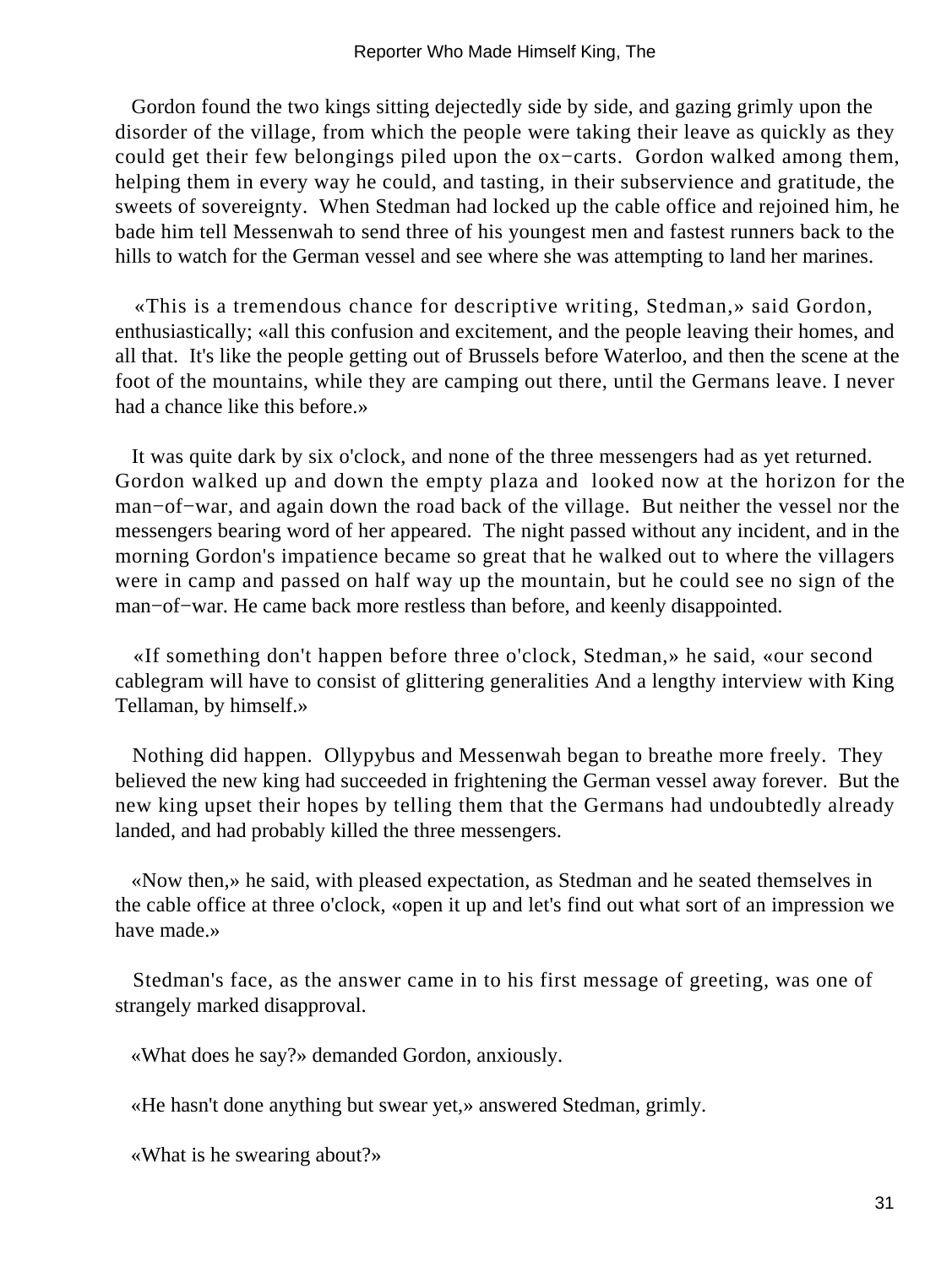«He wants to know why I left the cable yesterday. He says he has been trying to call me up for the last twenty−four hours, ever since I sent my message at three o'clock. The home office is jumping mad, and want me discharged. They won't do that, though,» he said, in a cheerful aside, «because they haven't paid me my salary for the last eight months. He says – great Scott! this will please you, Gordon – he says that there have been over two hundred queries for matter from papers all over the United States, and from Europe. Your paper beat them on the news, and now the home office is packed with San Francisco reporters, and the telegrams are coming in every minute, and they have been abusing him for not answering them, and he says that I'm a fool. He wants as much as you can send, and all the details. He says all the papers will have to put `By Yokohama Cable Company' on the top of each message they print, and that that is advertising the company, and is sending the stock up. It rose fifteen points on 'change in San Francisco to−day, and the president and the other officers are buying  $\rightarrow$ 

 «Oh, I don't want to hear about their old company,» snapped out Gordon, pacing up and down in despair. «What am I to do? that's what I want to know. Here I have the whole country stirred up and begging for news. On their knees for it, and a cable all to myself, and the only man on the spot, and nothing to say. I'd just like to know how long that German idiot intends to wait before he begins shelling this town and killing people. He has put me in a most absurd position.»

 «Here's a message for you, Gordon,» said Stedman, with business−like calm. «Albert Gordon, Correspondent,» he read: «Try American consul. First message 0. K.; beat the country; can take all you send. Give names of foreign residents massacred, and fuller account blowing up palace. Dodge.»

 The expression on Gordon's face as this message was slowly read off to him, had changed from one of gratified pride to one of puzzled consternation.

 «What's he mean by foreign residents massacred, and blowing up of palace?» asked Stedman, looking over his shoulder anxiously. «Who is Dodge?»

 «Dodge is the night editor,» said Gordon, nervously. «They must have read my message wrong. You sent just what I gave you, didn't you?» he asked.

 «Of course I did,» said Stedman, indignantly. «I didn't say anything about the massacre of anybody, did I?» asked Gordon. «I hope they are not improving on my account. What AM I to do? This is getting awful. I'll have to go out and kill a few people myself. Oh, why don't that Dutch captain begin to do something! What sort of a fighter does he call himself? He wouldn't shoot at a school of porpoises. He's not  $- \rightarrow \infty$ 

 «Here comes a message to Leonard T. Travis, American consul, Opeki,» read Stedman. «It's raining messages to−day. `Send full details of massacre of American citizens by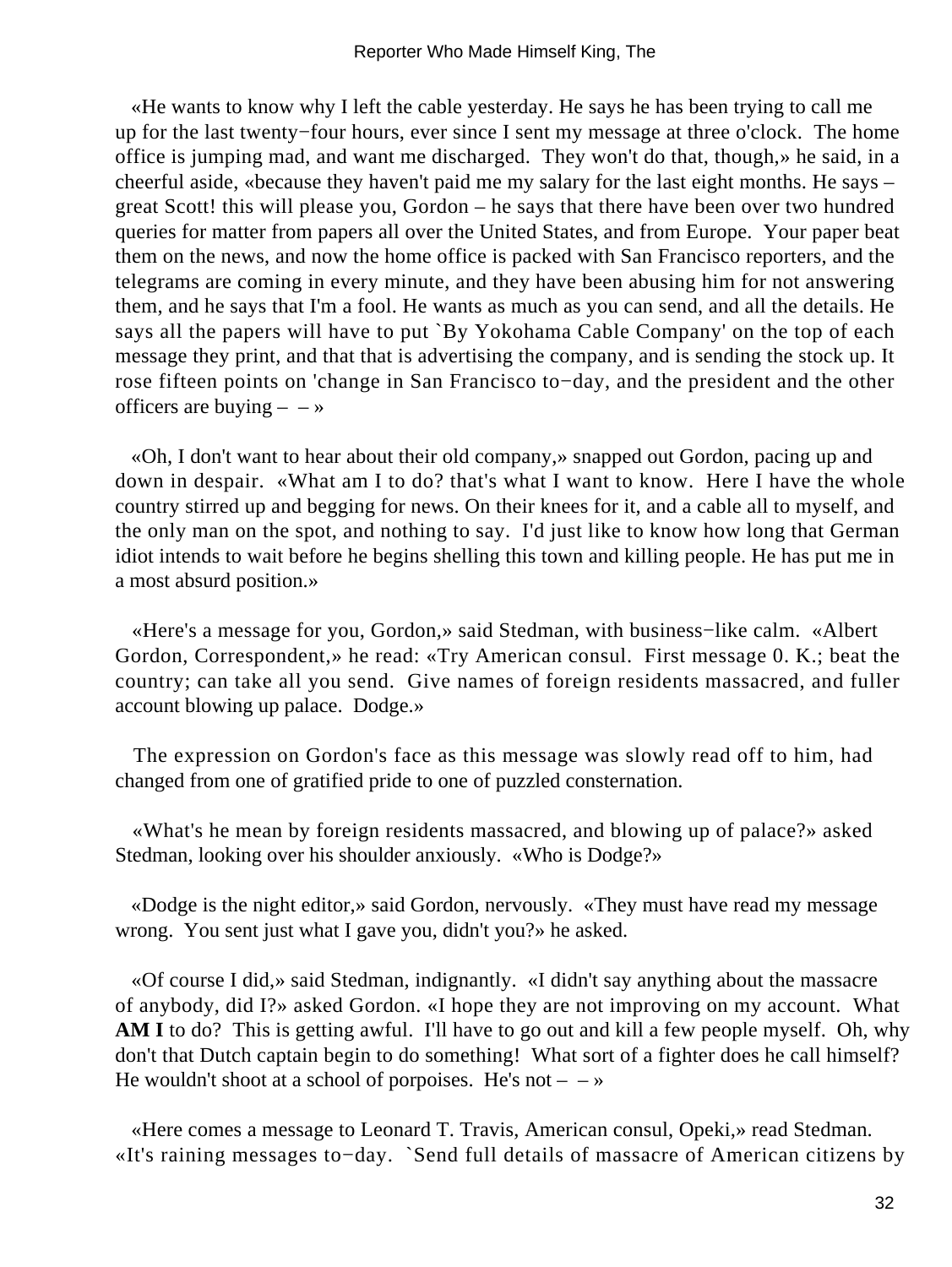German sailors.' Secretary of – great Scott!» gasped Stedman, interrupting himself and gazing at his instrument with horrified fascination – «the Secretary of State.»

 «That settles it,» roared Gordon, pulling at his hair and burying his face in his hands. «I have GOT to kill some of them now.»

 «Albert Gordon, Correspondent,» read Stedman, impressively, like the voice of Fate. «Is Colonel Thomas Bradley commanding native forces at Opeki, Colonel Sir Thomas Kent−Bradley of Crimean war fame? Correspondent London Times, San Francisco Press Club.»

«Go on, go on!» said Gordon, desperately. «I'm getting used to it now. Go on!»

 «American consul, Opeki,» read Stedman. «Home Secretary desires you to furnish list of names English residents killed during shelling of Opeki by ship of war Kaiser, and estimate of amount property destroyed. Stoughton, British Embassy, Washington.»

 «Stedman!» cried Gordon, jumping to his feet, there's a mistake here somewhere. These people cannot all have made my message read like that. Someone has altered it, and now I have got to make these people here live up to that message, whether they like being massacred and blown up or not. Don't answer any of those messages except the one from Dodge; tell him things have quieted down a bit, and that I'll send four thousand words on the flight of the natives from the village, and their encampment at the foot of the mountains, and of the exploring party we have sent out to look for the German vessel; and now I am going out to make something happen."

 Gordon said that he would be gone for two hours at least, and as Stedman did not feel capable of receiving any more nerve−stirring messages, he cut off all connection with Octavia by saying, «Good−by for two hours,» and running away from the office. He sat down on a rock on the beach, and mopped his face with his handkerchief.

 «After a man has taken nothing more exciting than weather reports from Octavia for a year,» he soliloquized, «it's a bit disturbing to have all the crowned heads of Europe and their secretaries calling upon you for details of a massacre that never came off.»

 At the end of two hours Gordon returned from the consulate with a mass of manuscript in his hand.

 «Here's three thousand words,» he said, desperately. «I never wrote more and said less in my life. It will make them weep at the office. I had to pretend that they knew all that had happened so far; they apparently do know more than we do, and I have filled it full of prophesies of more trouble ahead, and with interviews with myself and the two ex−Kings. The only news element in it is, that the messengers have returned to report that the German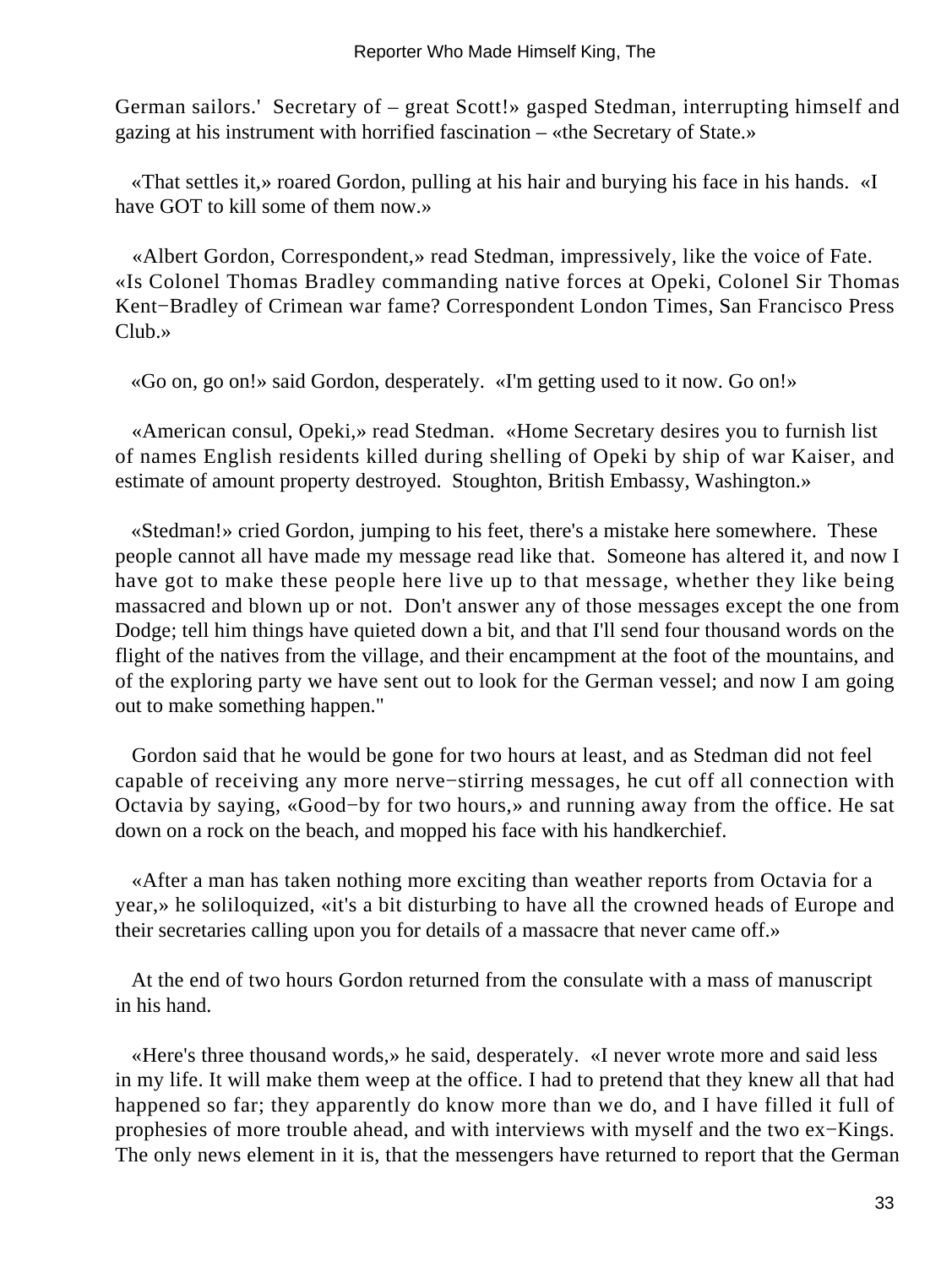vessel is not in sight, and that there is no news. They think she has gone for good. Suppose she has, Stedman,» he groaned, looking at him helplessly, «what **AM I** going to do?»

 «Well, as for me,» said Stedman, «I'm afraid to go near that cable. It's like playing with a live wire. My nervous system won't stand many more such shocks as those they gave us this morning.»

 Gordon threw himself down dejectedly in a chair in the office, and Stedman approached his instrument gingerly, as though it might explode.

 «He's swearing again,» he explained, sadly, in answer to Gordon's look of inquiry. «He wants to know when I am going to stop running away from the wire. He has a stack of messages to send, he says, but I guess he'd better wait and take your copy first; don't you think so?»

 «Yes, I do,» said Gordon. «I don't want any more messages than I've had. That's the best I can do,» he said, as he threw his manuscript down beside Stedman. «And they can keep on cabling until the wire burns red hot, and they won't get any more.»

 There was silence in the office for some time, while Stedman looked over Gordon's copy, and Gordon stared dejectedly out at the ocean.

 «This is pretty poor stuff, Gordon,» said Stedman. «It's like giving people milk when they want brandy.»

 «Don't you suppose I know that?» growled Gordon. «It's the best I can do, isn't it? It's not my fault that we are not all dead now. I can't massacre foreign residents if there are no foreign residents, but I can commit suicide, though, and I'll do it if something don't happen.»

 There was a long pause, in which the silence of the office was only broken by the sound of the waves beating on the coral reefs outside. Stedman raised his head wearily.

 «He's swearing again,» he said; «he says this stuff of yours is all nonsense. He says stock in the Y.C.C. has gone up to one hundred and two, and that owners are unloading and making their fortunes, and that this sort of descriptive writing is not what the company want.»

 «What's he think I'm here for?» cried Gordon. «Does he think I pulled down the German flag and risked my neck half a dozen times and had myself made King just to boom his Yokohama cable stock? Confound him! You might at least swear back. Tell him just what the situation is in a few words. Here, stop that rigmarole to the paper, and explain to your home office that we are awaiting developments, and that, in the meanwhile, they must put up with the best we can send them. Wait; send this to Octavia.»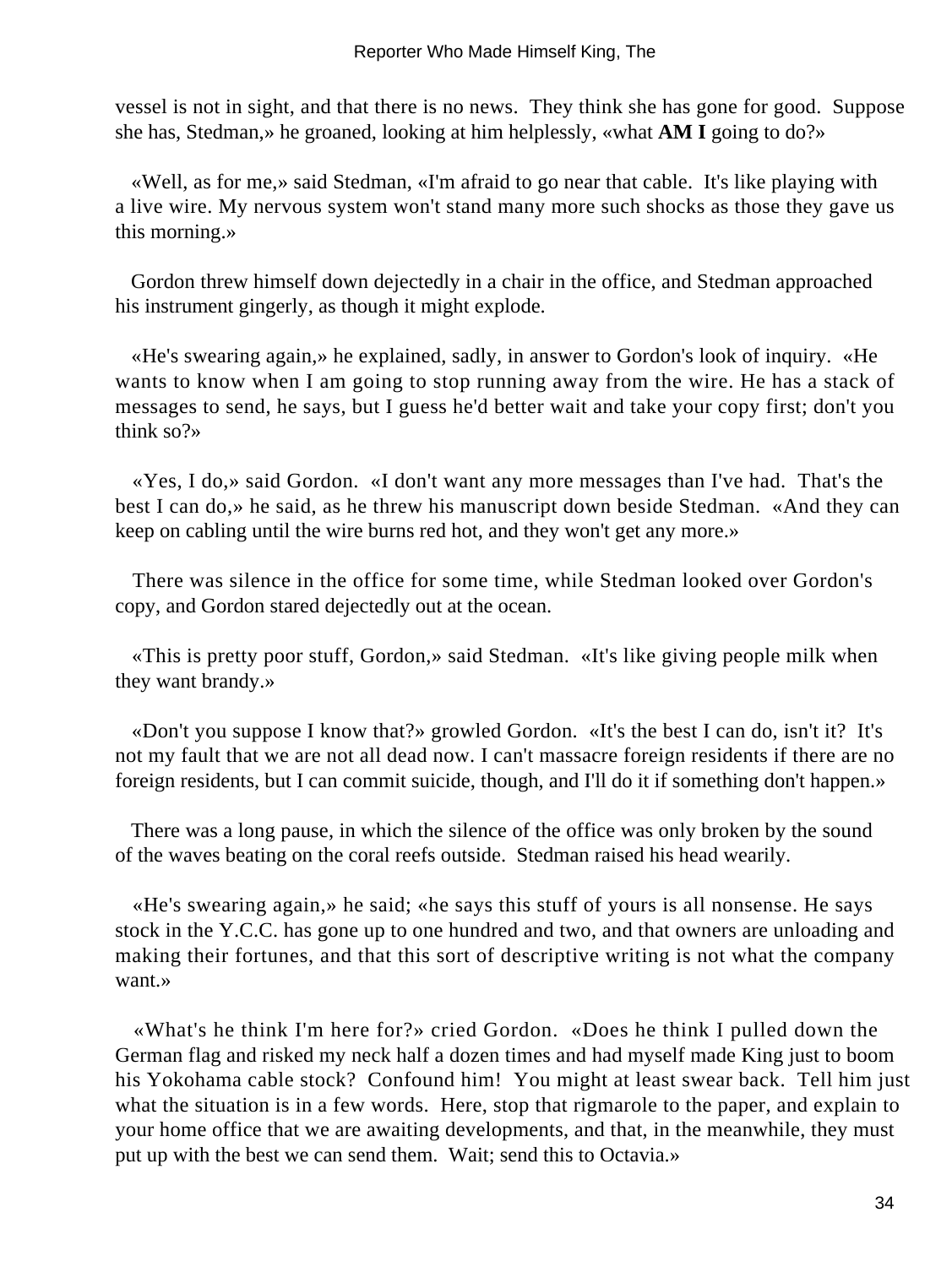Gordon wrote rapidly, and read what he wrote as rapidly as it was written.

 «Operator, Octavia. You seem to have misunderstood my first message. The facts in the case are these. A German man−of−war raised a flag on this island. It was pulled down and the American flag raised in its place and saluted by a brass cannon. The German man−of−war fired once at the flag and knocked it down, and then steamed away and has not been seen since. Two huts were upset, that is all the damage done; the battery consisted of the one brass cannon before mentioned. No one, either native or foreign, has been massacred. The English residents are two sailors. The American residents are the young man who is sending you this cable and myself. Our first message was quite true in substance, but perhaps misleading in detail. I made it so because I fully expected much more to happen immediately. Nothing has happened, or seems likely to happen, and that is the exact situation up to date. Albert Gordon.»

«Now,» he asked, after a pause, «what does he say to that?»

«He doesn't say anything,» said Stedman.

 «I guess he has fainted. Here it comes,» he added in the same breath. He bent toward his instrument, and Gordon raised himself from his chair and stood beside him as he read it off. The two young men hardly breathed in the intensity of their interest.

 «Dear Stedman,» he slowly read aloud. «You and your young friend are a couple of fools. If you had allowed me to send you the messages awaiting transmission here to you, you would not have sent me such a confession of guilt as you have just done. You had better leave Opeki at once or hide in the hills. I am afraid I have placed you in a somewhat compromising position with the company, which is unfortunate, especially as, if I am not mistaken, they owe you some back pay. You should have been wiser in your day, and bought Y.C.C. stock when it was down to five cents, as `yours truly' did. You are not, Stedman, as bright a boy as some. And as for your friend, the war−correspondent, he has queered himself for life. You see, my dear Stedman, after I had sent off your first message, and demands for further details came pouring in, and I could not get you at the wire to supply them, I took the liberty of sending some on myself.»

«Great Heavensl» gasped Gordon.

Stedman grew very white under his tan, and the perspiration rolled on his cheeks.

 «Your message was so general in its nature, that it allowed my imagination full play, and I sent on what I thought would please the papers, and, what was much more important to me, would advertise the Y.C.C. stock. This I have been doing while waiting for material from you. Not having a clear idea of the dimensions or population of Opeki, it is possible that I have done you and your newspaper friend some injustice. I killed off about a hundred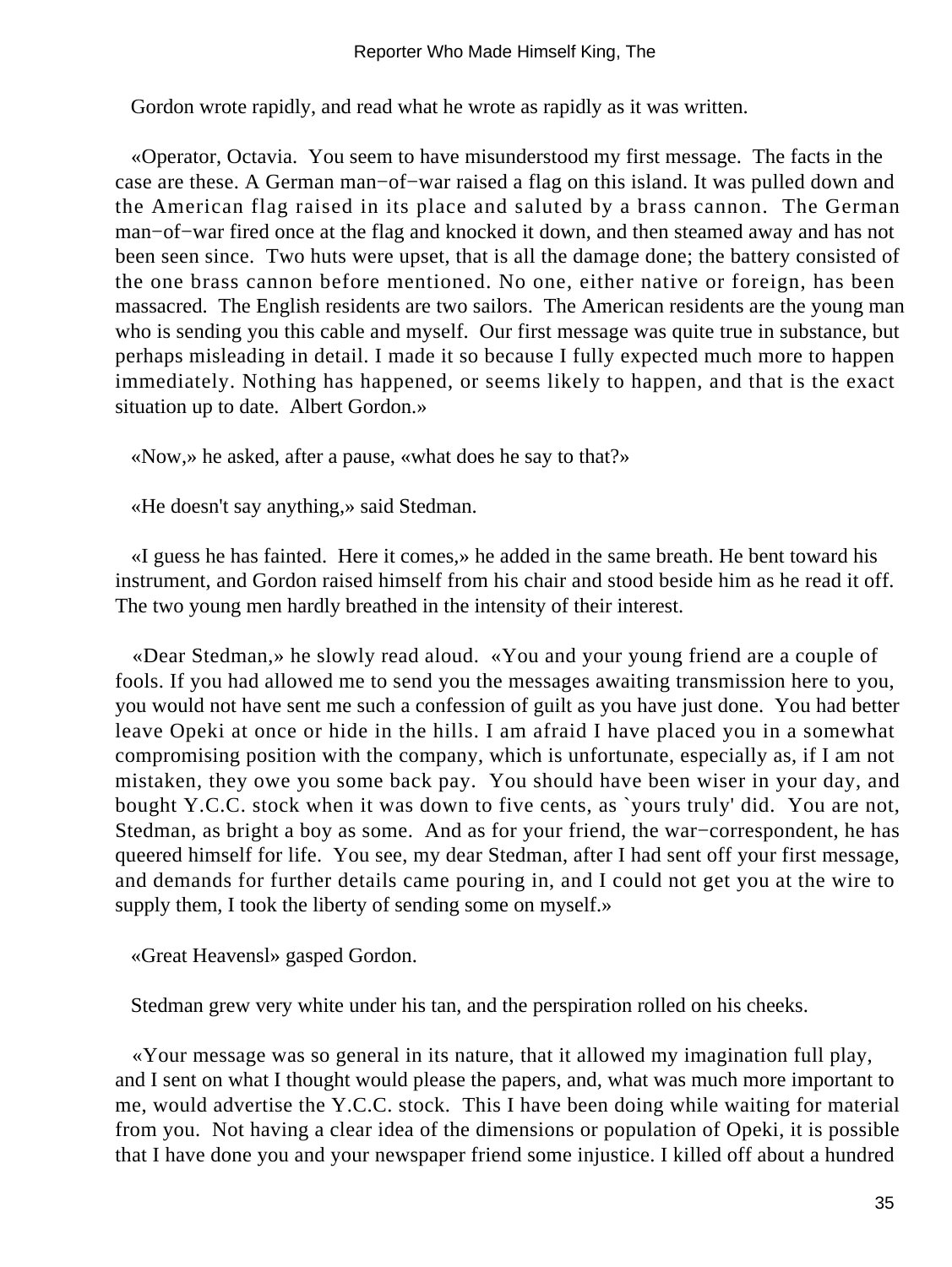American residents, two hundred English, because I do not like the English, and a hundred French. I blew up old Ollypybus and his palace with dynamite, and shelled the city, destroying some hundred thousand dollars' worth of property, and then I waited anxiously for your friend to substantiate what I had said. This he has most unkindly failed to do. I am very sorry, but much more so for him than for myself, for I, my dear friend, have cabled on to a man in San Francisco, who is one of the directors of the Y.C.C., to sell all my stock, which he has done at one hundred and two, and he is keeping the money until I come. And I leave Octavia this afternoon to reap my just reward. I am in about twenty thousand dollars on your little war, and I feel grateful. So much so that I will inform you that the ship of war Kaiser has arrived at San Francisco, for which port she sailed directly from Opeki. Her captain has explained the real situation, and offered to make every amend for the accidental indignity shown to our flag. He says he aimed at the cannon, which was trained on his vessel, and which had first fired on him. But you must know, my dear Stedman, that before his arrival, war−vessels belonging to the several powers mentioned in my revised despatches, had started for Opeki at full speed, to revenge the butchery of the foreign residents. A word, my dear young friend, to the wise is sufficient. I am indebted to you to the extent of twenty thousand dollars, and in return I give you this kindly advice. Leave Opeki. If there is no other way, swim. But leave Opeki.»

 The sun, that night, as it sank below the line where the clouds seemed to touch the sea, merged them both into a blazing, blood−red curtain, and colored the most wonderful spectacle that the natives of Opeki had ever seen. Six great ships of war, stretching out over a league of sea, stood blackly out against the red background, rolling and rising, and leaping forward, flinging back smoke and burning sparks up into the air behind them, and throbbing and panting like living creatures in their race for revenge. From the south came a three−decked vessel, a great island of floating steel, with a flag as red as the angry sky behind it, snapping in the wind. To the south of it plunged two long low−lying torpedo−boats, flying the French tri−color, and still farther to the north towered three magnificent hulls of the White Squadron. Vengeance was written on every curve and line, on each straining engine−rod, and on each polished gun−muzzle.

 And in front of these, a clumsy fishing−boat rose and fell on each passing wave. Two sailors sat in the stern, holding the rope and tiller, and in the bow, with their backs turned forever toward Opeki, stood two young boys, their faces lit by the glow of the setting sun and stirred by the sight of the great engines of war plunging past them on their errand of vengeance.

 «Stedman,» said the elder boy, in an awe−struck whisper, and with a wave of his hand, «we have not lived in vain.»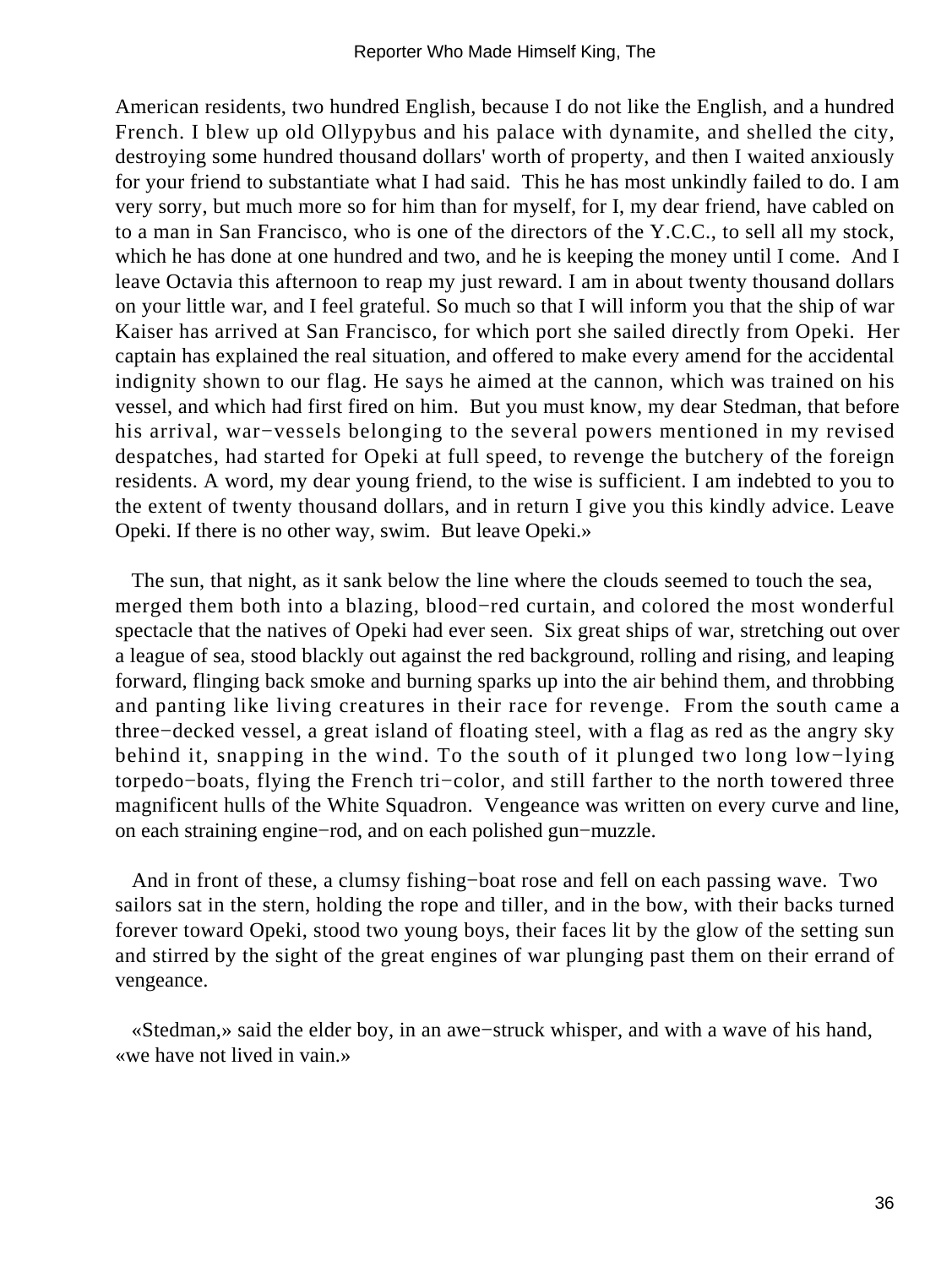Reporter Who Made Himself King, The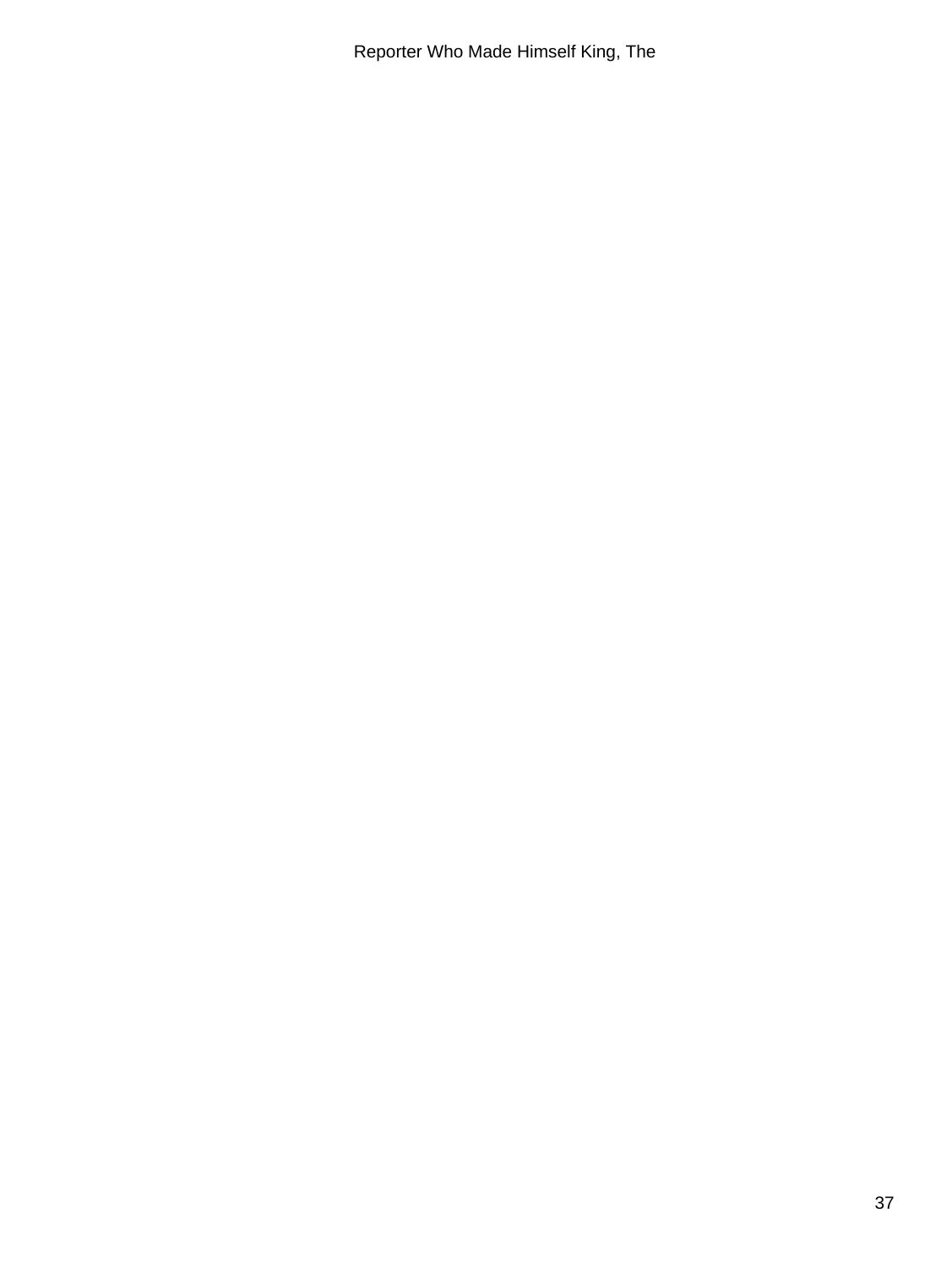## <span id="page-38-0"></span>**You are reading a Phoenix Edition:**

It was converted from clean and standard xhtml/xml files. It uses metatags to identify content, and other data. The available resources specific to each ebook format were used to give the reader a pleasant reading experience.

More detais available at Phoenix−Library.org website.

Any suggestion that helps us to improve these editions are welcome.

**The Phoenix−Library Team**